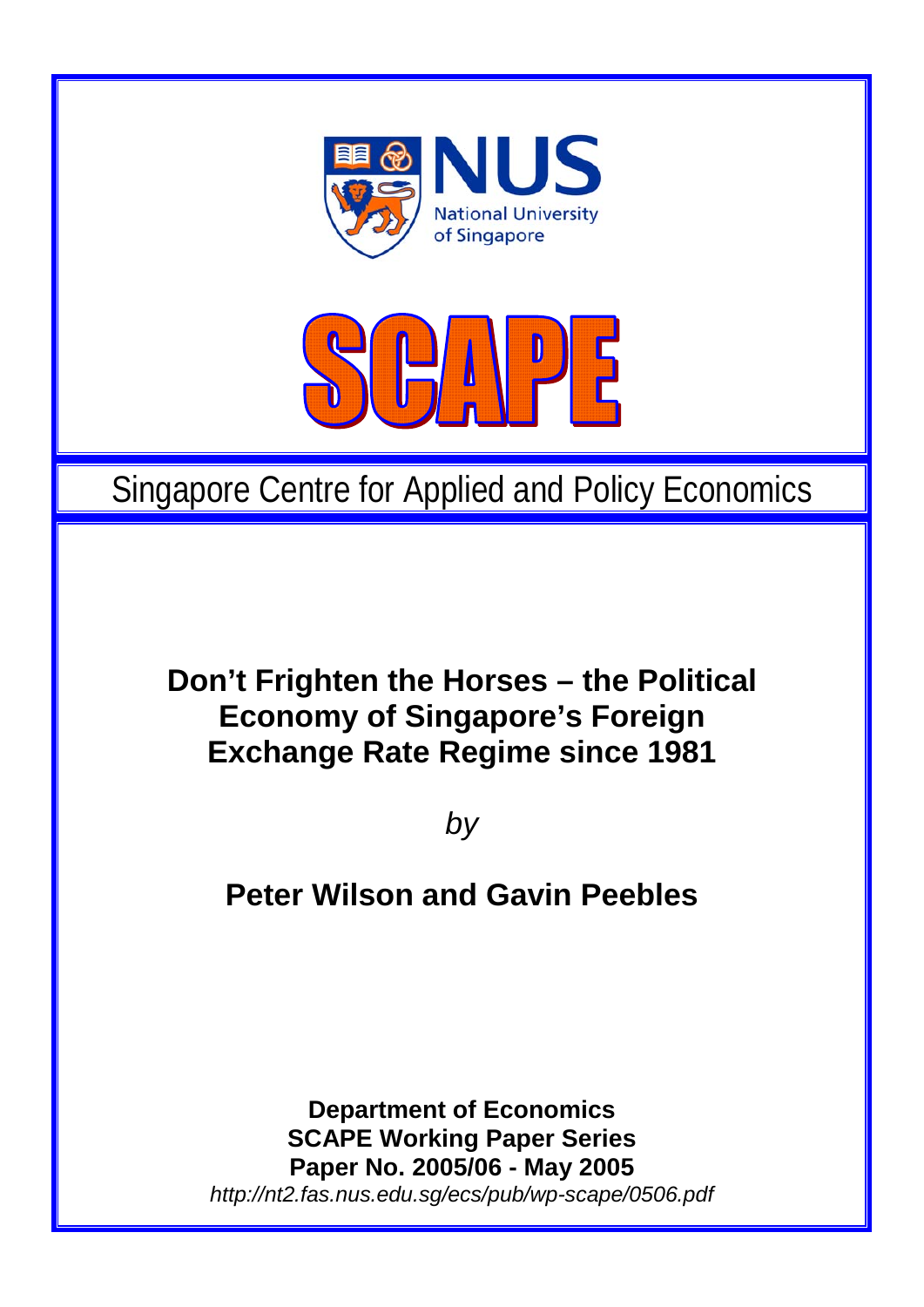## **Don't Frighten the Horses – the Political Economy of Singapore's Foreign Exchange Rate Regime since 1981**

## **Peter Wilson and Gavin Peebles**

Economics Department, National University of Singapore Arts Link Singapore 117570 Tel: 65-68743997 Fax: 65-62344985 e-mail ecspeter@nus.edu.sg

Key words: Exchange Rate, People's Action Party, Political Economy, Singapore.

JEL classification numbers: F4, O10, P16

## **ABSTRACT**

In this paper we explore the links between Singapore's foreign exchange rate regime since 1981 and the broader aspects of its political economy. Singapore has been remarkably successful in achieving fast growth, low and stable price inflation and a strong external position. An important part of this strategy has been its managed floating exchange rate regime, which is generally regarded as being successful, but this needs to be viewed within the broader context of the government's 'pragmatic socialism' to keep inflation low and stable as the bedrock for attracting inflows of mobile foreign capital to sustain long-run export competitiveness, and an economic strategy based on high levels of centralized saving and investment, a high degree of government involvement in the economy and the relentless accumulation of foreign exchange reserves. Indeed, part of the reason why managed floating has been successful in Singapore has been because the credibility of monetary policy has been enhanced through the government's command over resources and its ability to respond quickly and flexibly to changes in economic circumstances using, where necessary, unorthodox policies of demand management to cut business costs. Exchange rate policy, therefore, becomes an integral part of the policy to redistribute income to capital to sustain employment and prevent mobile firms from leaving Singapore. By the early 1990s the imperative became to diversify the structure of the economy away from exclusive reliance on a predominantly foreign manufacturing base and to reduce the extent of government involvement in the economy and it became harder to justify high levels of centralized saving and investment. The dilemma is that the government is finding it difficult to extricate itself from the economy without compromising policy effectiveness, and there is little evidence that dependence of the economy on foreign capital and labour has diminished.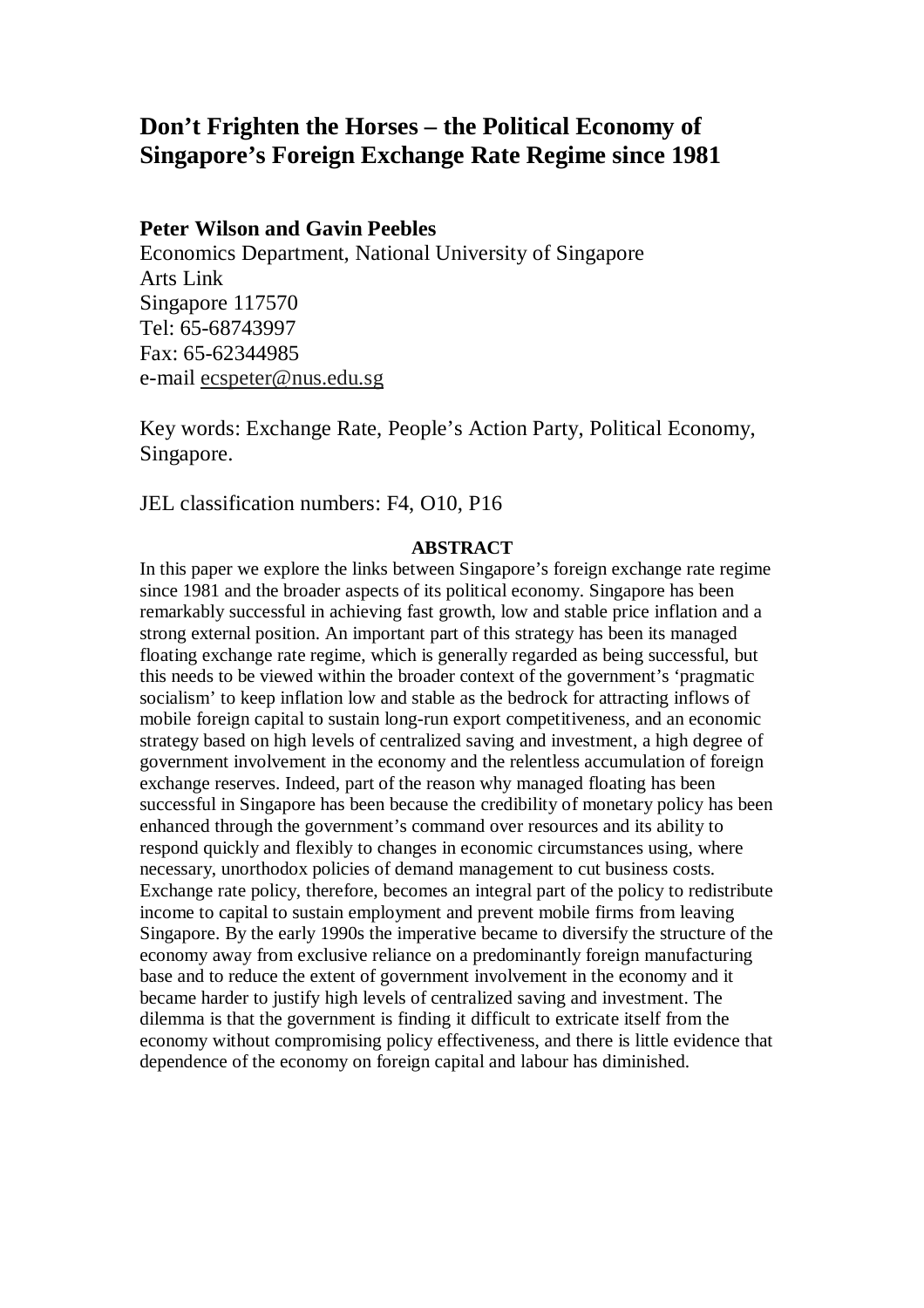## **Don't Frighten the Horses – the Political Economy of Singapore's Foreign Exchange Rate Regime since 1981**

"*The misery of being exploited by capitalists is nothing compared to the misery of not being exploited at all*". Joan Robinson, *Economic Philosophy* p. 46.

*"I do not believe that democracy necessarily leads to development. I believe that what a country needs to develop is discipline more than democracy."* Lee Kuan Yew cited in *the Economist*, August 27, 1994, p. 15.

## **I. Introduction**

 $\overline{a}$ 

In this paper we explore the links between Singapore's foreign exchange rate regime since 1981 and the broader aspects of its political economy since independence in 1965.

Singapore has been remarkably successful in the last two decades in delivering fast growth, low and stable price inflation and a strong external position without the need for a deliberate weakening of the currency. Much of this success can be attributed to a combination of 'capitalism' in the form of mobile foreign capital and economic and political 'discipline' through the continuous rule of the People's Action Party (PAP), and until 1990, its Prime Minister Lee Kuan Yew.

Macroeconomic policy in Singapore has largely been directed towards generating high savings and investment through forced saving and budget surpluses to provide the infrastructure and tax incentives to attract foreign direct investment to the Republic. Since 1981 an important part of this strategy has been a managed floating exchange rate regime in which the Singapore dollar is managed with reference to an undisclosed trade-weighted basket of currencies primarily to achieve low and stable domestic price inflation. As with many developing countries at the time, Singapore was, and still is, reluctant to adopt a clean float given the imperfections in international capital markets, risks of serious misalignment and destabilizing speculation. On the other hand a fixed rate regime was seen as giving insufficient maneuverability for exchange rate policy to influence domestic costs and prices through changes in the nominal and real effective exchange rate. Although there is some debate about the impact of Singapore's managed float on

long-run export competitiveness, its exchange rate regime is generally regarded as

<sup>&</sup>lt;sup>1</sup> My thanks go to participants at the Claremont Conference on the Political Economy of Exchange Rate Regimes in April 2004 for their helpful suggestions for improving the paper.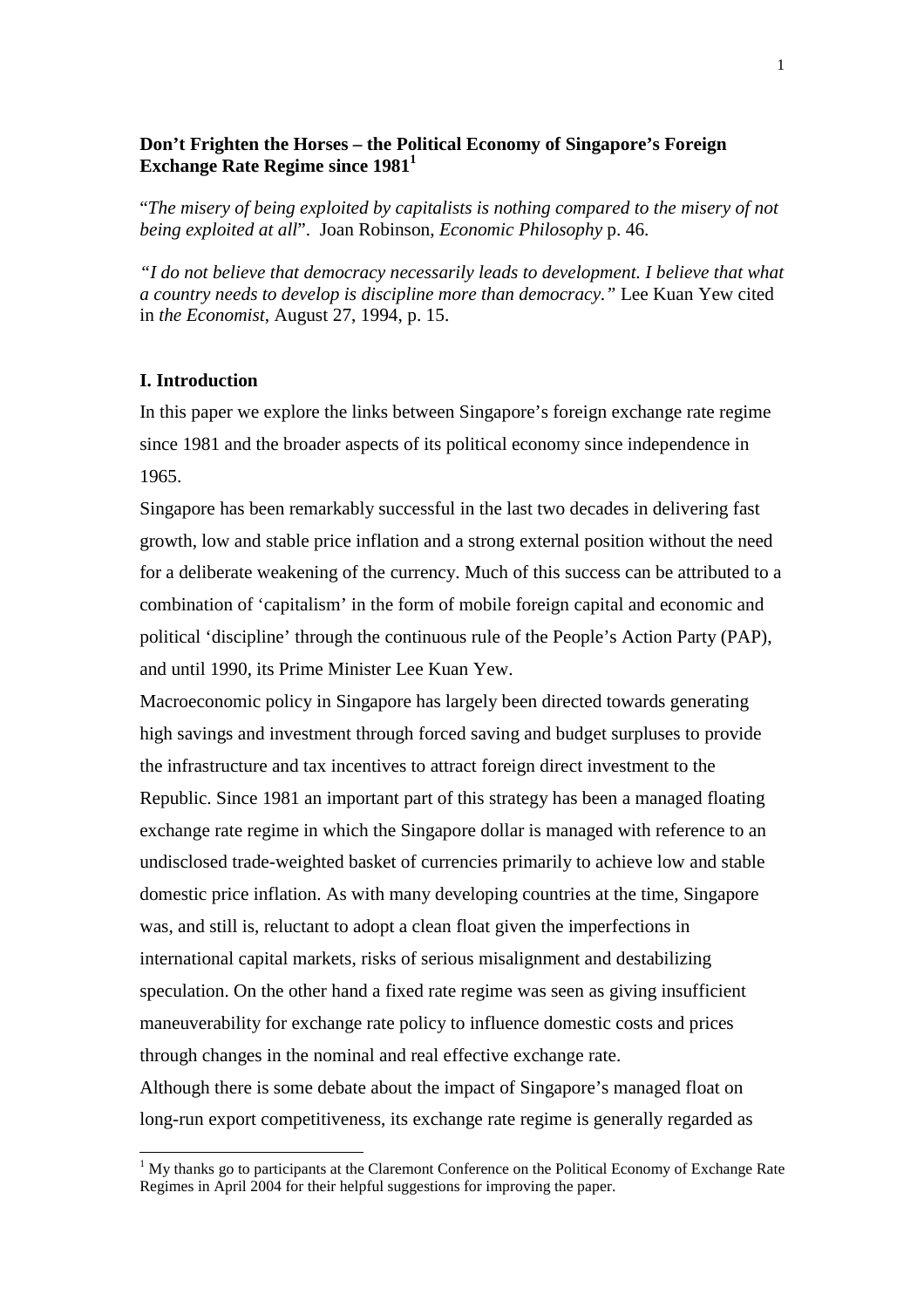being very effective and a good example of the successful implementation of an intermediate regime or 'middle way' between fixed and floating. It is especially impressive given the ineffectiveness of traditional monetary and fiscal policies in Singapore and its susceptibility to external shocks, which are a consequence of extreme openness to international trade and close integration with international financial markets.

But Singapore's exchange rate policy needs to be viewed within the broader context of the PAP's strategy of 'pragmatic socialism' since independence, in particular the need to keep inflation low and stable as the bedrock for sustaining long-run export competitiveness through inflows of mobile foreign capital, and an economic strategy based on high levels of centralized saving and investment, a high degree of government involvement in the economy and the relentless accumulation of foreign exchange reserves. In fact one could argue that part of the reason why managed floating has been successful in Singapore has been due to the enhanced credibility of monetary policy through the government's command over resources and its ability to respond quickly and flexibly to changes in economic circumstances using, where necessary, unorthodox policies of demand management to cut business costs. Exchange rate policy, therefore, becomes an integral part of the policy to redistribute income to capital in the belief that this will sustain employment and prevent mobile firms from leaving.

This has not been without its problems. By the early 1990s the imperative over the longer run became to diversify the structure of the economy away from exclusive reliance on a predominantly foreign manufacturing base to raise the amount of local value-added, and to reduce the extent of government involvement in the economy. It also became harder to justify an economic strategy which continued to be based on high levels of centralized saving and investment. The dilemma for the government is that it is finding it difficult to extricate itself from the economy without compromising policy effectiveness, and there is little evidence that the economy has become less dependent on foreign capital and labour.

## **II. The Exchange Rate Regime**

## *Managed floating*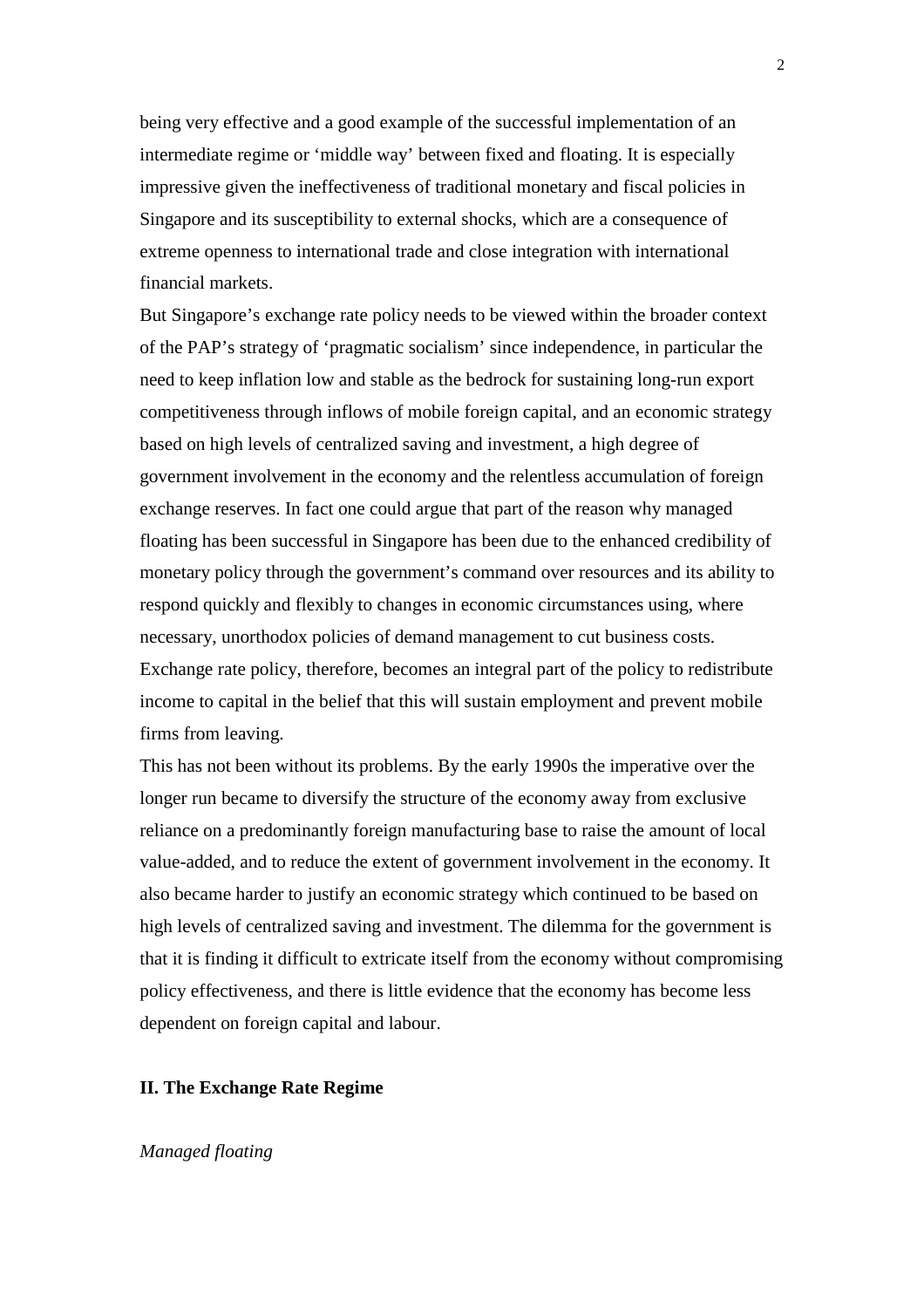In June 1973 Singapore moved to a floating exchange rate regime and in September 1975 the Monetary Authority of Singapore (MAS) began to actively manage the dollar in relation to an undisclosed basket of the currencies of its major trading partners. In 1981 monetary policy became almost exclusively allied to a policy of managed floating and a strong dollar policy to neutralize the effects of imported inflation and promote sustained non-inflationary growth by keeping the nominal effective exchange rate (NEER) within an undisclosed band given the level of world inflation and domestic price pressures. $^2$  Periodically the MAS also intervenes to smooth excess volatility ('lean against the wind') through spot intervention, currency swaps and uses money market operations to control the level of liquidity in the banking system. The placing of the large forced savings from the Central Provident Fund (CPF) and government fiscal surpluses in deposits with the MAS withdraws liquidity from the banking system which can then be offset by money market or foreign exchange intervention.

The policy band for the NEER can be fairly wide and there is no automatic intervention unless there are strong inflationary pressures or significant departures from fundamentals as, for example, when a 'speculative' capital inflow fuels a stock or property boom. If inflationary pressures are subdued and external demand is weak, as in the middle of 2001, then a more neutral stance can be taken with a policy band centred on a zero per cent appreciation of the NEER (Monetary Authority of Singapore 2001c).

A critical factor in shaping Singapore's economic policy, including its reliance on the exchange rate as an effective means of macro-stabilization, has been its extreme openness to, and heavy dependence on, international trade.

With a combined merchandise trade to GDP ratio in 2000 of 296% (Table 1), the total volume of trade is very large compared to annual production making Singapore one of the most open economies in the world. Indeed, according to Sachs and Warner (1995), Singapore is one of only eight developing countries which have always been open since independence, where openness is measured more broadly to incorporate low tariffs and non-tariff barriers to trade, the absence of a pervasive black market for

 $2^{2}$  In this respect Singapore is breaking the famous Tinbergen (1952) assignment rule in as much as the MAS has, since 1981, assigned one instrument - the nominal exchange rate - to the twin targets of low and stable inflation and external competitiveness.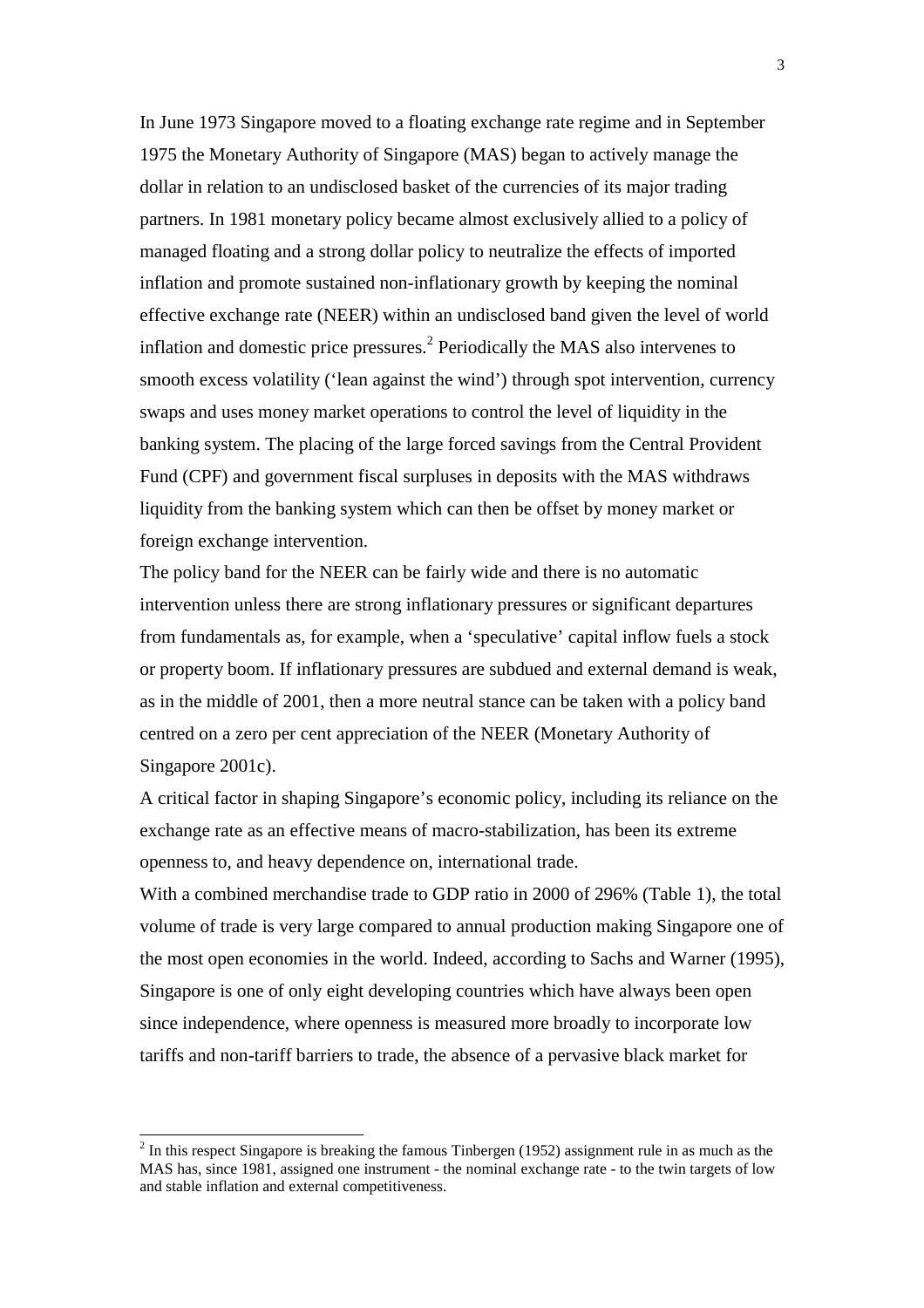foreign exchange, state monopolies over exports, or the trappings of a socialist economy.

Singapore's import dependence is a direct consequence of extreme openness, a very low level of protection and resource deficiency. It is almost totally dependent on imported fossil fuels for its energy needs, more than half of its potable water is imported from Malaysia and about 90 percent of its food is imported. It does possess a small agricultural sector but it focuses mainly on eggs, fish and vegetables for local consumption and on orchids and ornamental fish for export.

What makes Singapore unusual is its exceptionally high import content of exports. A dollar of final expenditure sucks in approximately 54 cents worth of imports in total, 60 cents worth for each dollar of exports, and 69 cents for manufactured exports. The highest figure (90 cents) is for petroleum-based exports (mainly for ships and aircraft), which is not surprising, since all petroleum is imported (Peebles and Wilson 2002, Table 4.1).

The policy of targeting the NEER has been justified on the grounds that both conventional fiscal and monetary policy tools are relatively ineffective for demand management purposes in Singapore, whilst external monetary policy is very effective. This is largely because the extreme openness of the Singapore economy which means that policy induced changes in the exchange rate have a powerful effect on domestic prices and costs enabling it to neutralize inflation through managed appreciation of the currency which quickly translates into export competitiveness by lowering the Singapore dollar prices of exports.<sup>3</sup> On the other hand, trying to increase export competitiveness by deliberately depreciating the currency produces only transitory benefits until nominal exchange rate changes pass through to domestic costs and prices and put upward pressure on the REER.

The impotence of monetary policy in Singapore follows from the high degree of integration of Singapore's financial markets with the rest of the world, including a prominent position for foreign financial institutions, an active offshore Asian dollar market, an absence of capital controls, and an open arms policy towards foreign direct investment. The consequence is that a large proportion of changes in the domestic quantity of money are attributable to flows of external sector net foreign assets.

l

 $3$  The strength of these links has been confirmed in simulations by the Monetary Authority of Singapore (20001b) by comparing the effects of a one-off increase in import prices on the consumer price index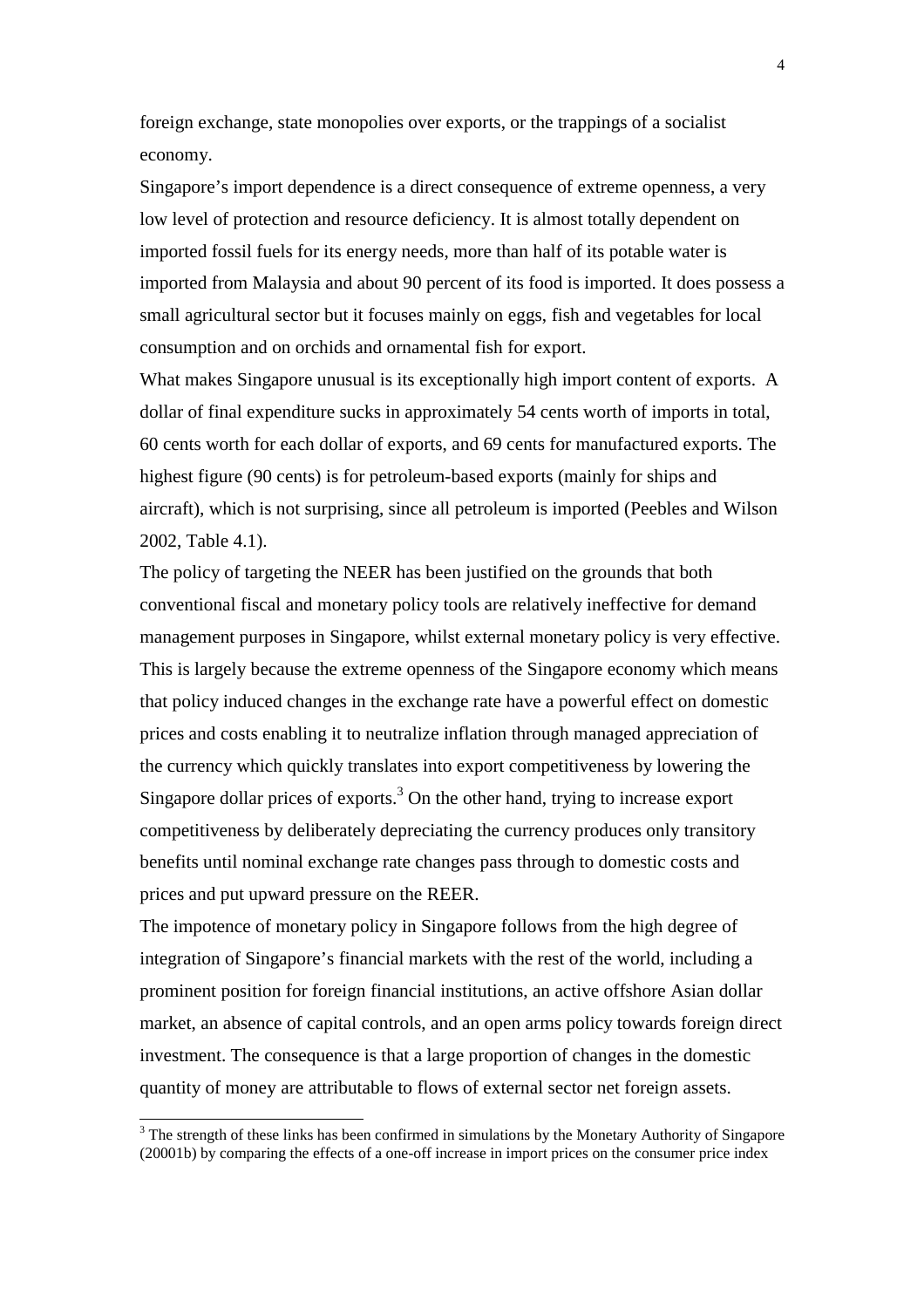Hence, controlling the 'domestic' money supply is limited to narrow money aggregates such as M1, but this has little impact on ultimate targets such as inflation. M2 and M3, on the other hand, are neither stable nor controllable since they are dominated by international money markets, so as far as Singapore is concerned, there is almost perfect short-term capital mobility and asset substitutability. Interest rates in Singapore cannot be used as effective instruments either since they are tied to international rates and are almost entirely determined by offshore US\$ interest rates adjusted for exchange rate expectations, and even if the MAS decided to use monetary policy for domestic goals, the effectiveness of open market operations is severely limited by the small domestic secondary market for government securities. It is well known that fiscal policy is relatively ineffective as a stabilization tool in open economies with flexible exchange rates and high short-term capital mobility, but other factors come into play in Singapore. In particular, the wealth effect of tax policy is significantly reduced by the high compulsory contributions by employers and employees to the CPF. The capacity to 'crowd out' domestic investment through fiscal-induced changes in interest rates is also limited since interest rates are set by the world market; and the very high marginal propensity to import substantially reduces the multiplier effects on domestic income of any fiscal expansion or contraction. Singapore has tended to use fiscal policy more as a longer-term device to mobilize resources for exports, such as tax breaks to attract foreign MNCs, or for case-by-case social programs, such as encouraging families to have more children. Has exchange rate policy been successful?

## **III. The Economic Record**

 $\overline{a}$ 

### *Economic growth and structural change*

Singapore's output growth has been high and remarkably consistent over long periods of time (Figure 1 and Table 2). It was most rapid in the 1970s but the average for the 1960s was not much less. In the period after 1980 growth rates were lower but not significantly so. Up to 2000 there were only three years of falling output: in 1964, during the recession of 1985-6, and during the Asian financial crisis in 1998. As a rule departures from high growth are quickly reversed.

and GDP with similar increases in wages. The conclusion that exchange rate depreciation would not be an effective method of improving international competitivess is also supported by Toh (1999).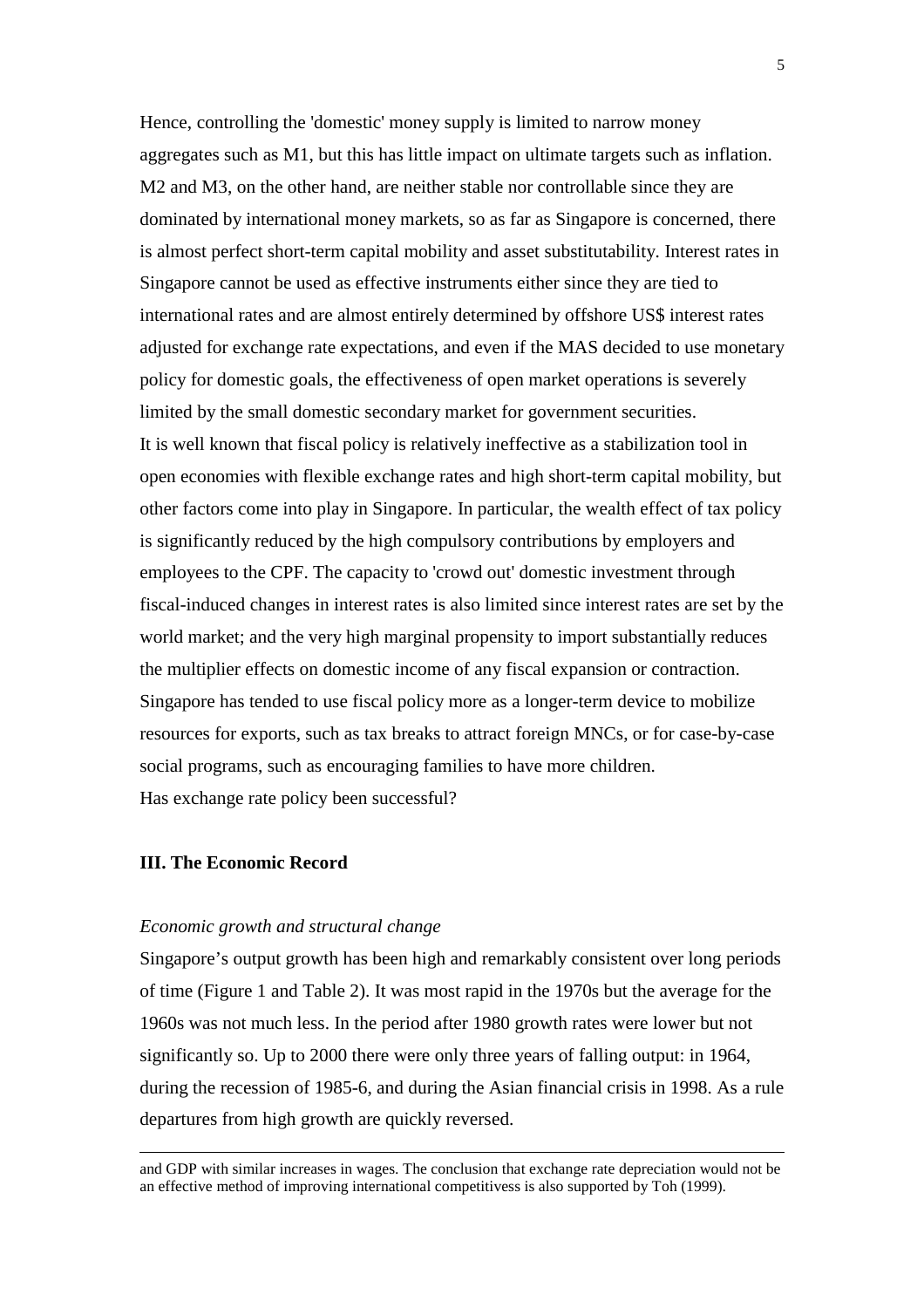By 1999 the growth of output had put Singapore in the top seven countries in the world ranked by GNP per capita and apart from certain quirks arising from its history as an entrepot trading centre and island city state bereft of natural resources, Singapore's structural change began predictably with labor-intensive industrialization in the late-1960s and the economy has moved steadily up the value-added ladder ever since (Table 2). Agriculture and fishing (including quarrying) have been negligible contributors to GDP since the mid-1960s, construction was relatively more important in the early years, manufacturing probably peaked in the first part of the 1990s, while financial and business services are still on the rise.<sup>4</sup>

#### *Macroeconomic stability*

 $\overline{a}$ 

From the macro-stabilization perspective exchange rate policy appears to have been very successful in the last two decades in delivering fast growth, low and stable price inflation, and a strong external position without the need for a deliberate weakening of the currency. As a general rule countries which grow fast and undergo a period of rapid economic growth often find that excess demand for goods and services in an open economy tends to spill over into inflationary pressures at home, and deficits occur in the current account balance of payments as imports are sucked in faster than exports can be produced. Since developing countries have, until recently, tended to prefer fixed rather than flexible exchange rate systems, these deficits often resulted in a fall in foreign exchange reserves to critical levels and sharp cuts in government spending or a currency devaluation to 'cure' the underlying imbalances in the current account.

Singapore's record of fast economic growth and structural change, however, has not been at the expense of macroeconomic instability measured in terms of persistent and high inflation, balance of payments problems or high levels of international debt. From 1960 to 2000 the average annual inflation rate was 3.4% with only two periods of significant deviation from this low average: 1973 and 1974 when commodity prices (especially oil) rose dramatically, and in 1980 and 1981 due to the delayed effects of the second oil shock of 1979 (Figure 2). The current account was in persistent deficit

<sup>&</sup>lt;sup>4</sup> Although there are some recent concerns about income distribution, levels of stress and the prevalence of 'rich country' diseases, Singapore does well on aggregate measures of economic welfare, such as those in the United Nations Human Development Report (2000) and in terms of more disaggregated indicators such as nutrition level, access to health care, housing, social infrastructure, level of crime, absolute poverty, and number of beggars (Peebles and Wilson, 2002 ch. 7).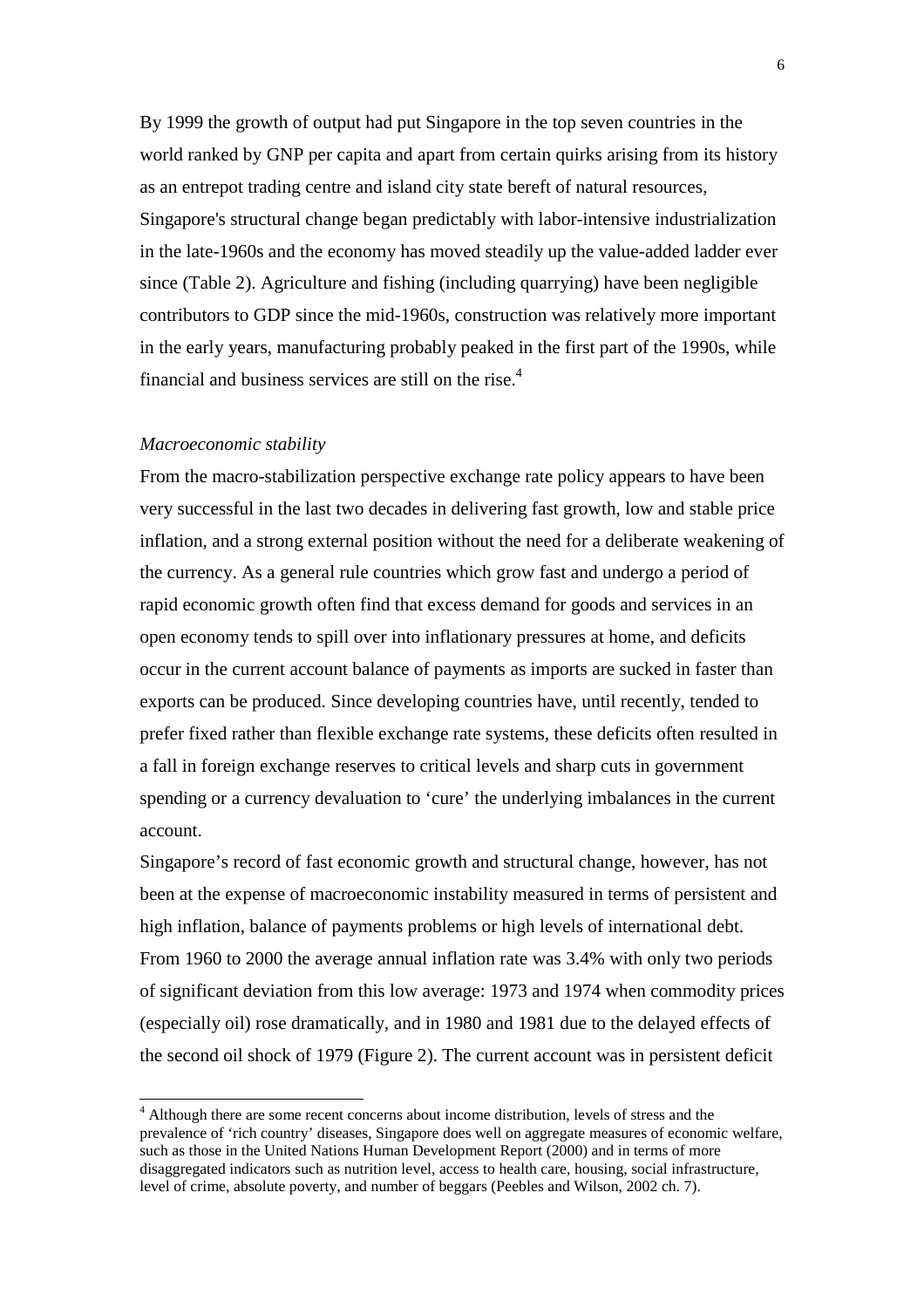up to the mid-1980s (Table 3) with the surplus in services insufficient to offset the large negative goods balance but was more than covered by a high level of national savings and a continuous inflow of productive export-oriented foreign direct investment generating an overall surplus and a steady accumulation of foreign exchange reserves. The current account deficit was thus entirely sustainable and a natural consequence of rapid growth and industrialization based on imports of longterm capital and intermediate goods rather than consumer goods and was balanced to some extent by the surplus in services, especially in transportation.

From 1985 onwards, the balance of payments was characterized by current account surpluses and the income balance turned positive as income from past investment abroad of the official foreign exchange reserves and public sector surpluses exceeded the repatriation of profits by foreign companies. This is why GNP exceeded GDP from 1989 onwards. On the other hand, the capital and financial account was negative in the 1990s due to local firms investing abroad and further official investment abroad. Since the current account surplus is more than sufficient to offset this capital outflow the result is substantial overall surpluses (in excess of 10 per cent of GNP 1990-96), and an accumulation of reserves, averaging over S\$9 billion per year between 1990 and 2000.

As far as international debt is concerned, Singapore has never been an important recipient of foreign aid or built up any significant official foreign debt. Multilateral organizations estimated its overall external debt to GNP ratio at around 297 per cent in 1998, well above the Singapore Department of Statistics' own estimate, and at face value this looks unsustainable and suggests a high risk of a financial crisis. The Singapore view is that the international numbers exaggerate its vulnerability and do not take into account its unique role as an international hub and host for global funds. Foreign companies account for most of the debt and choose to raise capital from abroad. Multinational corporations, for instance, often rely for their financing on loans and trade credits with their parent companies. If interbank loans, non-resident bank holdings and secondary debt (such as trade credits) are omitted, the magnitude of Singapore's financial liabilities are much smaller and sustainable.

#### *Crisis management*

The Singapore dollar has been quite stable and the absence of frequent speculative attacks suggests that foreign exchange market participants regarded the Singapore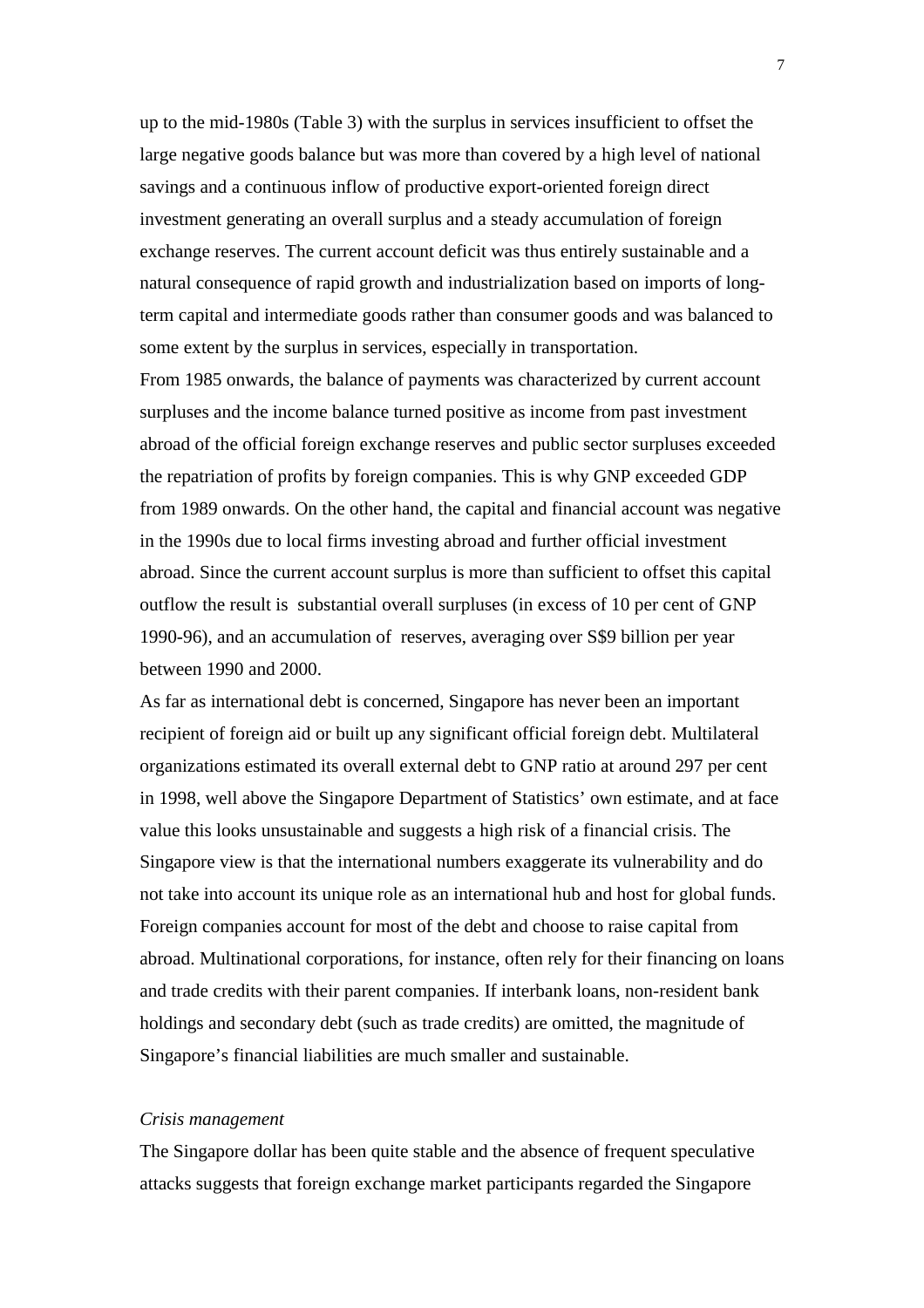balance of payments as 'fundamentally' sound. The policy not to internationalize the S\$ too quickly may also have helped. Although the government has encouraged the development of offshore financial markets it has preferred to keep these markets separate from the onshore financial system. This is so that competition with the offshore market would not impede the progress of the domestic financial system and to discourage speculation and the build up of a large pool of dollars outside Singapore leading to a further loss of control over domestic monetary policy. Targeting the Singapore dollar to keep inflation low and stable would be made more difficult if an increasing amount of the money supply were outside Singapore and was not controllable by the monetary authorities.

As a rough and ready measure of currency volatility, the standard deviation of the Singapore dollar NEER (1.48 per cent) has been lower than the US\$ NEER (3.52 per cent) and yen NEER (4.61 per cent) between 1980 and 2000. Compared to other (nonpegged) countries in the region Singapore suffered a relatively mild 15 per cent cumulative depreciation against the US\$ during the Asian financial crisis.<sup>5</sup> Singapore emerged from the Asian financial crisis of 1997 relatively well compared to other countries in the region. The only important negative impact was on the financial sector with falling stock prices, property prices and asset wealth as the currency lost value and incomes fell. Export growth was negative in 1998 but had resumed its 1997 growth rate by 2000. At the height of the crisis in 1988, Singapore's overall balance of payments surplus fell to its lowest level of the 1990s but this was almost entirely due to a sharp outflow of short-term capital, mostly bank related. Taking the period as a whole from 1997 to 2000 as a percentage of GNP (Table 2) the Singapore balance of payments looks extraordinary strong.

There are a number of reasons why Singapore escaped relatively unscathed. Capital inflows into Singapore tend to be dominated by productive foreign direct investment which translates ultimately into exports, rather than short-term capital which may be more speculative in nature and fuel domestic consumption. Fiscal conservatism also dampened liquidity from the inflow and timely pre-emptive regulations had been introduced in May 1996 to cool the property market ahead of the boom.

l

<sup>&</sup>lt;sup>5</sup> Of course one could always argue that the large surplus on the overall balance of payments was a sign of disequilibrium in the balance of payments in as much as it implies that Singapore is not lending enough to the rest of the world or consuming enough imports and in this sense is over-saving (see below).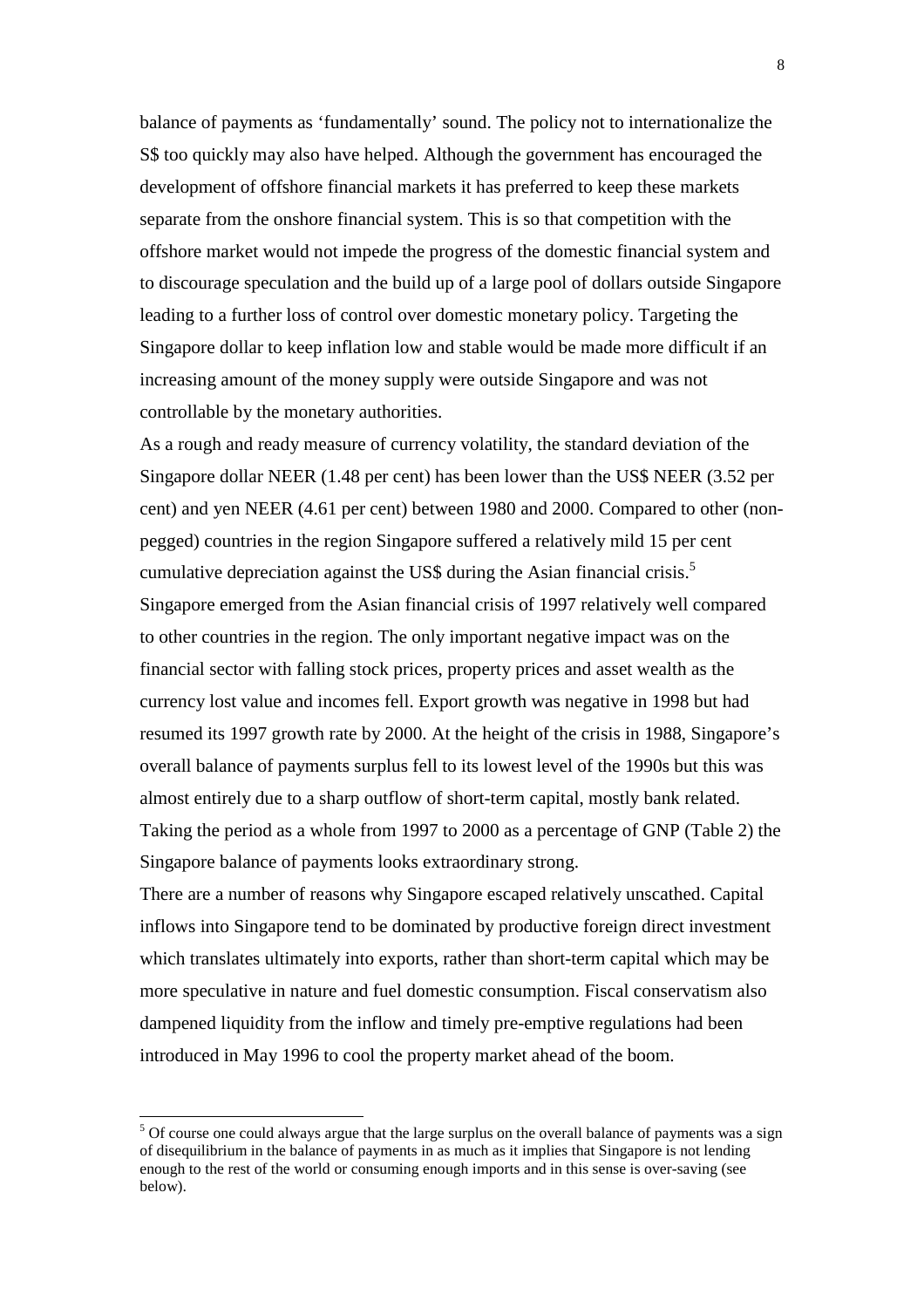But exchange rate policy was also instrumental in helping Singapore cope with the influx of foreign capital in the 1990s much better than did neighboring countries since the MAS did not fall into the trap of trying to manage the currency too tightly against the American dollar to maintain export competitiveness in the US market, but was prepared to allow the local currency to appreciate in the face of capital inflows, especially if this kept down import prices. Singapore has the lowest dollar peg coefficient in the region.<sup>6</sup> The fact that Singapore had no official foreign debt, the domestic banks did not build up large liabilities in foreign currency (interest rates were generally lower in Singapore) and the presence of restrictions on the lending of the Singapore dollar by domestic banks to foreigners also reduced the scope for a speculative attack on the local currency.

The success of macro-stabilization policy in Singapore is particularly impressive given its vulnerability to external shocks, whether it be a slowdown in export growth, a sharp exodus of short-term capital, a change in world interest rates, or an increase in imported inflation.<sup>7</sup> On average, between 1992 and 2000, changes in external demand (exports) accounted for over three-quarters of the changes in real total demand, while changes in domestic demand accounted for less than a quarter (Peebles and Wilson 2002, Table 7.10). This contrasts markedly with other industrialized economies such as Japan and the USA where domestic demand is the prime mover in total demand. No wonder forecasting the Singapore economy is so difficult and dependent on forecasts of external demand.

Singapore's growth cycle can also be significantly affected by external swings in demand, such as the slowdown in the economy in the second and third quarters of 1996 and in 2001 (Abeysinghe and Wilson, 2001a). In both cases a downswing in the global electronics cycle played a prominent part. Electronics accounts for about 15 per cent of Singapore's GDP, almost half of manufacturing output and almost two thirds of non-oil exports. Since almost half of Singapore's electronics exports are destined for the US market, swings in the demand for new orders of electronics in that market play a critical part in Singapore's business cycle.<sup>8</sup>

 $6$  For further details on this, see Wilson (2005).

 $7$  For an analysis of Singapore's economic history in the context of the 'export instability' debate, see Wilson (1994, 1995).

 $8$  As expected, shocks originating in Japan, the USA and the rest of the OECD have relatively strong effects on Singapore but less obvious is the fact that countries with a larger trading volume generate more spin-off effects even though their direct trade links with Singapore might be weak (Abeysinghe, 2001). It is for this reason that the contagion effects of the Asian financial crisis affected Singapore not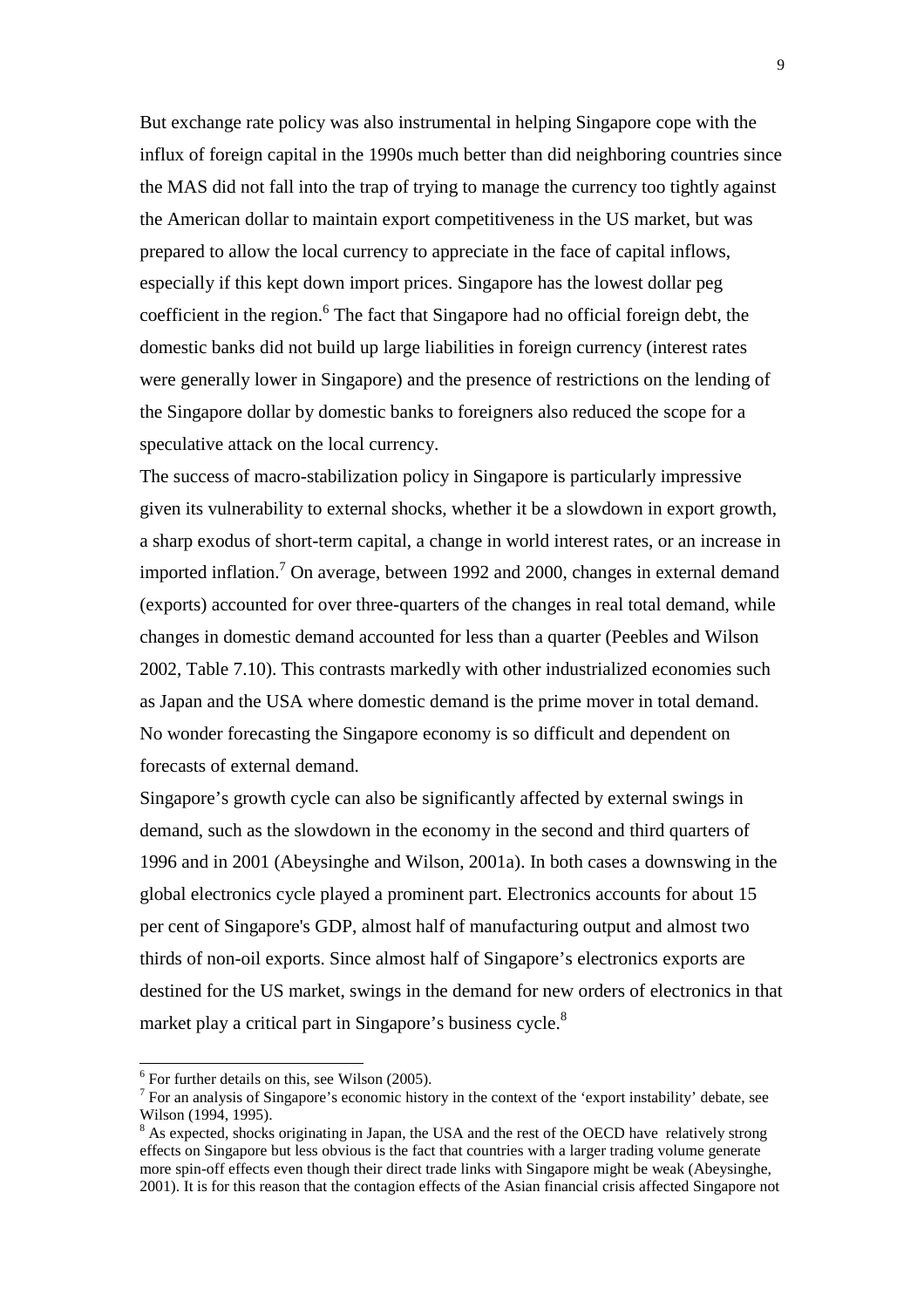#### *Unorthodox policies*

 $\overline{a}$ 

Despite the reliance on external monetary policy for macro-stabilization, it is unlikely that it would have been as effective over the longer-run without the use of accompanying less orthodox policies of demand management. These have included the use of public construction projects as a countercyclical measure when external demand falls (as in 1992) and increases in public expenditures in 1998 when private expenditures fell thus preventing a greater slowdown. An earlier example is the cutting back on imported labor as a stabilization device when unemployment rises, as during the 1985-6 recession. Of the net reduction of 96,000 jobs, three-fifths were foreign (Huff, 1995: 753).

Also, if costs in Singapore appear to be moving significantly out of line with regional competitors, as in the build-up to the 1985-6 recession and during the early stages of the 1997 Asian financial crisis, then direct action to reduce the real exchange rate by cutting costs is preferred to a large currency depreciation which would shake confidence in the currency, lower the value of savings, and would provide only a transitory improvement in competitiveness until import price rises are passed on to domestic prices and wages. In 1985-6 a government-induced fall in wages and business costs helped to lower the REER (Figure 3) and in 1999 a package of cost cuts reduced utility charges and the employer rate of contribution to the CPF was lowered. These measures, together with productivity improvements and wage restraint, effectively cut unit business costs by an impressive 12% in 1999 compared to the previous year.

Cost-cutting in Singapore is best seen as aimed at redistributing income to capital in the belief that this will sustain employment and prevent firms from moving from Singapore.

Unfortunately the data available do not show the surpluses of the public and private sectors separately, but an official study (*The Income Approach to Gross Domestic Product*, Department of Statistics 1998) has concluded that 'Singapore has the most competitive wage structure with the lowest remuneration share'. Singapore's wage share, at 43 per cent of GDP in 1997, for example, was substantially lower that in the United Sates (58%) and Japan (55%) and Hong Kong (46%). The profit-to-

so much through direct trade links with countries such as Thailand, Indonesia, and Malaysia, but through indirect links with countries with large trade volumes, such as Japan, Hong Kong and Korea.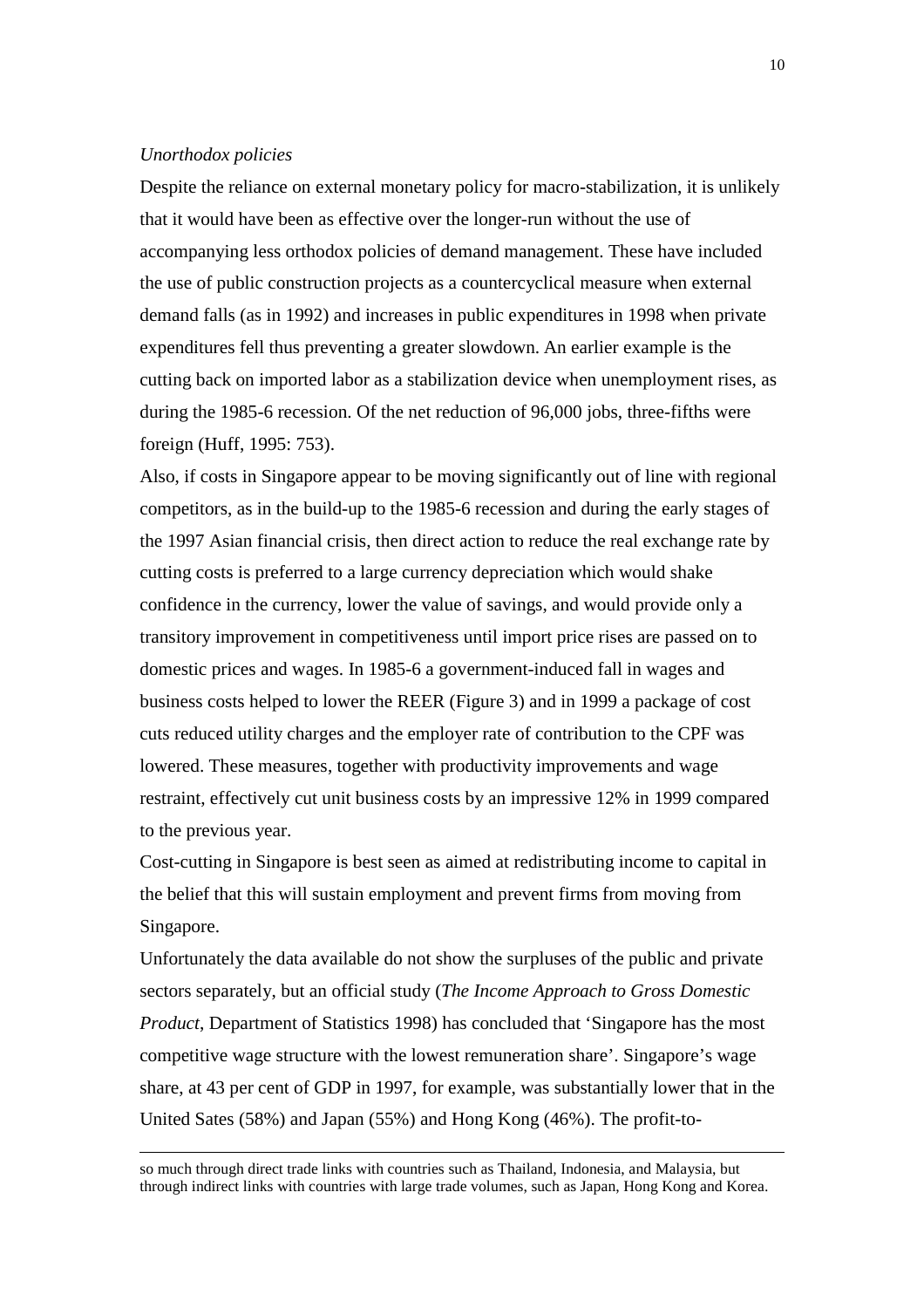remuneration ratio was the highest (at 1.11) of eight economies with the nearest being Hong Kong at 1.05. Furthermore, the high profit share is taken to mean that 'Singapore has been able to remain competitive, and provides adequate returns to corporations operating in Singapore.' These two statements in an official statistical report encapsulate the government's view that competitiveness can be associated with a low wage share and that it is important to maintain corporate profitability as, although not mentioned directly, a substantial number of those corporations are foreign owned. Many government polices can be understood in these terms. Furthermore, the statisticians observed a relationship between changes in the profitto-remuneration ratio and output growth. Figure 4 shows the share of GDP being paid as compensation to employees and the gross operating surplus share. A rise in the compensation rate compared to the surplus, as observed over the period 1980 to 1985, is taken to predict a slowdown in growth and can be seen to underlie government policy. The reaction to the 1985-86 recession was to 'cut costs' with the aim of reducing the compensation rate and as the Figure shows this was achieved and output growth rates increased. This incidence has formed the basis of thinking about antirecession policies in Singapore.

 Table 4 shows that the cost-cutting measures, together with a slight increase in unemployment and wage restraint, produced an absolute fall in the amount of remuneration in 1998 and negative growth in 1999, and the operating surplus increased as a share of GDP in 1999. We cannot establish here the relative effects on foreign and local firms, but the thrust of the policy is explicitly aimed at maintaining the incomes of possible mobile foreign firms. In 1999 the earnings of resident foreigners and resident foreign firms increased by 3.8% compared to a rise in the earnings of Singaporeans by 2.6% and in 2000 the respective numbers were 15.9% and 9.9% and this raised the share of foreigners earnings in GDP to almost 35% (*Yearbook of Statistics Singapore 2001*, p. 61).

The flexibility of the Singapore system and the extent of public sector involvement mean that off-budget changes can be introduced quickly. There has been no attempt to formalize a social security system to help the unemployed but they have benefited from a whole range of subsidies, rebates and ad hoc assistance provided on a discretionary basis. These are simply the latest examples of an unorthodox, but highly successful approach to macro-stabilization. A good illustration of the flexibility of 'Singapore socialism' (see below) was the announcement by the cooperative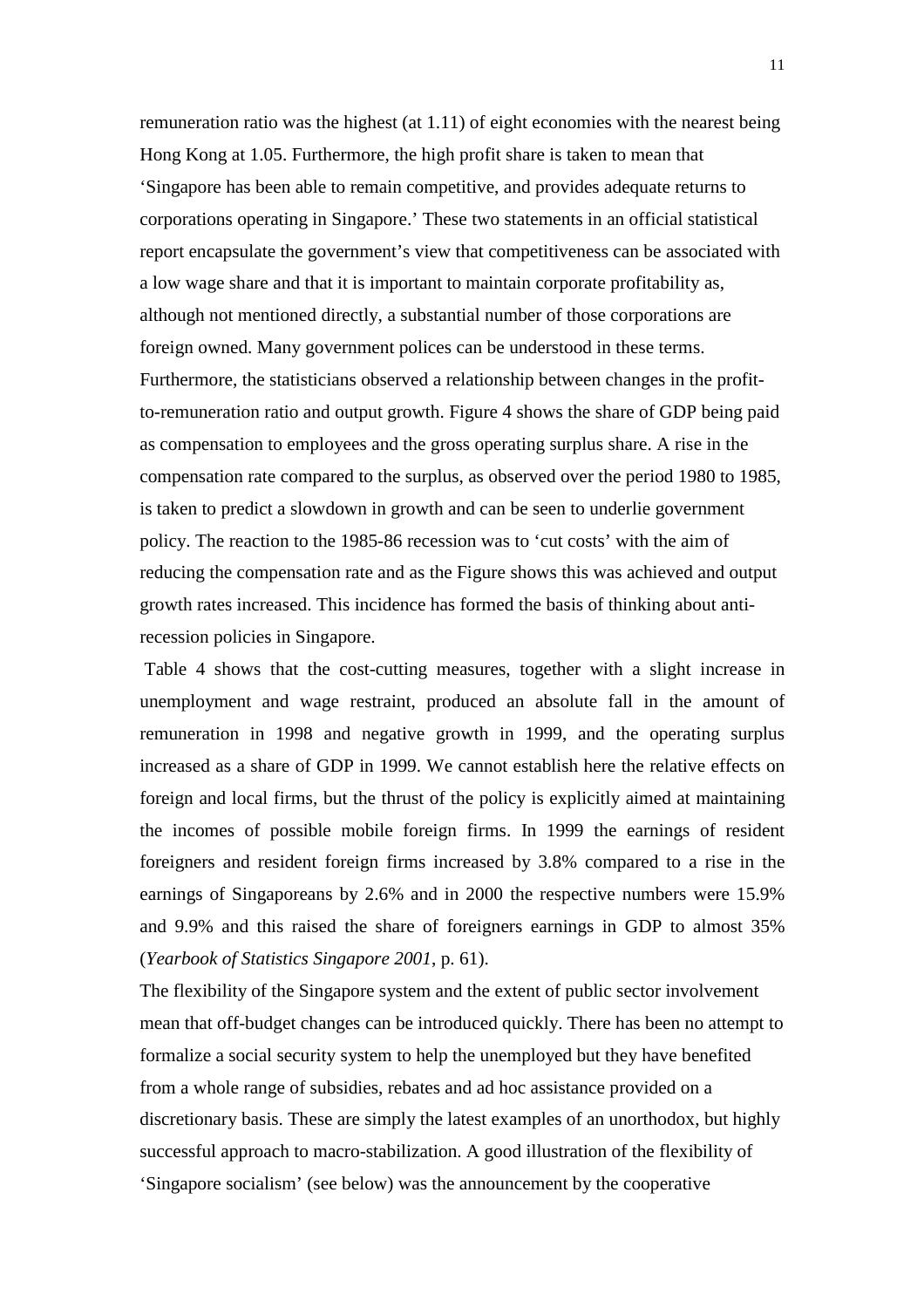movement that its supermarkets would reduce the prices of basic items by up to 20 per cent as part of the cost-cutting measures in 2001.

## *The Singapore export paradox*

 $\overline{a}$ 

The impact of exchange rate policy has been more controversial from the longer run point of view as rapid economic growth, an exceptionally high savings rate, a strong overall balance of payments position<sup>9</sup> have given rise to substantial periods of both nominal and real effective exchange rate appreciation since 1980 (Figure 3), with a lull in the mid-1980s followed by a sustained rise up to the Asian financial crisis of 1997.

The paradox is that this does not appear to have adversely affected aggregate export performance (Figure 5) and over the long term Singapore has been a model of exportled growth (Figure 6).<sup>10</sup> Table 5 identifies the sources of manufacturing growth and overall GDP growth for Singapore taking averages for a number of periods between 1964 and 1992 based upon a growth accounting methodology originally devised by Chenery et al. (1986). Using value-added data to take into account Singapore's high import content of exports, the contribution to overall GDP growth and manufacturing growth is decomposed into export expansion, expansion of domestic demand and import

Substitution. The key observation from this table is the overwhelming contribution to growth from growth in exports, especially from the 1970s on. Domestic demand, on the other hand, was most important in the 1960s through infrastructure and housing expenditure. Import substitution is negative except for a small contribution to overall GDP growth between 1980 and 1992 as a result of a slowdown in export growth during this period. Negative import substitution is the counterpart to Singapore's heavy import penetration.

Singapore is not unique in achieving rapid export growth in the face of persistent nominal and real exchange rate appreciation as Japan managed the same feat between 1985 and 1995. It is also plausible that the very high import content of Singapore's exports, together with the MAS policy of appreciating the NEER when inflationary

 $9^9$  Faster productivity growth in the traded goods sector compared to the non-traded goods sector may have contributed to the appreciation through the Balassa-Samuelson effect (Monetary authority of Singapore 2001a).

<sup>&</sup>lt;sup>10</sup> When the link between imports and exports is taken into account (Khalid and Cheng, 1997) there is support for the export-led growth hypothesis for Singapore between 1978 and 1996.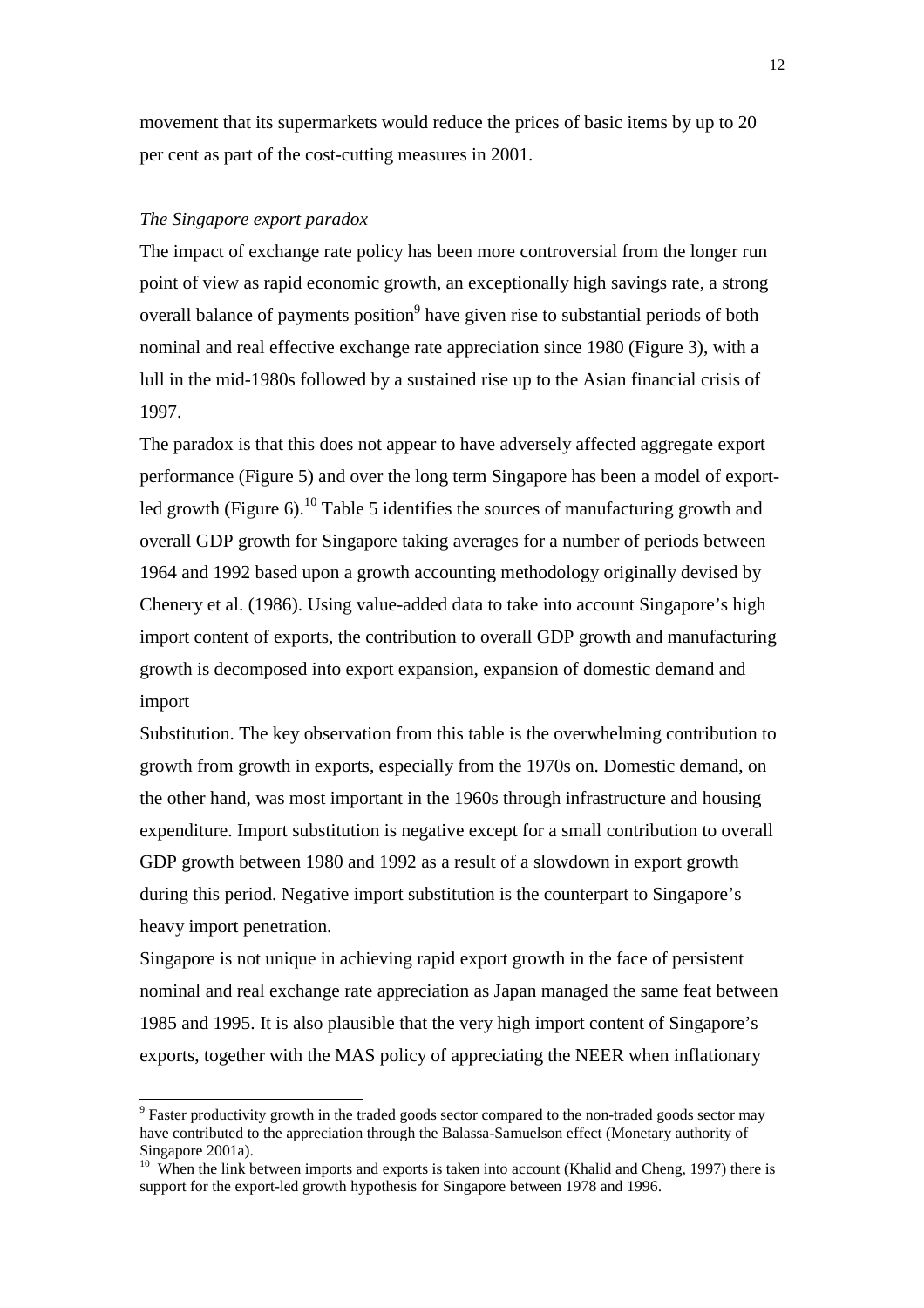pressures threaten, has kept domestic costs and prices from rising too fast and that exporters, particularly MNCs, have priced to market, thereby limiting the passthrough from currency changes to export price changes. $^{11}$ 

But at the micro level there has always been concern in Singapore about its ability to compete and a perception that Singapore become over-represented in Asian markets and over-specialized in electronics and chemicals in the 1990s and lost ground in other areas of manufacturing to its emerging competitors in the region (Monetary Authority of Singapore, 1998a, 1998b, Wilson 2000b, Ting et al. (2002, 2003). Compared to 1970 there has indeed been a sharp redirection of total exports and imports away from Europe as a whole and towards the north-east Asian economies of Hong Kong, Taiwan, South Korea and China (Table 6) and an increase in Singapore's trade intensity with countries in the region (Table 7). The composition of trade has also produced some commodity concentration in terms of electronics and chemicals (Table 8). Oil exports have fallen in significance after a peak in the early 1970s, as have traditional entrepot re-exports, leading to a steady rise in the importance of nonoil domestic exports, which accounted for about half of total exports by 1990. Crude materials and manufactured goods fell sharply after 1980 as Singapore's exports became dominated by machinery and equipment, particularly office machines and electronic components and parts which together made up nearly 60 per cent of total non-oil domestic exports in 2000. Chemicals are also a rising star at just under 10 per cent in 2000.

But it is important to put these changes into some perspective. Clearly Singapore has benefited from the rising share of its regional partners in world trade as they became more open and successfully pursued export-oriented industrialization and one would expect some 'catch-up'. Moreover intra-industry trade has increased over time as industrialization, the process of vertical integration by MNCs and trade liberalization have brought these countries closer to Singapore's manufacturing structure, especially Malaysia. By 1990 almost half of Singapore's trade with the USA and European Union in manufactured goods consisted of intra-industry trade and a fifth of the trade with Japan (Chow et al 1994, Table 1). This process continued in the 1990s (Table 7) and increased the complementarities between Singapore and its regional partners, particularly in electronics.

 $11$  This 'puzzle' is analysed in more detail in Abeysinghe and Wilson (2001b).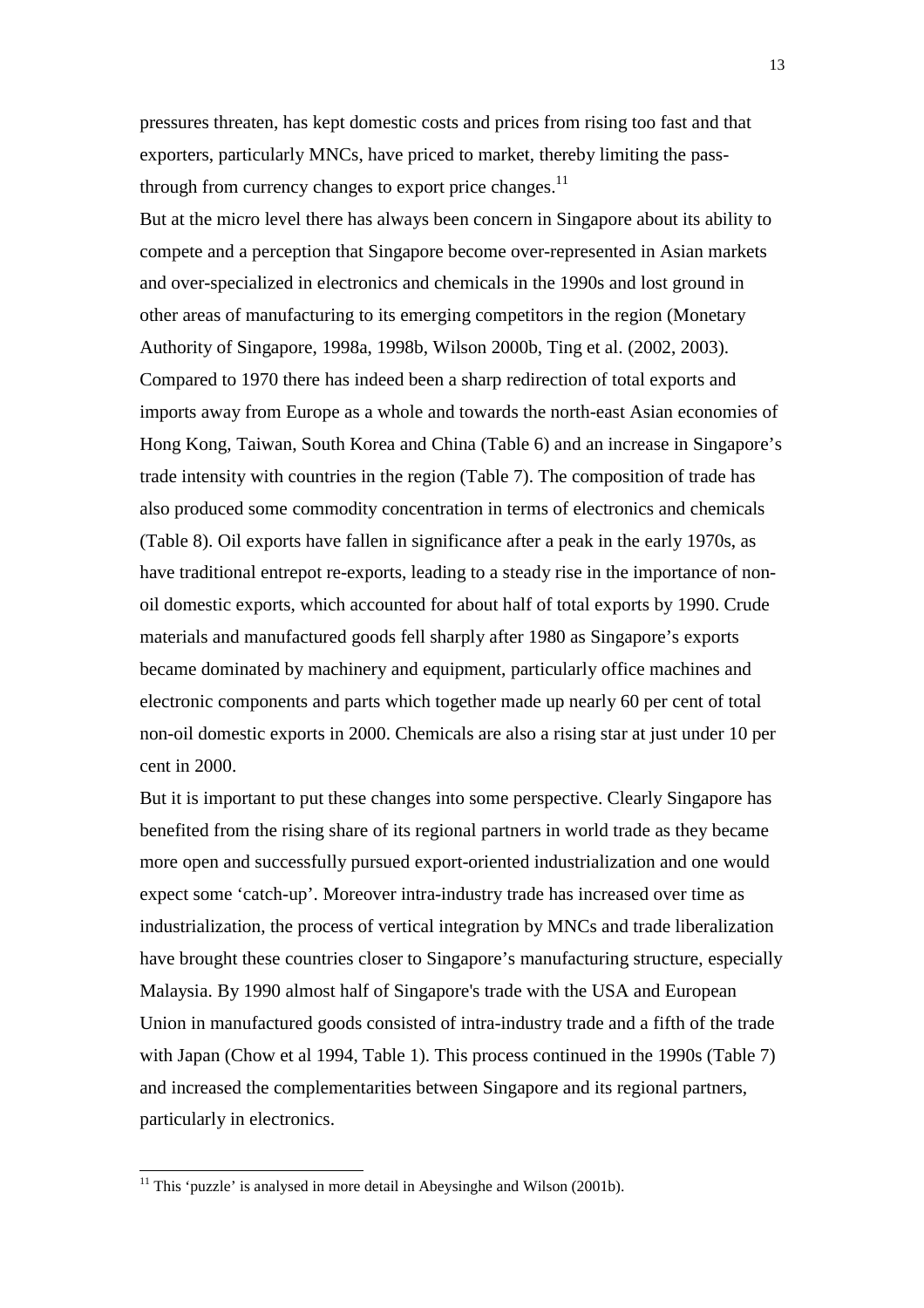A good example is the increasing integration between Singapore and Malaysia. In 2000 the proportion of total trade (exports plus imports) with Malaysia exceeded that with the USA, although the positions are reversed if domestic exports (excluding reexports) are used (Table 6). One reason for the rise in Singapore-Malaysia trade has been the increase in foreign direct investment in Malaysia by both Singapore-based companies and US and Japanese firms directly, which has led to increased production and hence bilateral trade. The industrial base in Johor Bahru (JB), the capital of Johor and closest Malaysian state to Singapore is still relatively weak in managerial 'knowhow', so a major motive for multinational companies to locate in JB appears to be its geographical proximity to Singapore's managerial and professional expertise (Konstadakopulos, 2000). On the other hand, a large proportion of high-tech Singapore based firms have been expanding into Malaysia, and to JB in particular, looking for relatively well-developed infrastructure (the export processing free zone and expanding port facilities) and lower cost land and labor. This has not, however, reduced the extent of their operations in Singapore. In other words, firms on both sides of the causeway are taking advantage of complementarities between the two locations, with Singapore firms establishing manufacturing operations in JB whilst retaining their headquarters and research and development activities in Singapore.

## **IV. The Political Economy**

Since independence in 1965 there has been a remarkable degree of continuity in Singapore's economic policy. The government has substituted for the absence of an adequate indigenous supply of industrial entrepreneurs by mobilizing domestic resources, pursued an active export promotion strategy with low levels of conventional protection, extended an open arms policy towards foreign MNCs and labour, and manipulated domestic costs through the exchange rate and more unorthodox measures of demand management to keep mobile capital in Singapore. Singapore's exchange rate policy, therefore, needs to be viewed within the broader context of the PAP's economic strategy since independence, in particular the need to keep inflation low and stable as the bedrock for sustaining long-run export competitiveness through inflows of mobile foreign capital, high levels of centralized saving and investment, a high degree of government involvement in the economy and the relentless accumulation of foreign exchange reserves. Indeed one could argue that a good part of the reason why managed floating has been successful in Singapore has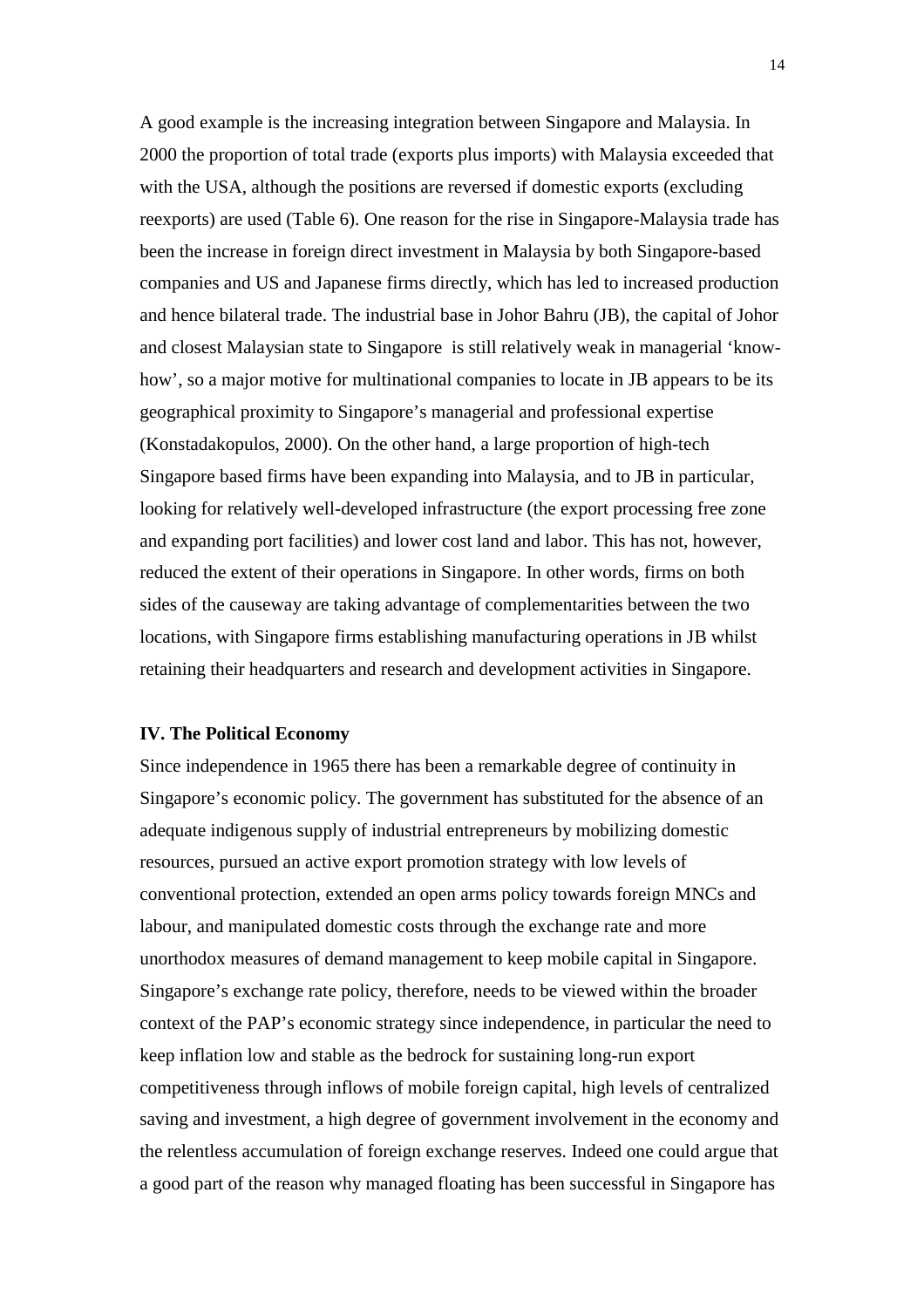been due to the enhanced credibility of monetary policy through the government's command over resources and ability to respond quickly and flexibly to changes in economic circumstances using, where necessary, unorthodox policies of demand management to cut business costs. Exchange rate policy, therefore, becomes an integral part of the policy to redistribute income to capital in the belief that this will sustain employment and prevent mobile firms from leaving.

## *Mobilization of domestic resources*

l

Singapore's economic strategy has been characterized by high ratios of gross national savings and investment to GNP (Figure 7). By 1975 the savings ratio had reached 25 per cent. In 1985 it exceeded domestic investment for the first time so the current account balance of payments became positive. By the 1970s when industrialization was well underway investment rates were high and associated with constant government consumption and falling private consumption (Table 2). With such a large fall in private consumption it is obvious that domestic saving must have risen over this long period. Although there are no official data to allow us to assess the relative importance of the public and private sectors in generating saving it seems likely that the high national savings rate in Singapore has been attributable to both a high concentration of savings in the hands of the government through budgetary surpluses and other forms of government revenues, and the forced savings generated through the CPF. $^{12}$ 

Established by the British colonial administration in 1955 as a retirement scheme for civil servants the CPF was subsequently extended to all employees (self-employed can opt-in). Contributions can be withdrawn at age 55 except for a minimum sum, and over the years withdrawals have been allowed for approved purposes such as public housing, education, and investment in approved instruments. Contribution rates were increased steadily to a peak combined rate of 50 per cent in July 1984 and by 1994 the long-term goal of having equal contribution rates of 20 per cent from both employer and employee had been achieved (Peebles and Wilson, 2002, ch. 4). The scheme has attracted positive attention by such political parties as Britain's New Labour and is thoroughly condemned by others as a further means used by the PAP to ensure

 $12$  Asher (1999) has consistently made the point that conventional tax revenue measures understate the size of public sector saving since they ignore other sources of revenue such as receipts from land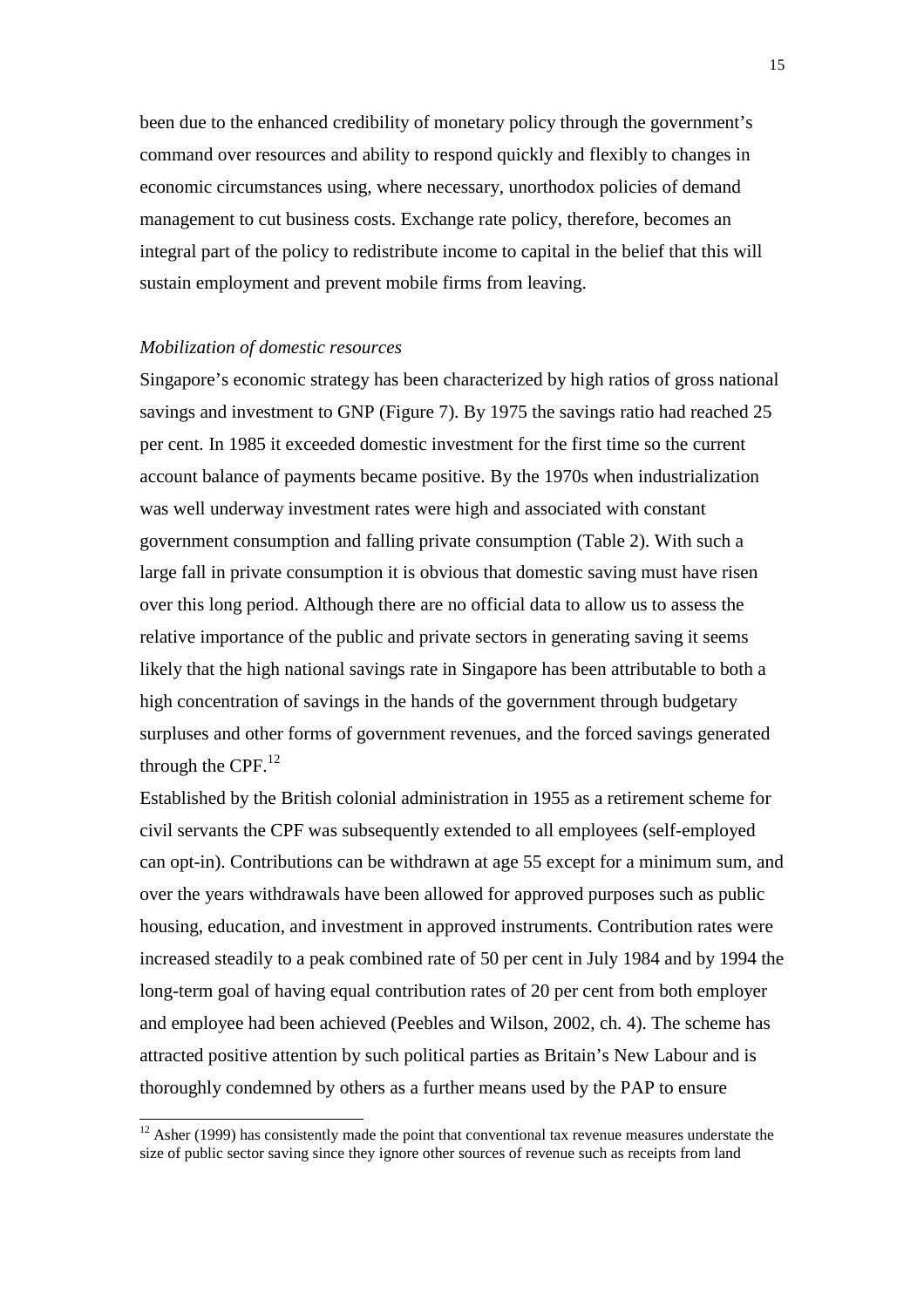workers' enslavement to the state and capital (Tremewan, 1994, pp. 53-62). Because the rate paid to members is lower than what is thought to be the return the government gets on using these funds there is an implicit tax on member's funds and because of other features of the system. Asher (1999, p. 2) cites the view that the CPF system could be defined as taxation. Balances used by members for their own investments have to be paid back into their accounts with interest and only capital gains can be retained for the member to determine the use of. So we can see that the CPF system has been used to obtain funds from the population at low rates, restrict their consumption and direct it into areas such as house purchase, education and health care that the government seems to think households would ignore. It has also used the liberalisation of the use of this large fund as an incentive for attracting foreign fund managers to Singapore. The irony here is that Singapore has the highest national saving rate in the world and a compulsory saving system but the government worries about the adequacy of the personal savings for retirement of a large part of the population. This is easily explained by remembering that much of the national savings by the private sector, CPF funds, have been used for house purchase and that many working families have had low life-time earnings so, even with forced saving, would not be have been able to build up large sums for retirement. This has led to the characterization of Singaporeans as being 'asset rich but cash poor'.

### *The role of foreign resources*

 $\overline{a}$ 

One consequence of Singapore's outward orientation policy has been to increase the importance of the role of private foreign resources. Indeed Huff (1999) regards the attraction of mobile foreign capital together with high subsidies to investment and infrastructure administered by the government, as the key to Singapore's success. Between 1980 and 1984 Singapore alone received almost 12 per cent of the total FDI going to developing countries, twice that of its nearest rival, Hong Kong. After 1985 China emerged as the biggest recipient and after 1996 Singapore's share fell to 3-4 per cent, but unlike the other older tigers such as Taiwan, Korea and Hong Kong who have become net exporters, Singapore has remained a net importer. Of the total investment commitments in manufacturing in 1999 79 per cent was still from foreign sources. Singapore also stands out in terms of the share of foreign direct investment in

leasing. Huff (1994) also argues that the 'driving force in Singapore's savings process was public sector saving – the current surplus in the consolidated accounts of the public sector.'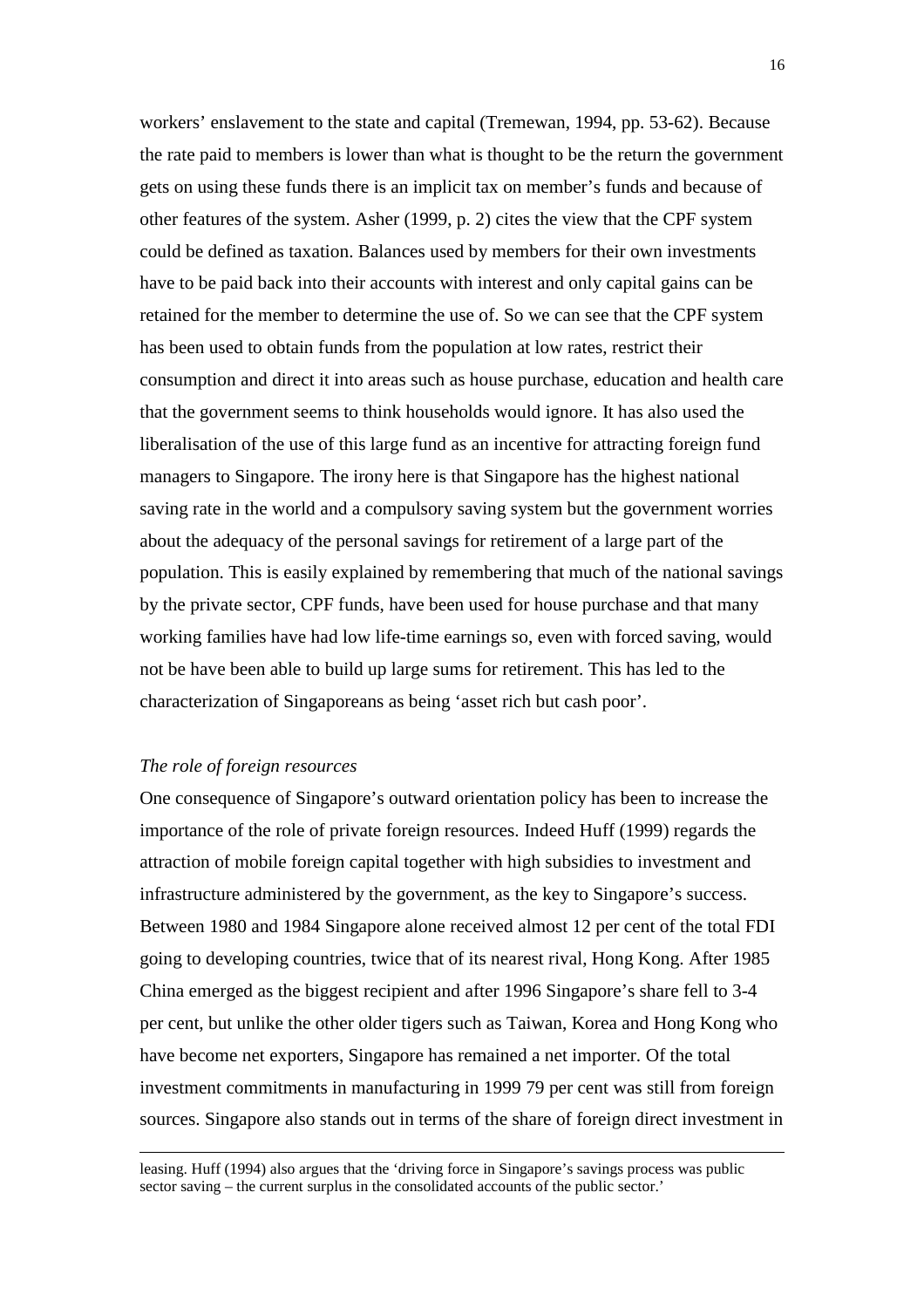gross fixed capital formation reaching almost 30 per cent between 1985 and 1996. This share also fell in the late1990s, but at around 20 per cent is higher than for China and Malaysia and has remained at the same level as in the early 1980s (Peebles and Wilson, Table 7.7).

Singapore's success in attracting FDI undoubtedly has something to do with its strategic location in Asia and relatively skilled labor force, but it also has much to do with the government's determination from the mid-1960s onwards to extend a warm welcome to foreign MNCs and to keep mobile foreign capital in Singapore by providing social and economic stability, excellent infrastructure and tax incentives for research and development and exports. There is a consistency in treatment, a welldeveloped structure of administrative support and legal protection and macroeconomic policies have delivered low and stable inflation over decades, a relatively stable exchange rate and cuts in business costs where necessary to maintain profitability.

Much more controversial is the importance of foreign workers. The authorities have been very reluctant to release data on this in the past as it is one of those sensitive areas in the political arena, but they made up approximately 29 per cent of the working population in 2000, and growth accounting estimates produced by the Ministry of Trade and Industry in 2001 (Table 9) suggest that the contribution of foreign labor is substantially above that of local labor in the 1990s. These numbers support the present official view that foreign labor is very important to Singapore's growth.

## *Pragmatic socialism*<sup>13</sup>

 $\overline{a}$ 

Singapore has been described as 'government-made' (Low 1999) and this has been an important factor determining the ability of the PAP and the bureaucracy to mobilize domestic resources, attract and keep mobile foreign capital in Singapore and reinforce exchange rate policy with less orthodox methods of demand management. Since 1959 the government has been formed by PAP and from 1959 to 1990 its Prime Minister

 $13$  For some background on the history of the PAP, its version of democracy, and the influences on it, including Fabian socialism, see Peebles and Wilson (2002, ch. 2) and George (2000).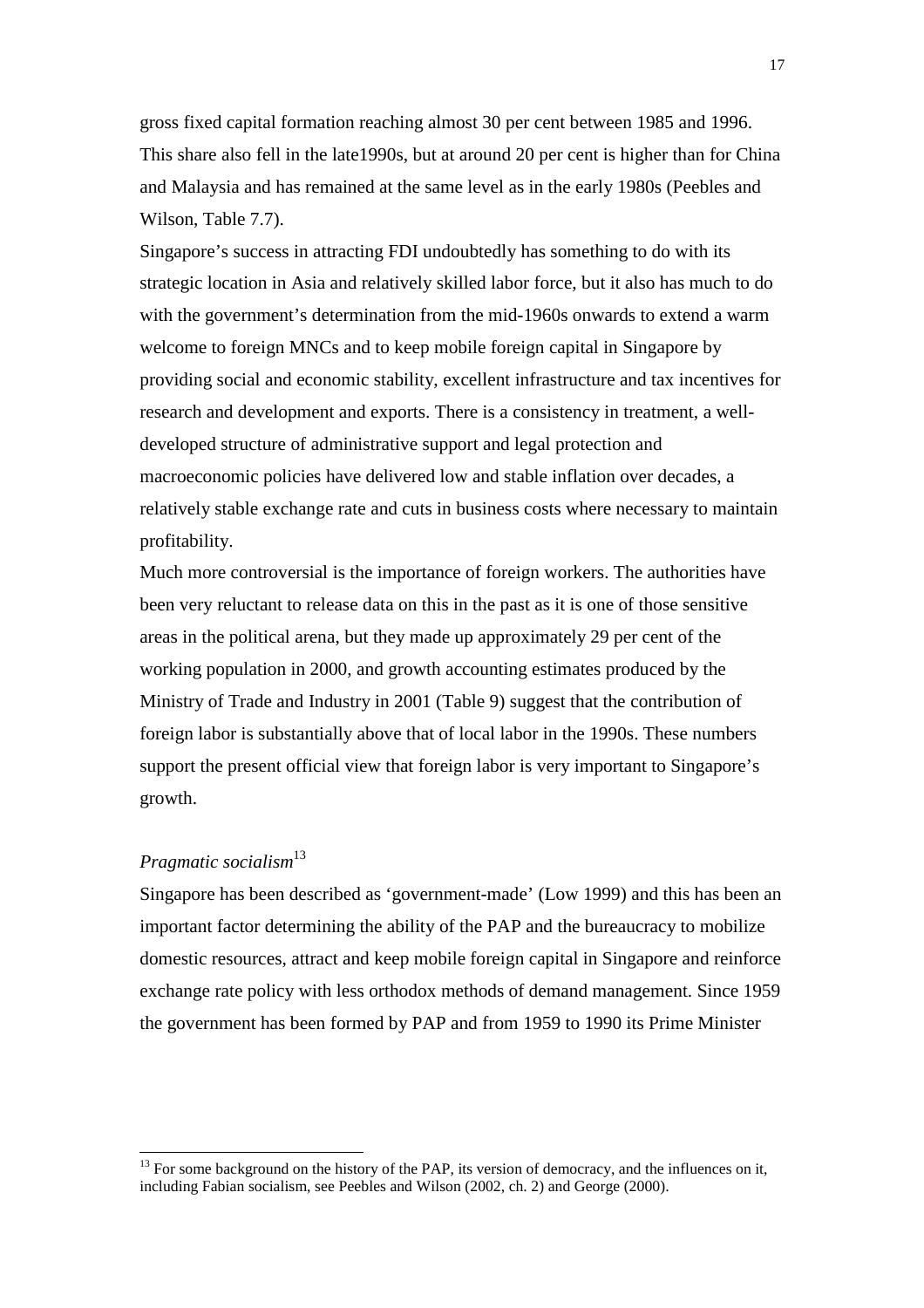was Lee Kuan Yew. PAP rule has been described as 'authoritarian capitalism' (Lingle, 1996), but it might be more accurately described as 'pragmatic socialism'.14 The PAP rationalizes its economic strategy in terms of economic success and the fact that the dominance of the PAP can be seen to reduce uncertainty as far as foreign investors are concerned since there is not going to be a change in government through which a populist, redistributive party gained power. Its policies are essentially pragmatic, meaning that they do not push policies that are derived from ideology but only ones that they think will contribute to economic growth. Singapore is regularly rated as the least risky economy to invest in.<sup>15</sup>

One curious 'socialistic' aspect of Singapore is its co-operative movement, with 972,000 members in 1998, which has significant firms in retailing and insurance. NTUC Fair Price is the largest supermarket retailer and operates 80 stores. Membership is only open to trade unions and they benefit by receiving a rebate on their purchases just as the case with most retail cooperatives, and a dividend on their shares. Their shops are open to any customer and it sees itself as having an important social role by keeping down the cost of living of the poorest members of society and their pricing policy puts competitive pressure on new entrants into retailing. The other significant cooperative is NTUC Income, an insurance company. It develops products that fit in with the government's changes in the CPF scheme and operates the largest taxi cab company.

Barr (2000, pp. 63-5) argues that apart from socialist influences the most important factor behind Lee Kwan Yew's approach is that of the 'Challenge and Response' thesis of Arnold Toynbee which has led to Singapore being governed under the fear of crisis, including the exodus of foreign capital and labour, internal and external enemies and the need to respond to some new crisis which needs all to 'stand up for Singapore' and support the PAP. This is also consistent with Singapore's reluctance to accept reclassification as a fully developed country and the desire to manufacture a uniquely Singapore identity and the PAP's obsession with campaigns. If Singapore is

 $14$  Compared to other countries in the region, such as Taiwan and the Philippines, the transfer of power within the PAP has been very orderly. In 1990 when Goh Chok Tong succeeded Lee Kuan Yew as Prime Minister, the latter became 'Senior Minister' in the Cabinet. When Lee Kuan's Yew's son Lee Hsien Loong became Prime Minister in 2004, Goh Chok Tong became Senior Minister and Lee Kuan Yew was given the new title of Minister Mentor.

<sup>&</sup>lt;sup>15</sup> The Economist Intelligence Unit in 2000 ranked Singapore as the least risky followed by Hong Kong, Chile, Botswana and the United Arab Emirates (*The Economist*, 10 March 2001, p. 116). Similarly, the World Bank ranks Singapore as a very low risk country with a high institutional investor credit rating (World Bank, 2000, Table 17, p. 307).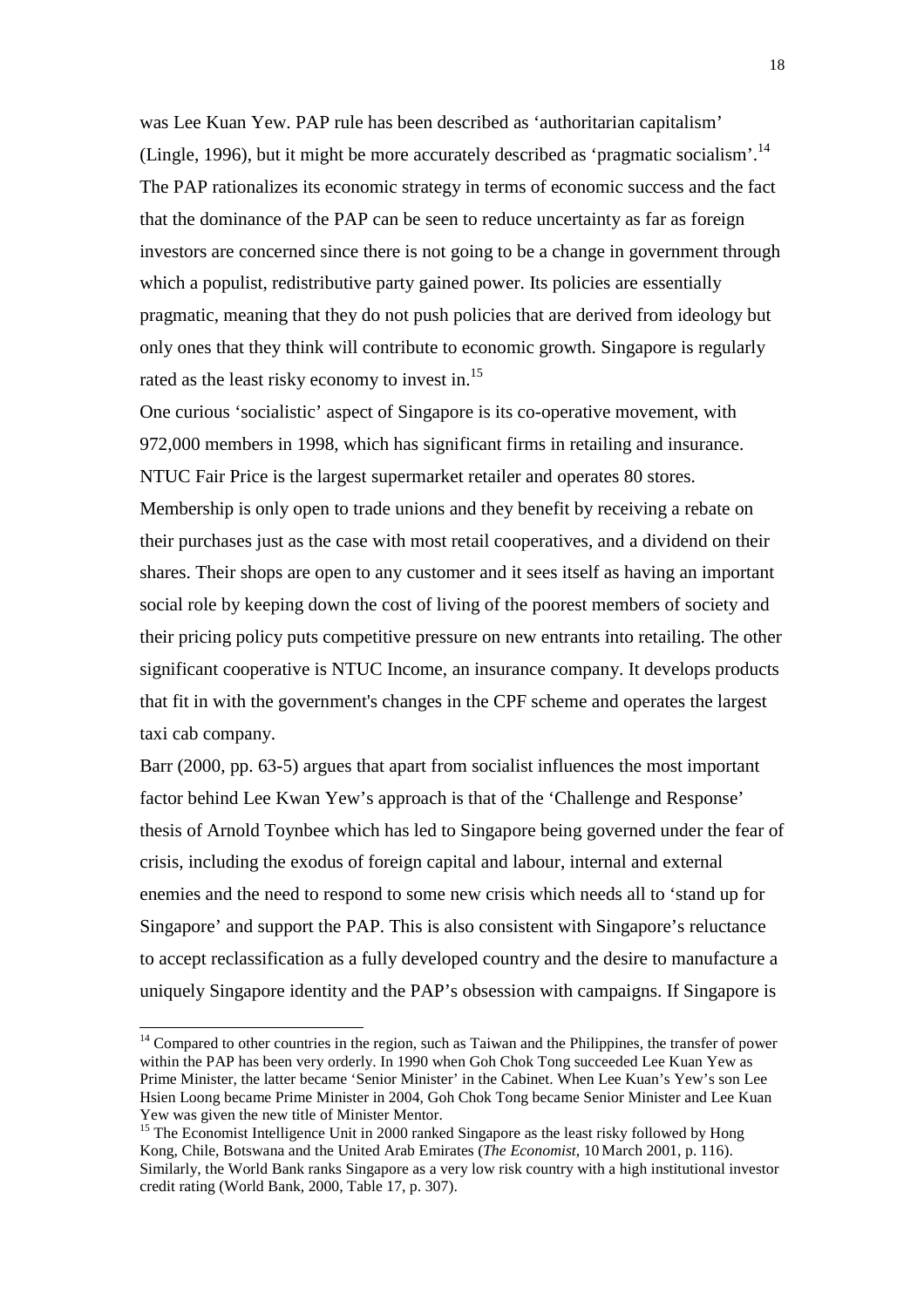'underdeveloped' it still requires an authoritarian political system and state-led economic institutions as a substitute for the private sector. 16

#### *The government as entrepreneur*

Characterisations of Singapore as a free-market economy with few state enterprises or state control are misleading. Many aspects of the government's influence over the economy's resources are not revealed in such numbers as the proportion of government-linked companies or the public sector in output, and ownership is not the main factor but rather how the government can mobilise resources and allocate them where it sees fit. Another aspect to note is the close links between the business sector, especially the financial sector, and the political elite and the view that the bureaucracy has little independent strength Hamilton-Hart (2000).

In the early days of Singapore's modern economic growth the government played the role of entrepreneur in the sense of establishing organisations necessary to support economic growth. The indigenous capitalist sector was limited to the financial and trading sectors and there was little experience in manufacturing. The manufacturing sector was built up by relying on foreign firms but large amounts of the necessary support was from Statutory Boards (SBs)and government-created companies, now called government-linked companies (GLCs) which are owned by four major government holding companies and statutory boards. They are influential in all areas of economic activity including strategic sectors and finance. The most important SBs are the public Utilities Board (PUB), the Port of Singapore Authority (PSA) and the Housing and Development Board (HDB). The latter has provided public housing in which about 86 per cent of Singaporeans live and 90 per cent of them own their flats. The Central Provident Fund (CPF) mobilises domestic compulsory savings (see below), and the Government of Singapore Investment Corporation (GIC) is a private company wholly owned by the Ministry of Finance which invests part of the foreign exchange reserves abroad.

The Economic Development Board (EDB) has played the most important part in planning the development of the Singapore economy by attracting foreign investment and acting as a coordinating agency with other public sector bodies to ensure that they respond to the needs of foreign investors. In its early days it quickly gained a

 $16$  For a discussion of the reasons for Singapore's reluctance to accept re-classification as a fully developed country, see Wilson (2000a).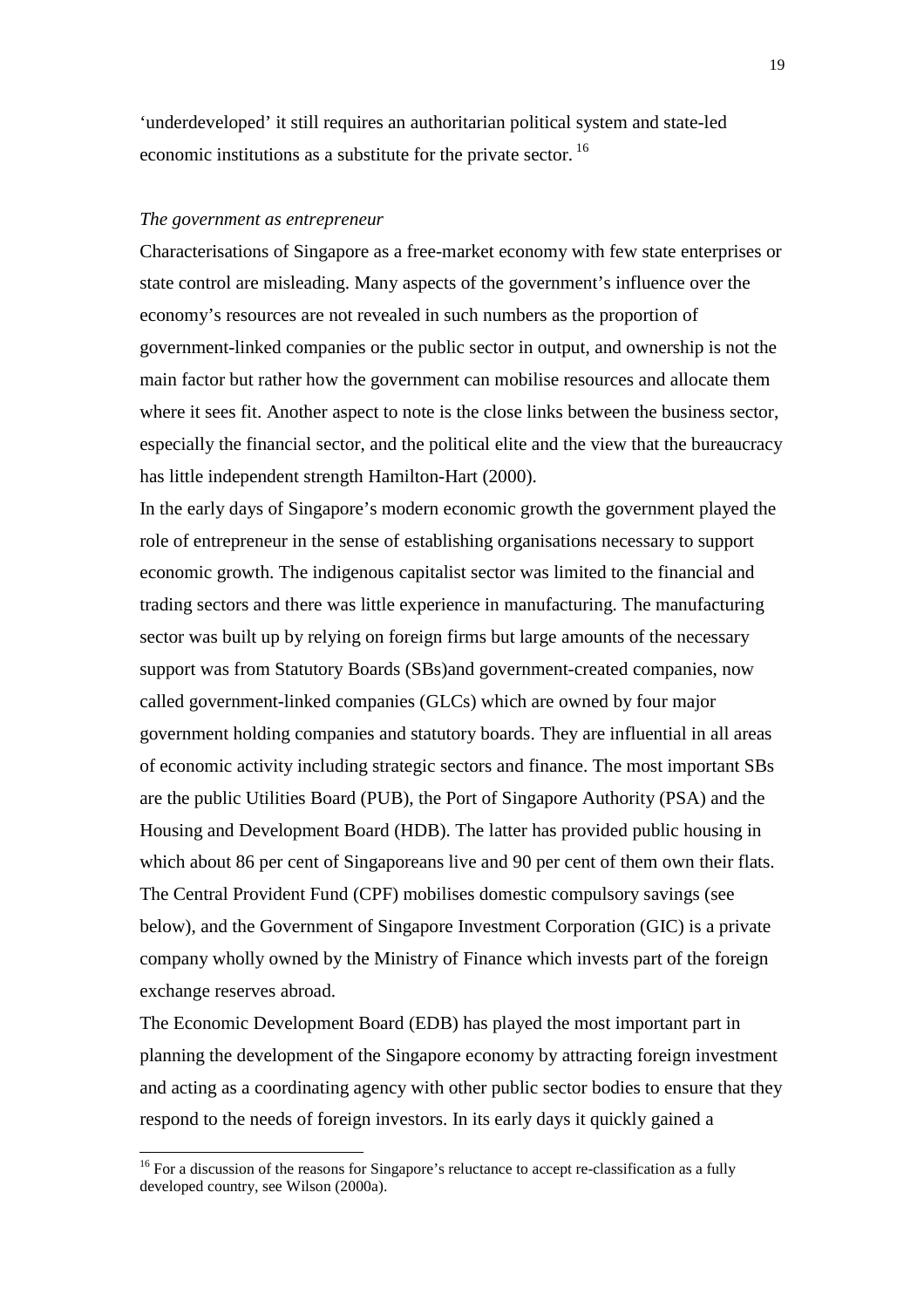reputation for professionalism and an ability to respond very quickly to enquires and make decisions so that foreign investors found they could start operations within a very short period, much sooner than if they had gone to other countries. The EDB enters into joint ventures with foreign firms thus receiving revenue which makes up for the fact that many investors are given generous tax breaks. It also conducts training courses for workers.

Another important institution is the Jurong Town Corporation (JTC). Jurong is the eastern part of Singapore where the swamps were first drained and industrial estates were built. The JTC now operates throughout Singapore by building and managing industrial and commercial premises as well as the Science Parks. It can offer readybuilt factories or will prepare land and required supporting infrastructure for those investors who require specific features in their factories. This has become more important as some factories such as those in the three wafer fabrication parks require buildings that are not subject to vibrations and must be protected from the outside environment.

An important feature of the Singapore economy that allows SB's and GLCs to do their work efficiently is the government's policy towards land. Over the period 1968 to 1971 the British military were organising their withdrawal and handing over the land and bases, together making up about 11 per cent of the land area, including valuable docks and an airport. The government ensured that these resources were immediately put to productive economic use by attracting foreign investors into them or to locate nearby. In addition the government has used its power of compulsory land acquisition to the extent that now about 80 per cent of Singapore's land area is state land. It is not clear what the precise motivation was behind the policy of increasing the extent of state ownership but some have speculated on its Ricardian roots as a means of capturing land rents for the community and have linked this to the thinking of Henry George (Phang, 1996).

As far as wage policy is concerned the National Wages Council, which was established in 1972, is an independent tripartite organization with members being drawn equally from the government, the trade unions and from the business community, including employers' representatives from foreign companies. It does not report to parliament nor to any minister though its annual recommendations are endorsed by the cabinet and have been both quantitative and qualitative on the extent of wage and salary adjustments. It does not plan wage changes for any sectors of the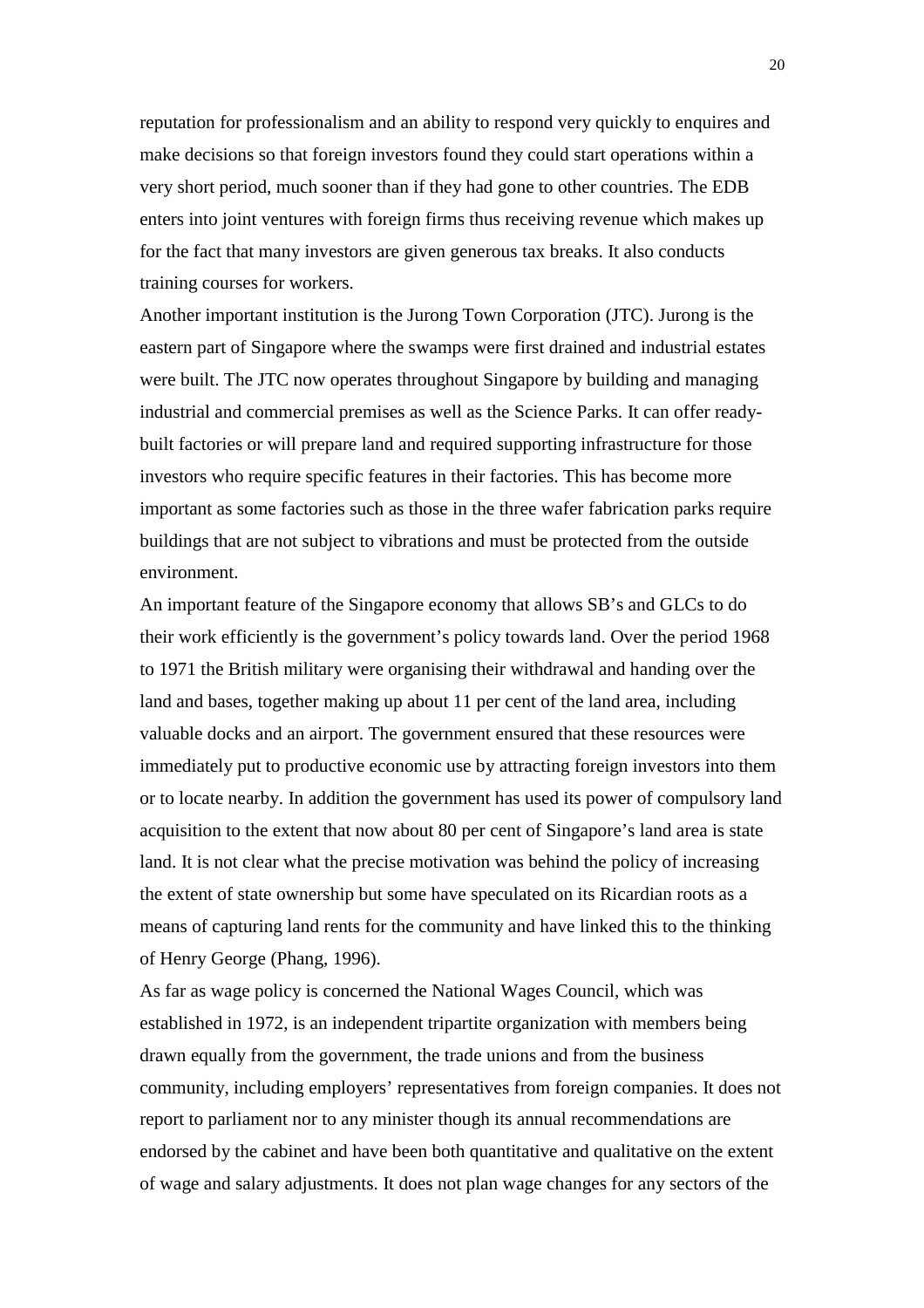economy but suggests overall national guidelines which have been influenced by the Council's concern with the international competitiveness of the economy and the belief it should build flexibility into wages. As a result most salaries and wages in Singapore contain a substantial variable component which is reduced when the economy fails to achieve a pre-specified rate of growth.

The PAP does not implement radical socialist redistribution policies through high taxes on higher earners or on corporate profits to generate revenues for the provision of social welfare and unemployment. Rather it has sought to benefit the general population through job creation and the provision of public housing, education and medical services and the way in which it manages public housing and provides benefits, such as upgrading of public housing flats and related urban facilities, has a crucial impact on the value of most people's assets. Sources of finance other than high taxes on earned incomes were used for the social provisions.

## **V. Back to the Future**

Although Singapore's economic strategy, including its exchange rate policy, has been very successful, it has not been without its problems. By the early 1990s the imperative became to diversify the structure of the economy away from exclusive reliance on a predominantly foreign manufacturing base and to reduce the extent of government involvement in the economy. It also became harder to justify high levels of centralized saving and investment and government involvement in the economy. The dilemma is that the government is finding it difficult to extricate itself from the economy without compromising policy effectiveness, and the dependence of the economy on foreign capital and labour does not appear to have diminished.

## *Dependence on foreigners*

 $\overline{a}$ 

The notion that dependence on foreign multinationals located in Singapore represents an Achilles heel for Singapore is also a recurrent theme in the literature.<sup>17</sup>Huff (1995,

<sup>&</sup>lt;sup>17</sup> For example Richardson concludes that: Singapore will be 'first-world' in terms of income and wealth and will also have a 'first-world' economic structure in that there will be a highly developed services sector, with a more specialized, high value-added manufacturing base. He continues: 'But Singapore will remain economically vulnerable in a way that 'first-world' countries are not. The predominance of foreign-owned firms in its manufacturing base will continue and a substantial proportion of these will remain US-owned. These firms have no underlying reasons to remain in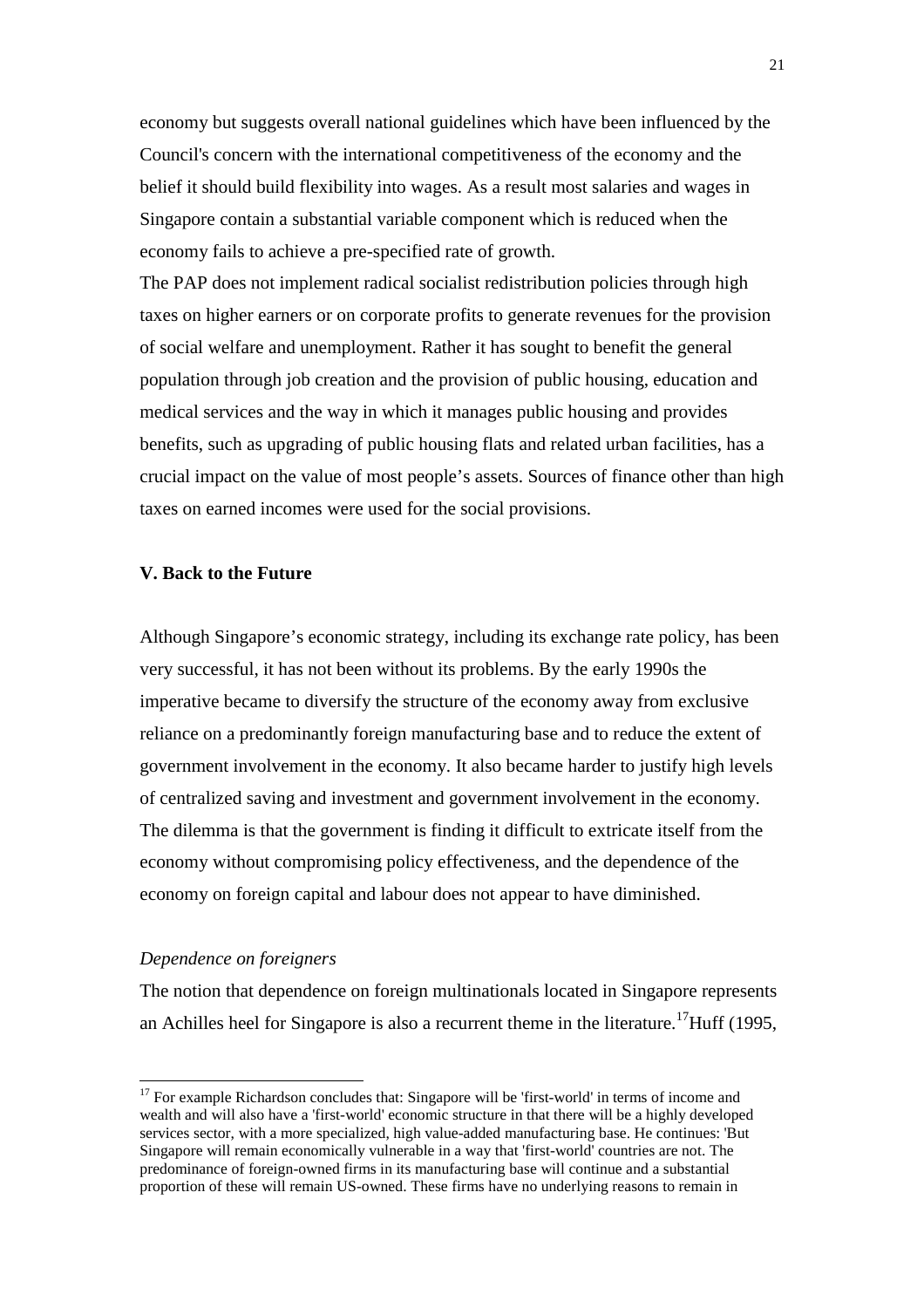p. 754), for example has emphasized the implicit subsidization of foreign businesses who benefited from the ready-made factory sites, technical education and training, and education in English, and because government injections were strongly complementary to the private sector there was a degree of 'crowding-in' of private investment. The negative counterpart to this, however, was that the private sector investment crowded in was largely foreign and reinforced Singapore's longer-run dependence on foreigners.

It is difficult to imagine that Singapore could have achieved such high growth over a long period without the contribution of MNCs, but the MNCs have themselves obtained high returns. Compared to other NIEs, companies in Singapore have a relatively low remuneration share, which has helped to keep the Republic competitive, and a high profit share generating 48 percent of GDP and exceeded only by Thailand (The Business Times 31 August 2001). Since a large part of Singapore's GDP is produced by foreign companies and workers and so is not earned by Singaporeans, the Department of Statistics has come up with its own unique concept of 'Indigenous GDP' (IGDP). In 2000, for example, 35 per cent of GDP was owned by foreigners so that indigenous GDP was only 65 per cent of GDP (Peebles and Wilson, 2002, p. 136).

Part of the problem arises from the dualistic nature of the Singapore labor market. In the financial and business services sector and in professional jobs earnings are kept high by an excess demand for foreign 'talent' for which there is no obvious local substitute, whilst at the other end of the labor market wages are kept low by a steady inflow of unskilled labor from abroad employed in manual jobs. The 1980s saw a steady rise in the Gini coefficient as the process of restructuring and upgrading the manufacturing sector and the movement of resources into high income services reduced the demand for unskilled workers and increased wage differentials in favor of professional and skilled workers.<sup>18</sup>

There has never been any pronounced 'dependence' psychology in Singapore or generalized resentment against foreigners as in many developing countries in the

Singapore and if economic or political circumstances forced them elsewhere, Singapore would find it difficult to fill the void.' (Richardson, 1994, p. 97).

<sup>&</sup>lt;sup>18</sup> By the end of the 1990s Singapore had managed to stabilize the Gini coefficient at around 0.47 to 0.48 as spending on education increased educational opportunities, particularly at the tertiary level, but it remains relatively high and household income inequality also appears to have increased in the latter part of the 1990s as a result of relatively faster income growth for higher income households. Even if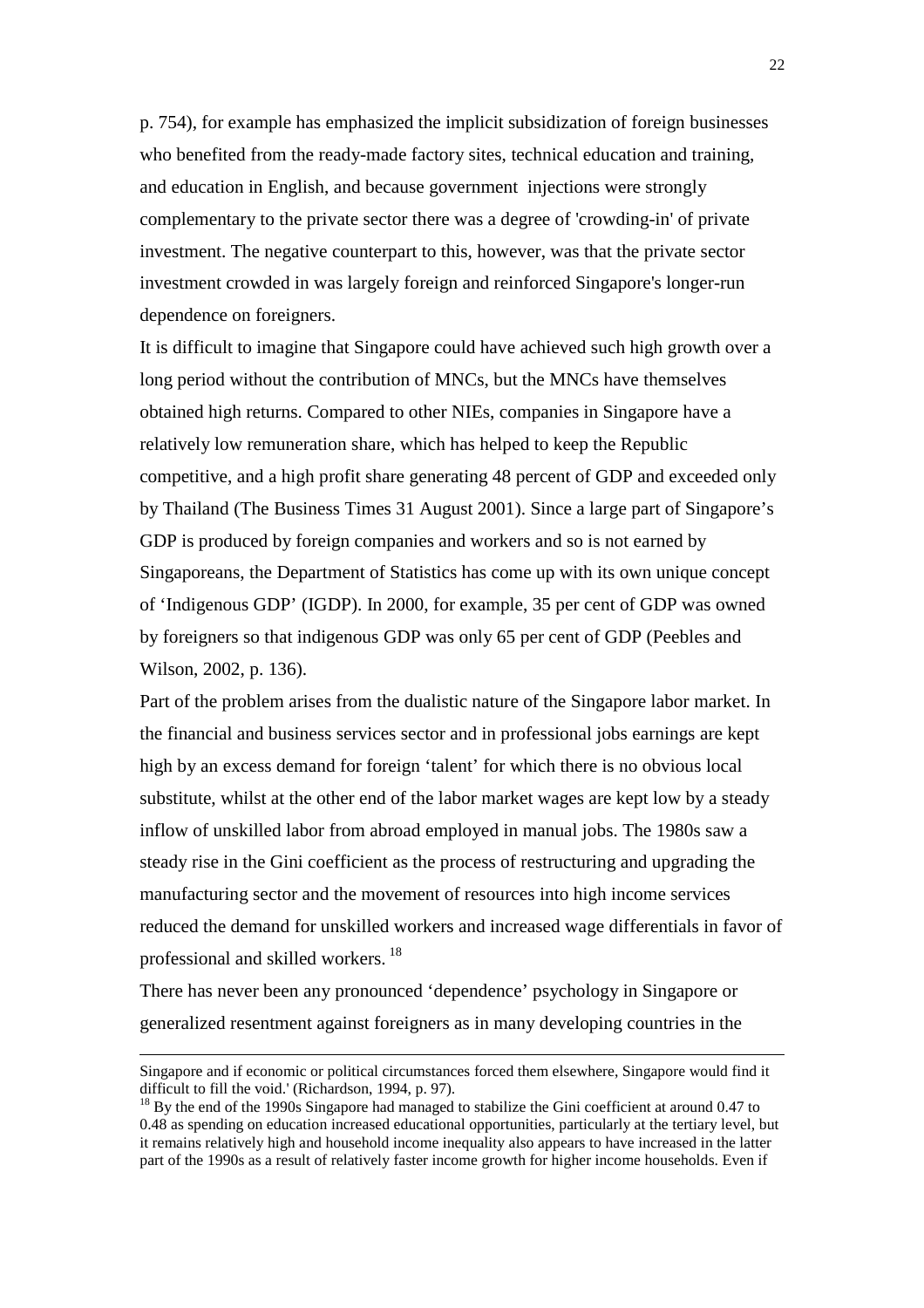past<sup>19</sup>, but by the early 1990s the problem of 'dependence' had became inextricably linked to the imperative over the longer run to diversify the structure of the economy away from exclusive reliance on a predominantly foreign manufacturing base and to raise the amount of local value-added. This was not seen as a negative reaction to foreigners or foreign capital per se but as a positive move towards a more diversified economy and developed country status.<sup>20</sup> This fitted in nicely with the concept of 'Asian values' and the view that Singapore could find an alternative Asian model of development different from the 'western' model.

By the late 1990s the debate over Asian values had largely receded into the background and emphasis in government policy reverted to the view that resources in Singapore are essentially complementary to foreign resources. Foreign talent is now actively sought and certainly for the immediate future Singapore will continue to rely on foreign talent. Part of the problem stems from the low rate of technical progress as measured by total factor productivity growth and low industrial R&D compared to other industrialized countries (Bloch and Tang, 2000). The rapid growth in output in Singapore's industries has largely been due to increasing returns to scale and rapid growth of factor inputs in export-oriented foreign MNCs who do not engage in substantial R&D in Singapore.

The rise in unemployment during the recession of 2001 did see an increase in resentment against foreigners<sup>21</sup> focusing on their housing subsidies and the fact that they do not need to do national service (Shu, 2001), and from time to time there are complaints about the inequalities in income distribution in Singapore and concern about foreign workers taking the jobs of locals. Singapore has never espoused the welfare state as conventionally defined, since this might diminish the work ethic, but there has always been a sort of safety net for the very bottom of society and a policy of giving extra resources to disadvantaged groups, subject to stringent means tests. In

the top and bottom extremes of the distribution are removed, the ratio of the 9th to the 2nd decile still increased sharply (Mukhopadhaya, 2001).

 $19$  A possible exception is that of water supplies from Malaysia which is subject to periodic negotiation of a highly politicized nature to the extent that Singapore has declared itself ready to invest in expensive de-salination plants to reduce dependence on Malaysia in the longer run.

<sup>&</sup>lt;sup>20</sup> MNCs and borrowed technology have helped us rapidly leap from a poor trading village to an NIE, and in time to come to a developed economy'....'Foreign MNCs will continue to play a dominant part in our development. But to break through to the next level of development, we have to increasingly develop our home-grown talent and our own MNCs.' (Prime Minister Goh Chok Tong, The Business Times, 25-26 March 1995, p. 1).

 $21$  Chee (2001, pp. 11-3, 66-8) indicates some reasons for Singaporeans' resentment of foreigner workers.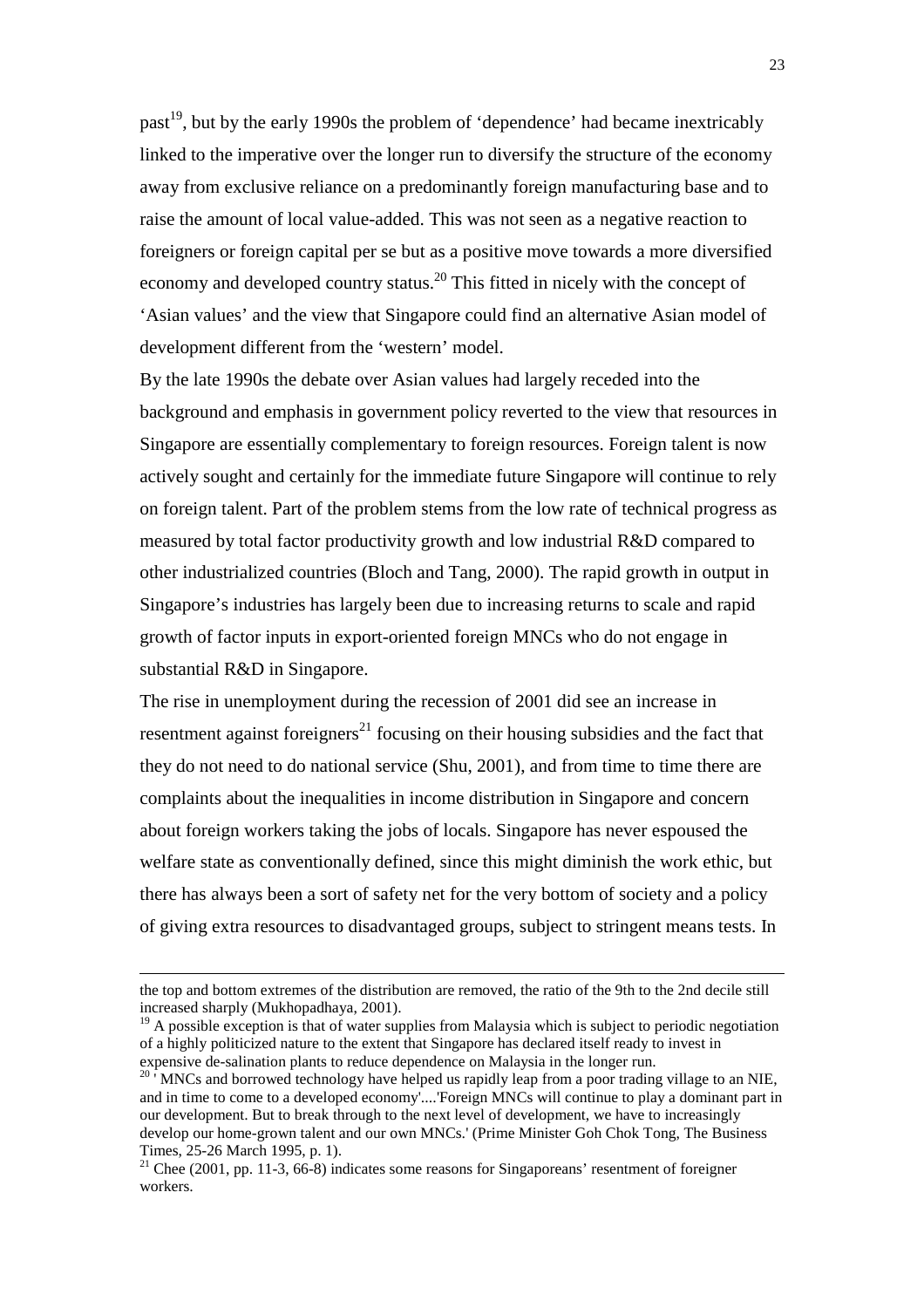his National Day Rally in 2001 the Prime Minister felt it necessary to stress the need to attract foreigners by noting that, even though there would be increasing unemployment, foreign talent was necessary not least as 'our own talent is being creamed off'. He put it as 'a matter of life and death for us in the long term. If we do not top up our talent pool from outside, in ten years' time, many of the high-valued jobs we do now will migrate to China and elsewhere, for lack of sufficient talent here.' (Goh, 2001, p. 20).

#### *Lack of domestic competition?*

 $\overline{a}$ 

Closely related to the view that Singapore is still heavily dependent on foreigners is the accusation that the government, by continuing to assume a dominant role in the economy, has restricted domestic competition, produced an over-regulated and overcautious approach to the financial services sector and has encouraged over-saving. Singapore appears to do well in aspects of international competitiveness which are directly controllable by government,<sup>22</sup> but according to Cardarelli et al  $(2000)$  the intensity of local competition is the most important single variable in the microeconomic competitiveness index, especially the quality and network of domestic suppliers and related industries, since this competition acts as a training ground for international competition. Yet this is major weakness in Singapore. Examples cited include the lack of choice in media services and insufficient institutions in Singapore devoted to intermediating savings towards private sector entrepreneurial activities. Many of the international panels advising the government have stressed the need to transform the economy from 'investment-led' to 'innovation-led' growth. Harvard Business School Professor Michael Porter (Business Times 6 August 2001) has chastised Singapore for its pursuit of an activist industrial policy, heavy government involvement in the economy, and attempts to 'pick winners'. He suggested that the focus should shift much more towards services and creating the conditions for 'clusters' of activity to flourish, with stronger competition policies and more privatization of GLCs, and policies to "create a more chaotic and heterogeneous

<sup>22</sup> Typical is the Lausanne based International Institute for Management Development *World Competitiveness Yearbook 200*1 which ranks Singapore second after the USA, with strong scores in economic performance, government efficiency, business efficiency and infrastructure. Singapore scores less highly in managerial entrepreneurship, the competency of local managers, the brain drain, new business start-ups, and the cost of living. Singapore was also well placed in the macroeconomic competitiveness rankings of the World Economic Forum 1999 but this contrasts sharply with its ranking of twelve in the World Economic Forum microeconomic competitiveness index.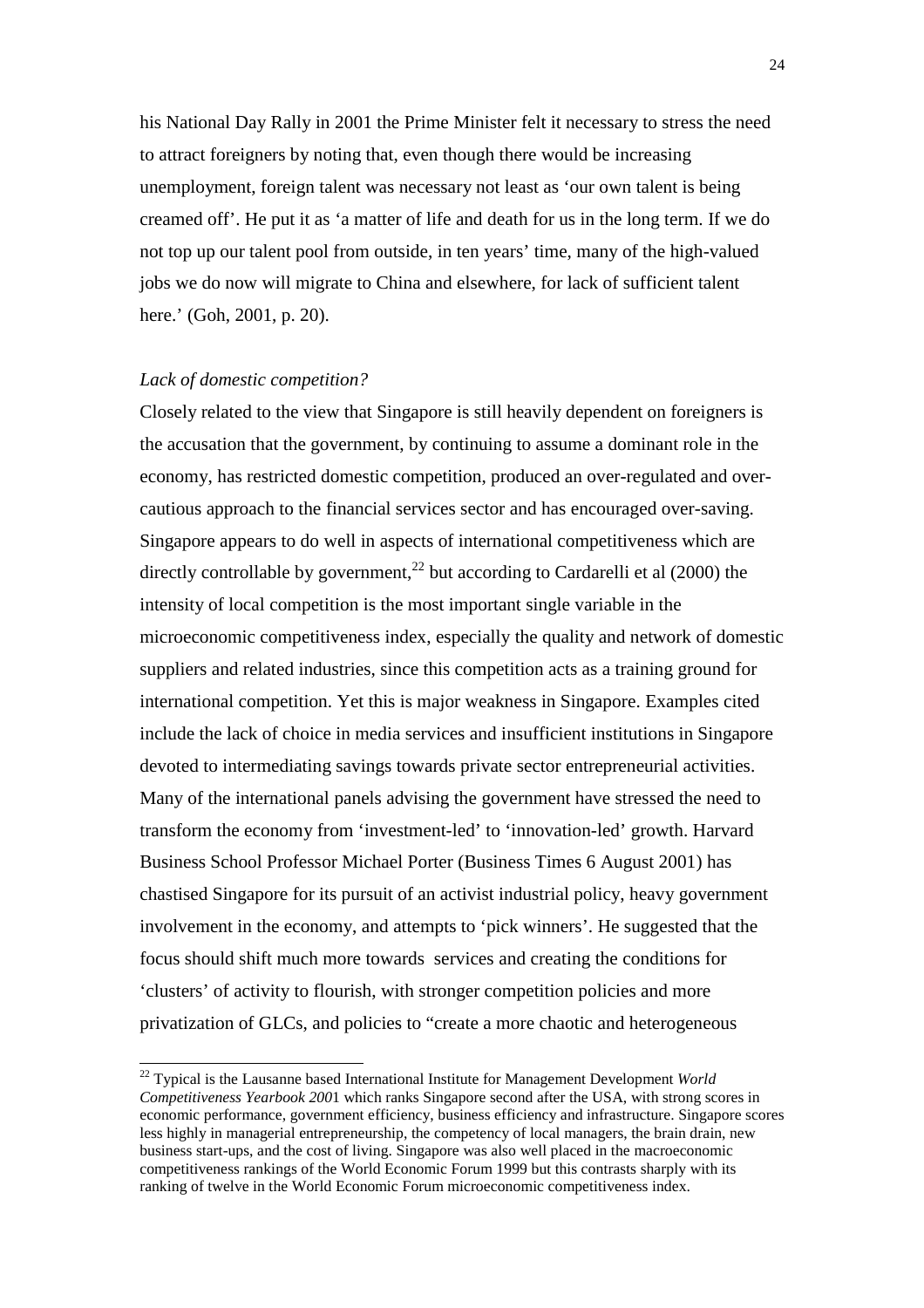society" which is more flexible and tolerant of different groups of people with new ideas, tastes and beliefs. $^{23}$ 

Porter also stressed the need for the government to reduce its involvement in the economy, particularly as it has not been able to foster innovation and he repeated the point being made in Singapore that association with the government has been a problem for some companies when trying to expand overseas. Although GLCs operate on a competitive basis and generate operating surpluses, they may have crowded out local private firms and this may partially explain why locally-controlled companies are smaller and less efficient than foreign-controlled companies, especially in manufacturing.

Allied to the criticism that Singapore has not generated sufficient domestic competitiveness is the assertion that its growth has largely been derived from 'perspiration' and not 'inspiration' (Krugman, 1994) or essentially input driven rather than by total factor productivity growth (TFPG). There have been a number of further studies for Singapore, some confirming Krugman and others revising up the contribution made by TFPG but even estimates produced by the Singapore Department of Statistics (Table 10) tend to confirm the heavy role played by capital and labor inputs in Singapore's growth rate historically and the relatively small contribution from TFPG (see Peebles and Wilson, 2002, chapter 3 for a review). The official Singapore view seems to be that the numbers may be correct for the past and reflect Singapore's small indigenous manpower base and lack of home-grown industrial entrepreneurs, but they are not a good guide to the future, giving support to their view that Singapore is not yet a developed country. They are encouraged in this respect by empirical studies which suggest that TFPG may have increased in recent years, and are optimistic that it can be increased through policy and will increase of its own accord as past investment in education and infrastructure bear fruit. Just in case this is not enough, the Ministry of Trade and Industry in 1995 established the Singapore productivity and Standards Board whose aim is to sustain total factor productivity's contribution at 2 per cent per year. A high level committee on

<sup>&</sup>lt;sup>23</sup> 'While it has made substantial progress since its formation, Singapore remains a factor-driven economy. Singapore is largely a production base for foreign multinationals. Attracted by Singapore's relatively low-cost, well-educated workforce and efficient infrastructure including roads, ports, airports and telecommunications. Indigenous companies have yet to develop to a significant extent, nor have they been given much emphasis in economic policy. Singapore's improvement in living standards has come from upgrading the quality of human resources and infrastructure in order to upgrade the quality of jobs,' (Porter, 1990, p. 566).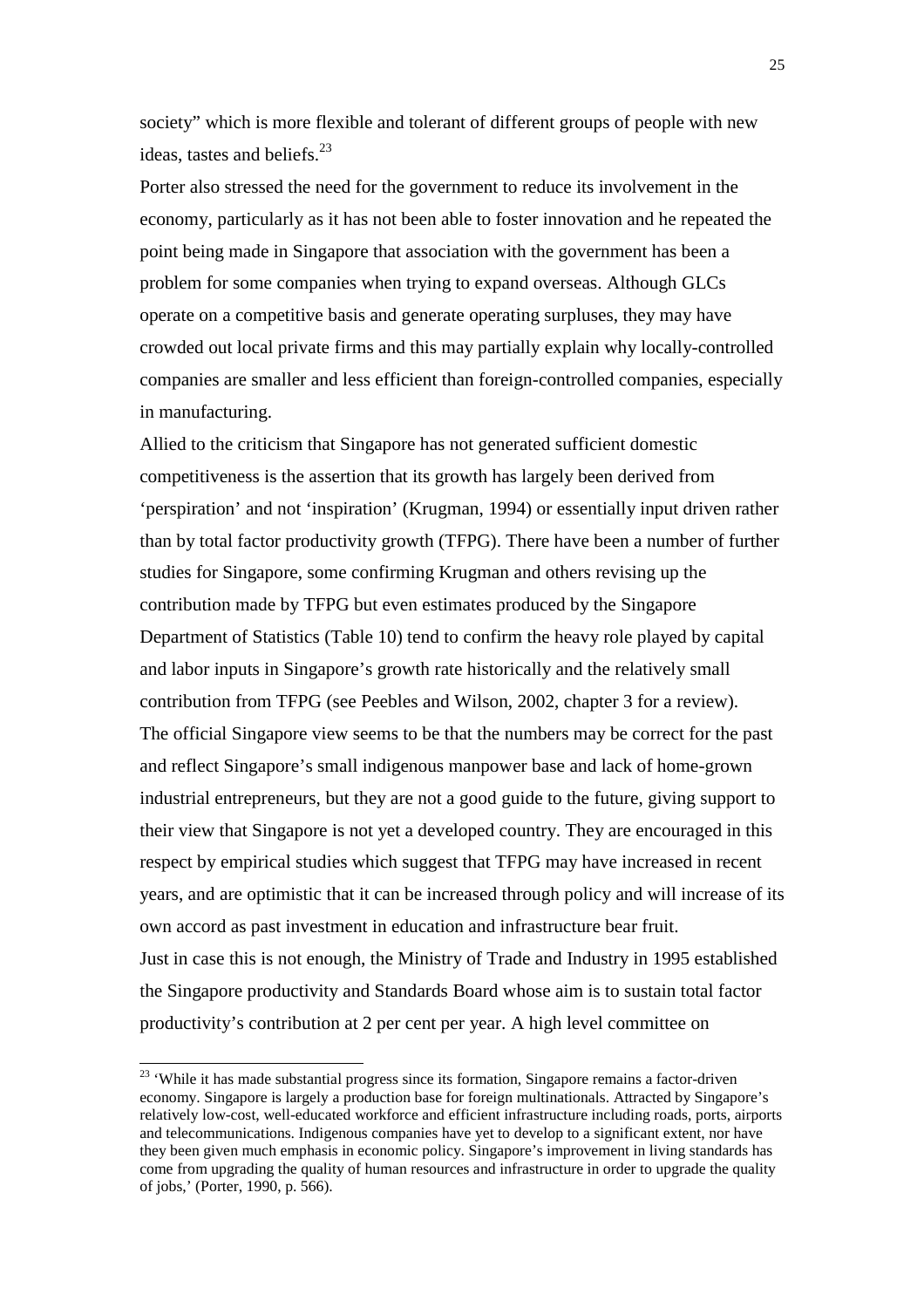Singapore's competitiveness presented its recommendations in November 1998 and outlined a vision of turning Singapore into an advanced globally-competitive knowledge-intensive economy. Incentive schemes such as a Skills Development Fund and Promising Enterprise Programme are aimed at encouraging local talent and persuading successful Singaporean émigrés to return or at least 'network' with the mother country. Work has begun on building 'Biopolis', a science park that will specialize in providing homes for firms and researchers in the field of life sciences and to attract venture capitalist firms to the site as well as academics and journalists interested in the field. Students from Singapore's national university will be sent abroad to places that are thought to epitomize the innovation and creativity necessary for creating the New Singapore such as Bangalore, Boston, Silicon Valley and Shenzhen in China.

#### *Over-regulation*

In contrast to Singapore's prominence in foreign exchange dealing and in international banking domestic capital markets are still relatively underdeveloped in terms of fixed-income and equity instruments and the fund management industry. At the same time changes in global financial markets are leading to greater competition and consolidation of activity into fewer centers, and developments in technology, which ensure that money can be managed from a wider range of locations than in the past, are eroding Singapore's locational advantages. Not surprisingly, CPF holders are demanding a wider range of products with higher returns than are available in the local bank-dominated environment.

Part of the problem again arises from the dominant role that the government has played in the creation of Singapore as a financial center. The ADBM, for example, was started in 1971 by the Development Bank of Singapore (largely government– owned). A tradition of looking to the government for initiatives, combined with a reputation for a tight regulatory framework and generally conservative approach by the MAS also led to criticisms that the regulatory mechanism was complicating business practices and constraining private sector financial innovation and market development. Not least because such innovation would require time consuming consultations with the MAS. The comparison was often made with Hong Kong. Both built up a reputation for sound open financial systems and a large presence of foreign financial institutions. In Singapore, however, the authorities have been very pro-active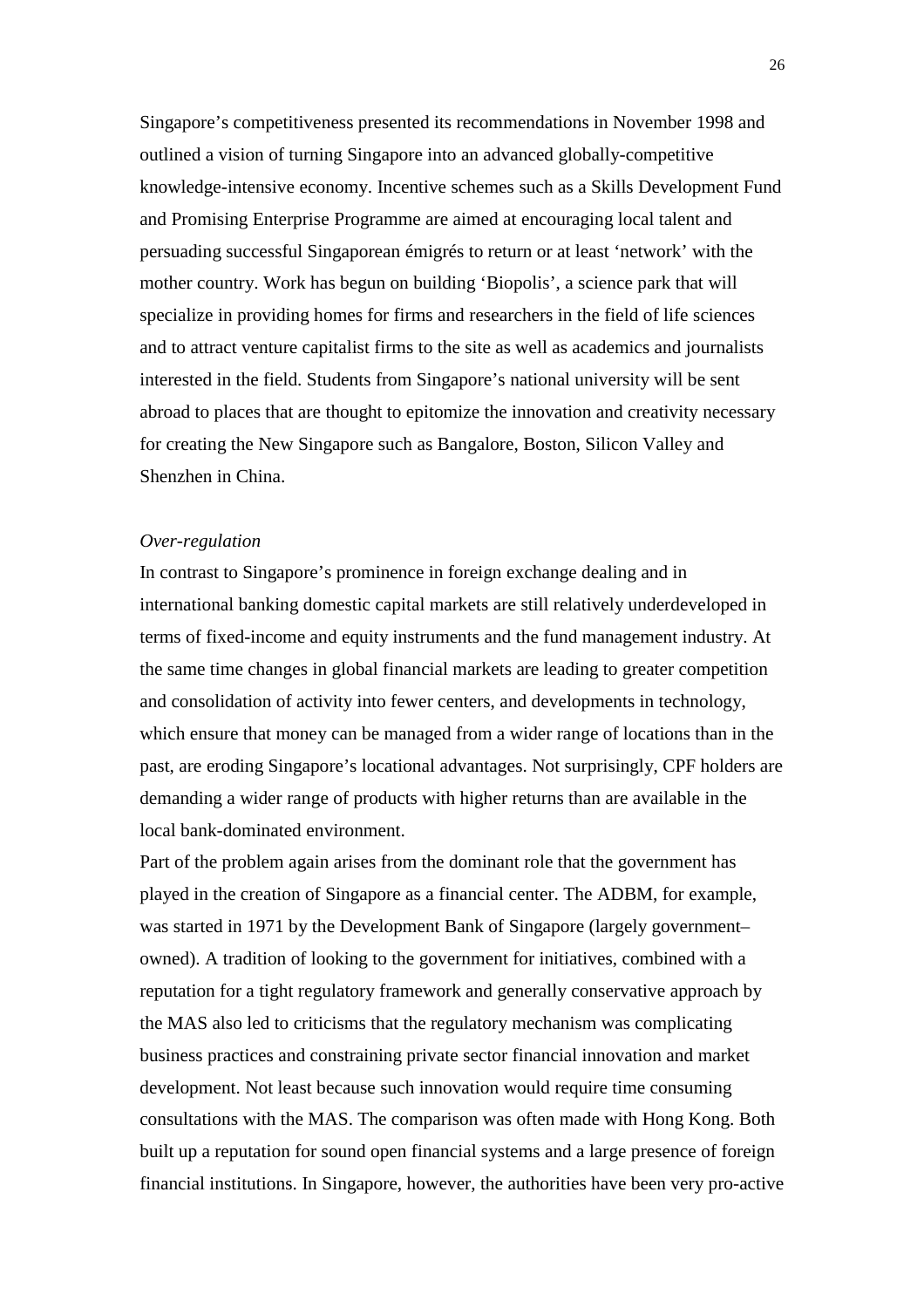with tight controls and conservative prudential standards, while Hong Kong is altogether more laissez-faire with minimal controls, no reserve requirements, no central bank (until recently) and little government interference. Tax rates are lower, onshore and offshore markets are fully integrated and resident/non-resident activities are treated the same. Perhaps the old adage is correct: 'In Hong Kong anything not expressly forbidden is permitted, in Singapore anything not expressly permitted is forbidden'.<sup>24</sup>

It was partly in response to such criticisms that the Singapore government set up the Financial Sector Review Group in 1997 and began to implement some of its subcommittee recommendations as they were made public during 1988 and early 1999 (see the summary in Pebbles, 1998, p. 1067 and Cardarelli et al. 2000). The result has been a comprehensive set of reforms to promote Singapore as a full service international financial centre.<sup>25</sup> Reforms were also introduced to move Singapore companies closer to the US system of disclosure and to bring regulatory and supervisory practices in line with current best practice.

## Over-saving

l

A key feature of Singapore's economic strategy has been the generation of high levels of centralized saving and investment. Before 1985 one could justify such resource mobilization (Sandilands 1992) as part of a successful non-inflationary development strategy geared towards specific normative goals, including the spread of home ownership and sufficient reserves to ensure external security. However, since 1985 it has became harder to justify this strategy, having already achieved the essential development infrastructure and given the opportunity costs in terms of private consumption and the over-centralization of savings and investment decisions. There have been large surpluses in the balance of payments, both on current account and capital account and a relentless accumulation of reserve assets.

 $^{24}$  Especially controversial was the policy of discouraging the internationalization of the Singapore dollar. Although probably instrumental in keeping the S\$ stable and preventing currency crises (see II above) this may have obstructed the progress of Singapore as a financial center, not least by reducing competition and synergies between the off-shore centers and the domestic market and the MAS might have been overly-cautious in this respect. Most of the restrictions have, however, now been removed. <sup>25</sup> These included further widening of the scope for investment of CPF funds by increasing investment limits on unit trusts, the lifting of fixed commissions in the stock broking sector, a speeding up of the development of the domestic asset management industry by increasing the range of retirement products and allocating more government assets to selected fund managers located in Singapore, and a more proactive attempt to develop the local debt market.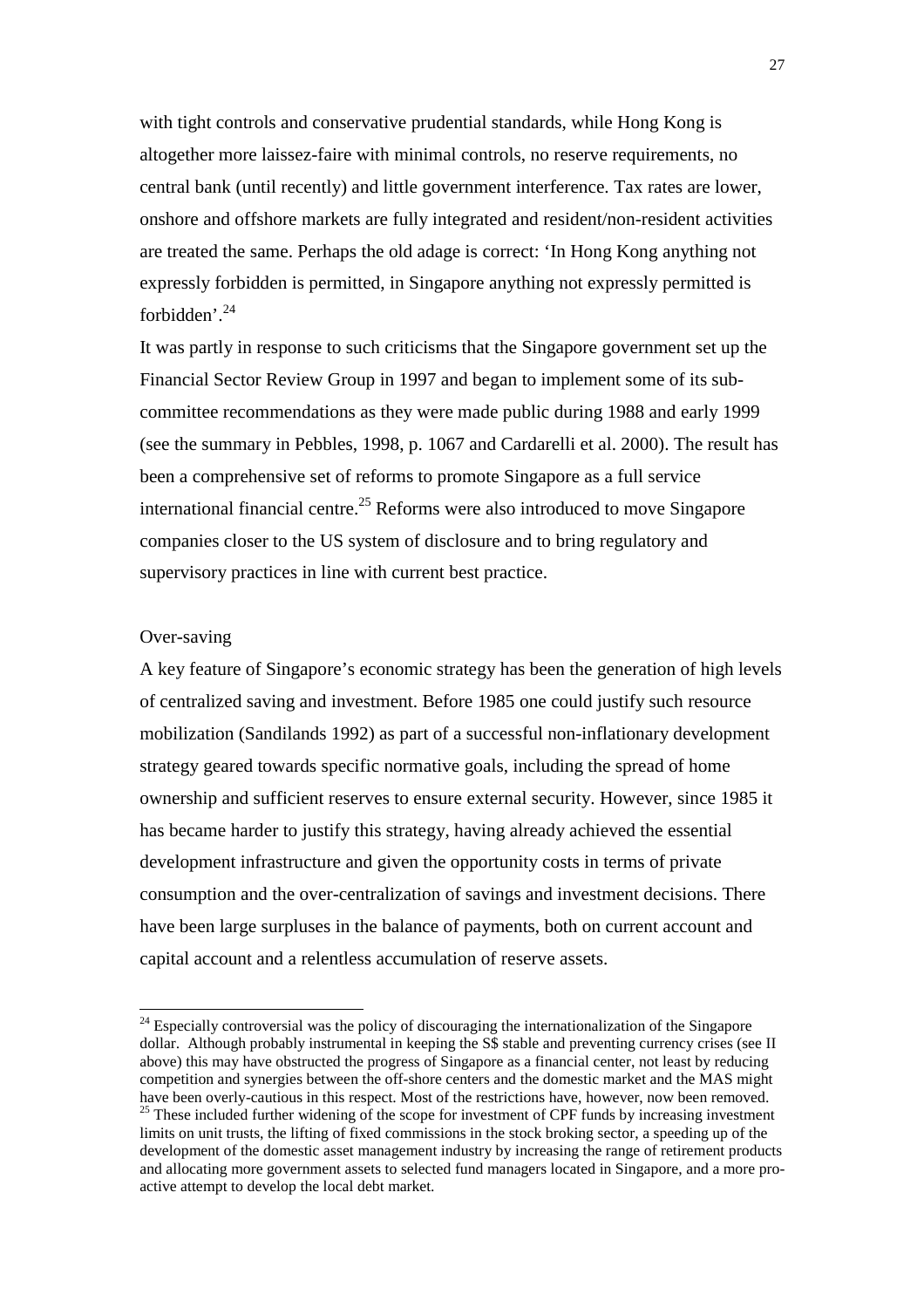The debate in Singapore has also been complicated by the secrecy which surrounds the official foreign exchange reserves and the fact that the returns on public savings and reserve assets are not public information and it is virtually impossible to disentangle the flow of funds between the CPF, other Statutory Boards, the budget accounts, and the reserves at the MAS and GIC.<sup>26</sup>

Singapore does not have the highest absolute reserves in the world but it does have the highest per capita at almost US\$ 26 000 in 1999 (Peebles and Wilson, 2002, Table 8.7) as a consequence of both a high level of absolute reserves and a relatively small population. The reserves have grown rapidly since the mid-1960s at 15 percent per annum 1963-69, 18 percent 1970-79, 13 percent 1980-89, in line with surpluses in the overall balance of payments. Growth slowed somewhat between 1997 and 2000 (7%) as a result of the Asian financial crisis, but was still 12 per cent on an annual average basis between 1990 and 2000.

The official view is that a high level of reserves is necessary given Singapore's import dependence, to instill confidence in Singapore as an international monetary centre, and to be able to intervene, when necessary, to combat inflation or improve export competitiveness through the policy of managed floating. They are also essential as a 'war chest' or a 'shock absorber' against an unexpected outflow of capital. A more subtle justification, however, is the need for the reserves to grow in line with the increase in the (aging) population and living standards, to provide a 'nest-egg' to cover future liabilities to CPF holders. The reserves have always been regarded in Singapore as a component of the nation's wealth with the Government as the custodian, and an integral part of the broader development strategy translating forced savings through the CPF and budgetary surpluses into investment, whilst over time some of these funds were converted into a portfolio of foreign assets at the MAS and GIC. At times one might be forgiven for thinking that the objective is maximization of the reserves.

## **VI. Conclusion**

<sup>&</sup>lt;sup>26</sup> Access to the foreign media is often the only way to find out where the GIC has been investing. For example, in September 2000, the Dutch financial daily Financieele Dag reported that the GIC had bought a stake in Hegenmeyer and was now the biggest shareholder. This was later confirmed by the GIC as an 8 per cent stake and one of a string of investments including the purchase of the Korean Airlines office in Seoul (The Business Times Online Edition, 22 September, 2000).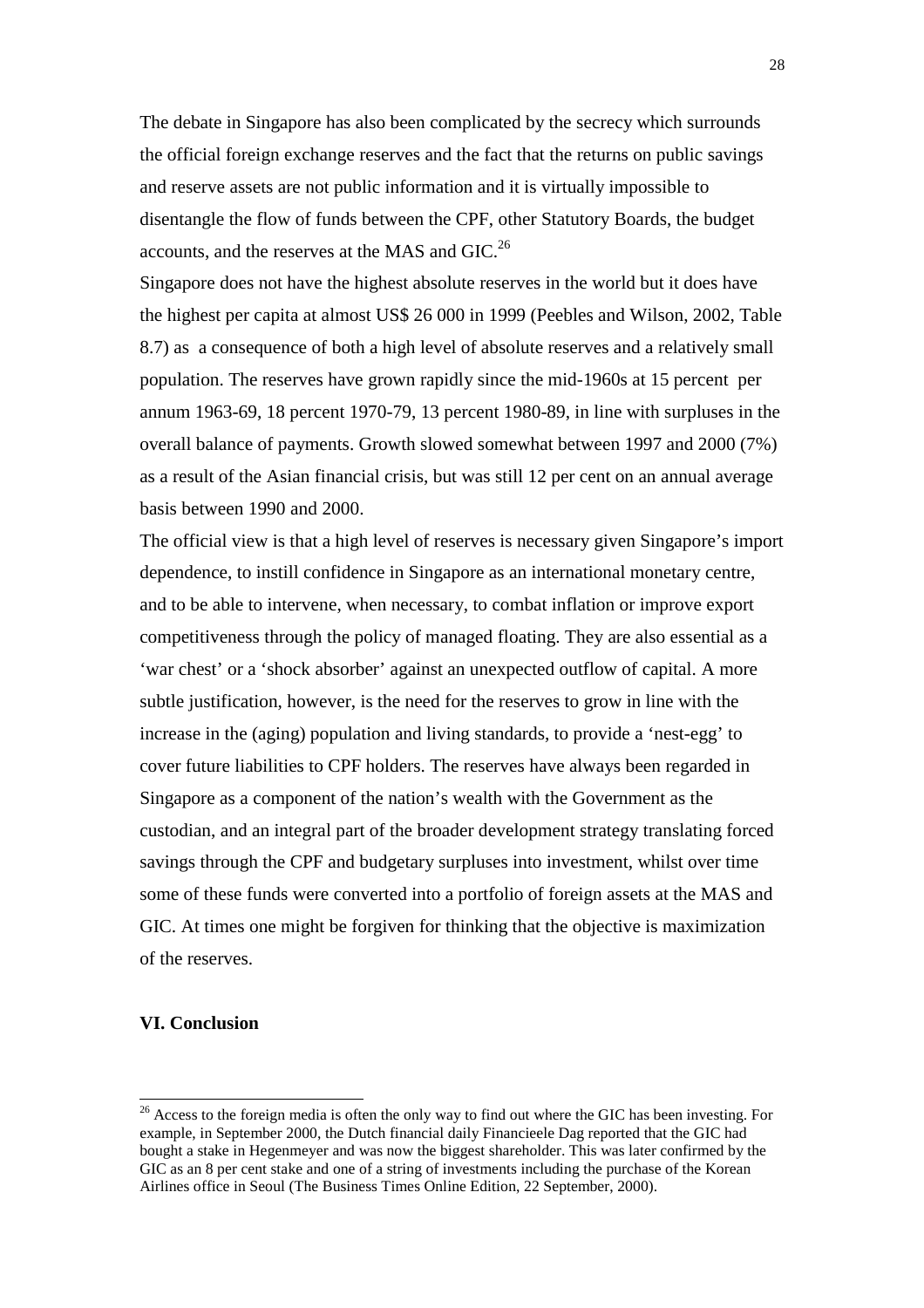In this paper we have explored the links between Singapore's foreign exchange rate regime since 1981 and the broader aspects of its political economy since independence in 1965.

Singapore has been remarkably successful in the last two decades in delivering fast growth, low and stable price inflation and a strong external position without the need for a deliberate weakening of the currency. Macroeconomic policy has largely been directed towards generating high savings and investment through forced saving and budget surpluses to provide the infrastructure and tax incentives to attract foreign direct investment. Since 1981 an important part of this strategy has been a managed floating exchange rate regime in which the Singapore dollar is managed with reference to an undisclosed trade-weighted basket of currencies primarily to achieve low and stable domestic price inflation.

Although there is some debate about the impact of Singapore's managed float on long-run export competitiveness, its exchange rate regime is generally regarded as being a good example of the successful implementation of an intermediate regime. It is especially impressive given the impotence of traditional monetary and fiscal policy in Singapore and susceptibility to external shocks, which are a consequence of its extreme openness to international trade and close integration with international financial markets.

But Singapore's exchange rate policy needs to be viewed within the broader context of the PAP's economic strategy of 'pragmatic socialism' since independence, in particular the objective to keep inflation low and stable to sustain long-run export competitiveness through inflows of mobile foreign capital, and high levels of centralized saving and investment, a high degree of government involvement in the economy and the relentless accumulation of foreign exchange reserves. Indeed, part of the reason why managed floating has been successful in Singapore has been the ability of the government to enhance the credibility of monetary policy through its command over resources, and to respond quickly and flexibly to changes in economic circumstances using, where necessary, less orthodox policies of demand management to cut business costs. Exchange rate policy, therefore, becomes an integral part of the policy to redistribute income to capital in the belief that this will sustain employment and prevent mobile firms from leaving Singapore.

The PAP model based on a combination of foreign capitalism and domestic discipline has not been without its problems. By the early 1990s the imperative over the longer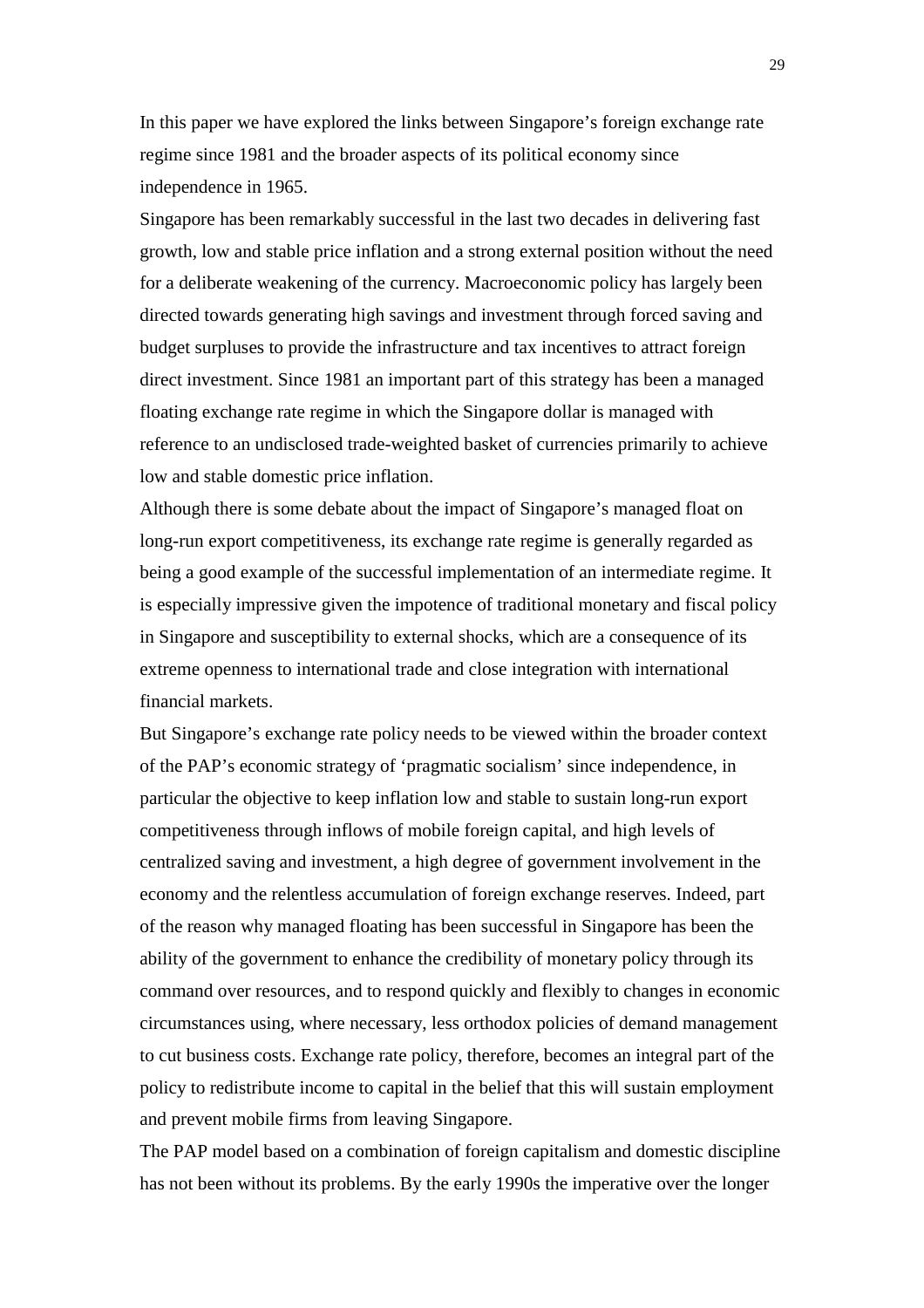run became to diversify the structure of the economy away from exclusive reliance on a predominantly foreign manufacturing base to raise the amount of local value-added, and to reduce the extent of government involvement in the economy. It also became harder to justify an economic strategy which continued to be based on high levels of centralized saving and investment and concerns were raised about dependence on foreigners, lack of domestic competition, over-regulation of the economy and oversaving. The dilemma for the government is that it is finding it difficult to extricate itself from the economy without compromising policy effectiveness, and there is little evidence that Singapore is less dependent on foreign capital and labour than in the past.

## **References**

Abeysinghe, T. (2001), Thai meltdown and transmission of recession within ASEAN4 and NIE4, in S. Claessens (ed.), *International Financial Contagion*, Boston: Kluwer Academic Publishers.

\_\_\_\_\_\_\_\_\_\_\_\_\_\_\_\_\_\_ and Peter Wilson (2001a), *Forecasts For the Singapore Economy*, Econometric Studies Unit, Department of Economics, National University of Singapore.

\_\_\_\_\_\_\_\_\_\_\_\_\_\_\_\_\_\_ and Peter Wilson (2001b), International Competitiveness, in *The Singapore Economy in the 21st Century: Issues and Strategies,* edited by Chng MK, Hui WT, Koh AT, Lim KL, Rao B, Singapore: McGraw-Hill, 2002, pp. 272-299. Asher, Mukul G. (1999), 'Tax Reform in Singapore', Working Paper No. 91, Asian Research Centre, Murdoch University, March.

Barr, Michael D. (2000), *Lee Kuan Yew: The Beliefs Behind the Man*, Washington DC: Georgetown University Press.

Bloch, Harry and Sam Tang (2000), Estimating technical change, economies of scale and degree of competition for manufacturing industries in Singapore, *The Singapore Economic Review***, 45** (1) April.

*Business Times*, Singapore: Singapore Press Holdings, various editions.

Cardarelli, R., J. Gobat and J. Lee (2000), *Singapore: Selected Issues*, International Monetary Fund, Staff Country Report No. 00/83, Washington D.C.: International Monetary Fund.

Chee Soon Juan (2001), *Your Future, My Faith, Our Freedom: A Democratic Blueprint f*or *Singapore*, Open Singapore Centre: Singapore.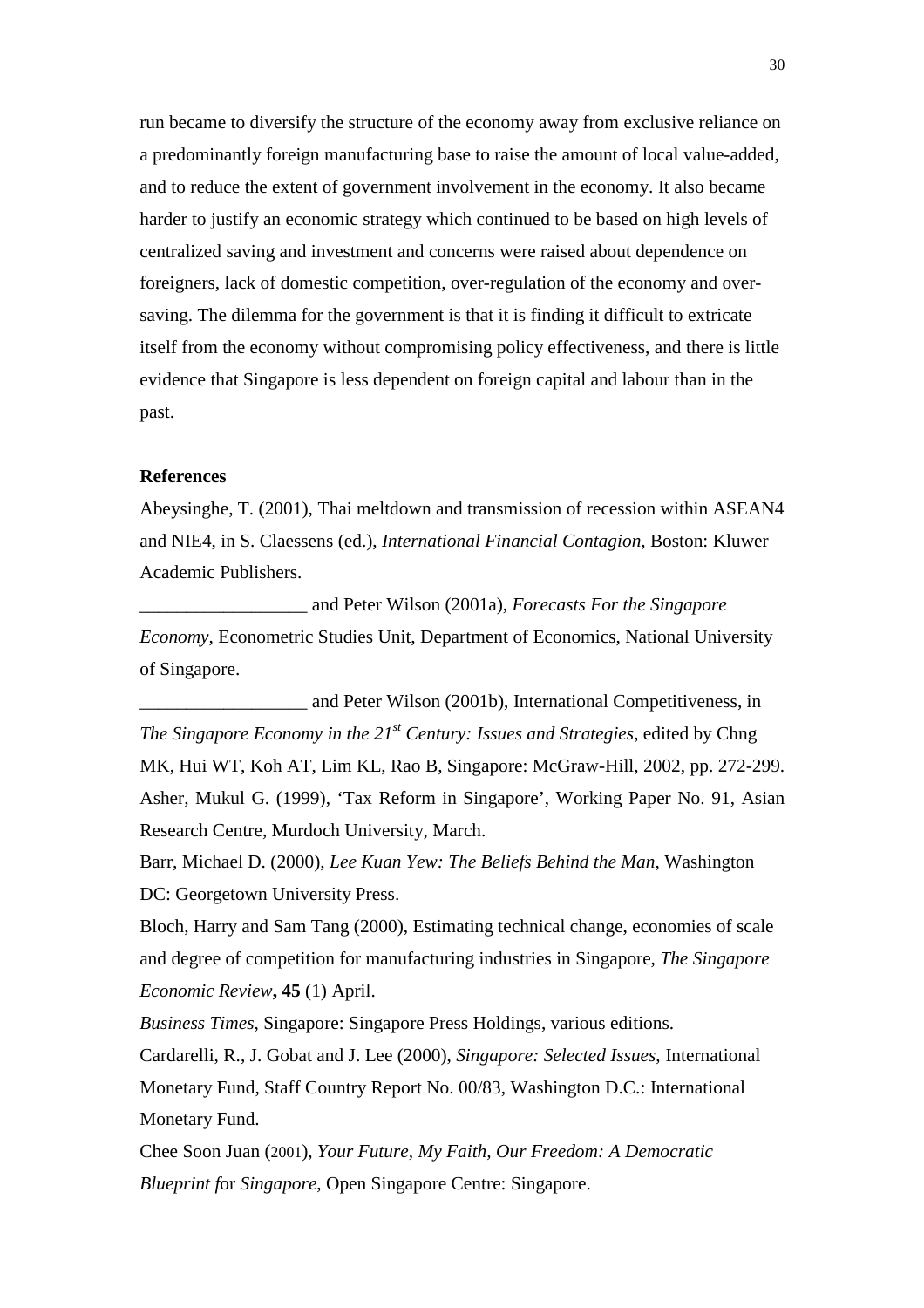Chenery, Hollis, Sherman Robinson and Moshe Syrquin (1986), *Industrialization and Growth: A Comparative Study*, New York: Oxford University Press for the World Bank.

Chow, P., M. Kellman and Y. Shachmurove (1994), East Asian NIC manufactured intra-industry trade 1965-1990, *Journal of Asian Economics*, **5** (3).

Department of Statistics, Singapore (1997), Multifactor Productivity Growth in Singapore: Concept, Methodology and Trends, Occasional Paper on Economic Statistics, Singapore, October.

Department of Statistics (1998), *The Income Approach to Gross Domestic Product*, Singapore, Department of Statistics.

*Direction of Trade Statistics*, Washington DC.: International Monetary Fund, various years.

*Economic Survey of Singapore*, Singapore: Department of Statistics, various years. *Economic and Social Statistics Singapore 1960-1982*, Singapore: Department of **Statistics.** 

*The Economist*, London: The Economist Group, various issues.

George, Cherian (2000), *Singapore: The Air-Conditioned Nation – Essays on the Politics of Comport and Control 1990-2000*, Landmark Books: Singapore.

Goh Chok Tong (2001), National Day Rally Speech, entitled New Singapore, August. From http://www.gov.sg/sgip/Announce/NDR.htm

Hamilton-Hart, Natasha (2000), 'The Singapore state revisited', *The Pacific Review*, **13** (3).

Huff, W. G. (1994), *The Economic Growth of Singapore: Trade and Development in the Twentieth Century*, Cambridge, Cambridge University Press.

\_\_\_\_\_\_\_\_\_\_\_\_ (1995), What is the Singapore model of economic development? *Cambridge Journal of Economics*, **19.**

\_\_\_\_\_\_\_\_\_\_ (1999), Singapore's economic development: four lessons and some doubts, *Oxford Development Studies*, **27** (1).

*International Financial Statistics*: Washington DC. The International Monetary Fund, various issues.

Khalid, Ahmed, M. and Bay Teck Cheng (1997), Imports, exports and economic growth, cointegration and causality tests for Singapore, *The Singapore Economic Review*, **42**(2).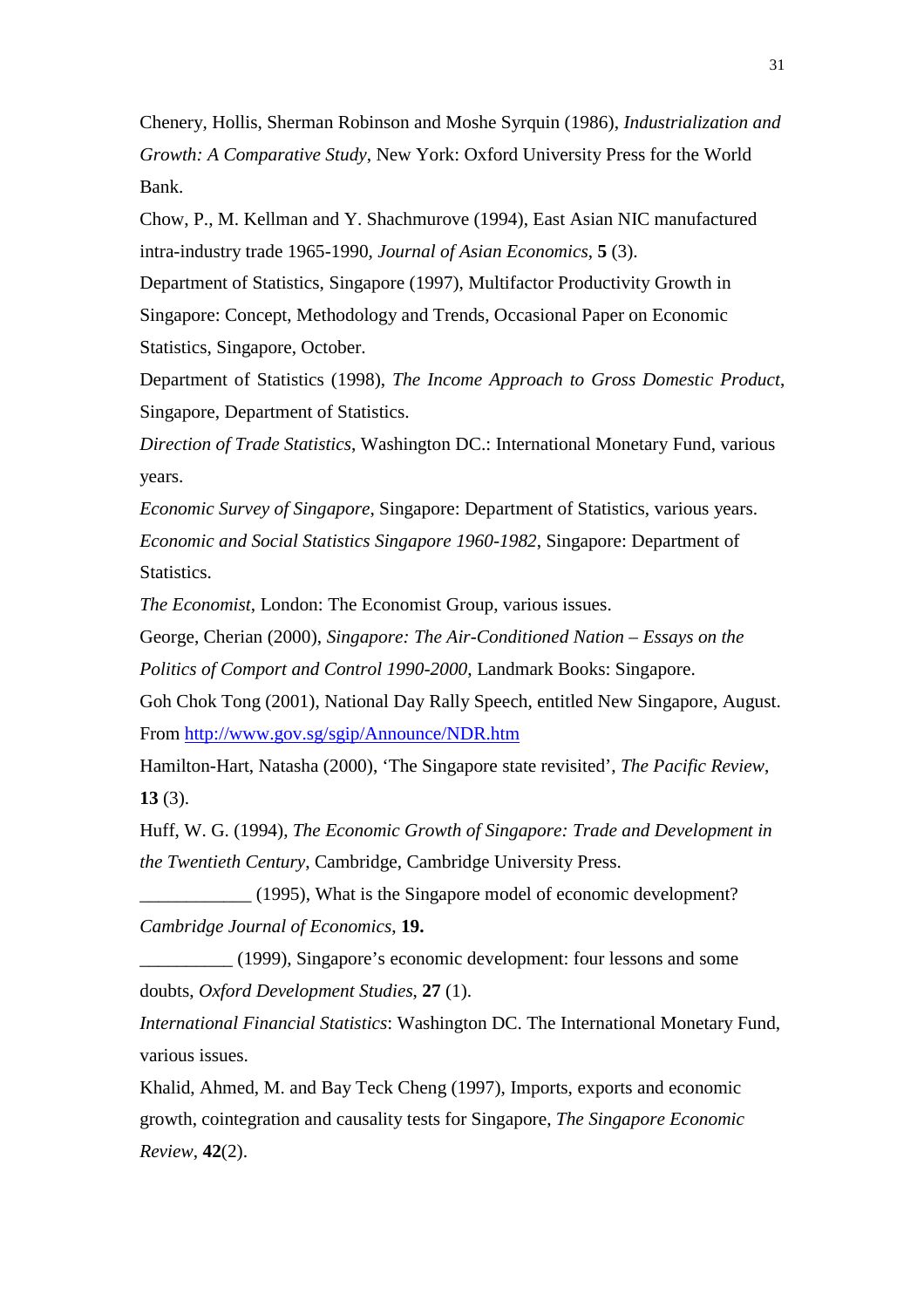Konstadakopulos, Dimitrios (2000), Learning behaviour and co-operation of small high technology firms in the ASEAN region, *ASEAN Economic Bulletin*, **17** (1). Krugman, Paul The myth of Asia's miracle, *Foreign Affairs*, Vol. 73, November-December, 62-78.

Lingle, Christopher (1996), *Singapore's Authoritarian Capitalism: Asian Values, Free Market Illusions, and Political Dependency*, Barcelona and Farifax: Edicions Sirocco and the Locke Institute:

Lloyd, Peter J. and Roger J. Sandilands (1986), The trade sector in a very open reexport economy, in Lim Chong-Yah and Peter Lloyd (eds), *Resources and Growth in Singapore*, Singapore: Oxford University Press.

Monetary Authority of Singapore (1998a),. *Growth in Singapore's Export Markets, 1991-96: A Shift-Share Analysis* Singapore: Monetary Authority of Singapore, Economics Department, Occasional Paper No. 4, February.

Monetary Authority of Singapore (1988b), *Singapore's Trade Linkages, 1992-96: Trends and Implications,* Singapore: Monetary Authority of Singapore, Economics Department, Occasional Paper No. 7, August.

Monetary Authority of Singapore (2001a), *Singapore's Exchange Rate Policy*, February.

Monetary Authority of Singapore (2001b), *Quarterly Bulletin,* Volume III, No 1, Economics Department, March.

Monetary Authority of Singapore (2001c), *Quarterly Bulletin,* Volume III, No 2, Economics Department, June.

Mukhopadhaya, Pundarik (2001) Changing labour force gender composition and male-female income diversity in Singapore, *Journal of Asian Economics,* **12** (4), Forthcoming.

Peebles, Gavin and Peter Wilson (1996), *The Singapore Economy*, Cheltenham and Brookfield: Edward Elgar.

\_\_\_\_\_\_\_\_\_\_ and Peter Wilson (2001), *Economic Growth and Development in Singapore: Past and Future*, Cheltenham, UK, Edward Elgar, 2002, pp 1-328. Phang Sock-Yong (1996), 'Economic development and the distribution of land rents in Singapore: A Georgist implementation', *American Journal of Economics and Sociology*, **55** (4), October

Porter, Michael E. (1990), *The Competitive Advantage of Nati*ons, London: Macmillan.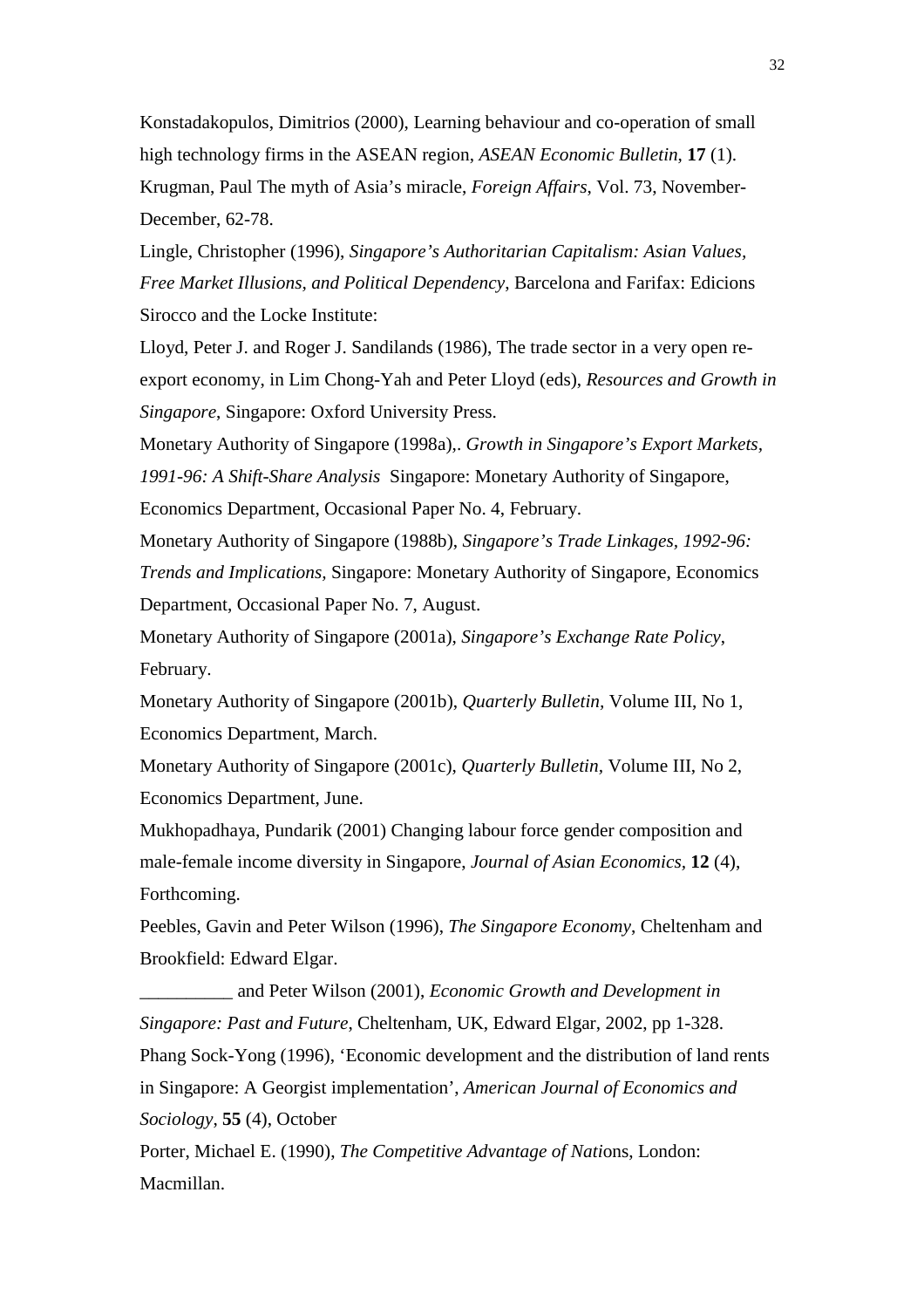Richardson, Graham (1994), *Singapore to 2003: Aspiring to the First World*, The Economist Intelligence Unit: London.

Robinson, J. (1962), *Economic Philosophy*, London: Watts.

Sachs, Jeffrey D and Andrew Warner (1995), Economic reform and the process of global integration, *Brookings Papers on Economic Activity*, **1**.

Sandilands, Roger J. (1992), Savings, investment and housing in Singapore's growth, 1965-1990, *Savings and Development*, **15** (2).

Shu Shih Luh (2001), Work policy worries some Singaporeans, *The Asian Wall Street Journal*, 9 October p. 12 and 14.

*Straits Times*, Singapore: Singapore Press Holdings, Various editions.

Tan Teck Yoong (1995), *An analysis of Singapore's external trade in the light of the new (1988) input-output tables,* unpublished M.Soc. Science dissertation, Department of Economics and Statistics, National University of Singapore.

Tinbergen, J. (1952), *On the Theory of Economic Policy*, Amsterdam: North-Holland. Toh Mun Heng (1999), 'Exchange rates and domestic prices in Singapore: An empirical study', The Singapore Economic Review, **44** (1), April.

Ting Su Chern, Tu Su Ping, Edward Robinson and Peter Wilson (2002), Assessing Singapore's export competitiveness through dynamic shift-share analysis, Singapore: Monetary Authority of Singapore, Occasional Paper No. 23, September.

\_\_\_\_\_\_\_\_\_\_\_\_\_\_ (2003), The export competitiveness of the east Asian newlyindustrialized economies: how real is the China threat in electronics? Presented at the Federation of Asean Economic Associations Annual Conference in Batam, Indonesia, on 20th December.

Tremewan, Christopher (1994), *The Political Economy of Social Control in Singapore*, New York: St Martin's Press in association with St. Anthony's College, Oxford.

United Nations (2000), *Human Development Report 2000*, Oxford: Oxford University Press.

Wilson, Peter (1994), Export earnings instability of Singapore, 1957-1988: A time series analysis, *Journal of Asian Economics*, **5** (3).

\_\_\_\_\_\_\_\_\_\_\_\_\_\_ (1995), Export instability in Singapore 1972-1986: a time-series simulation approach, *Asian Economies*, **24** (3), September.

\_\_\_\_\_\_\_\_\_\_\_\_\_\_ (2000a), The dilemma of a more advanced developing country: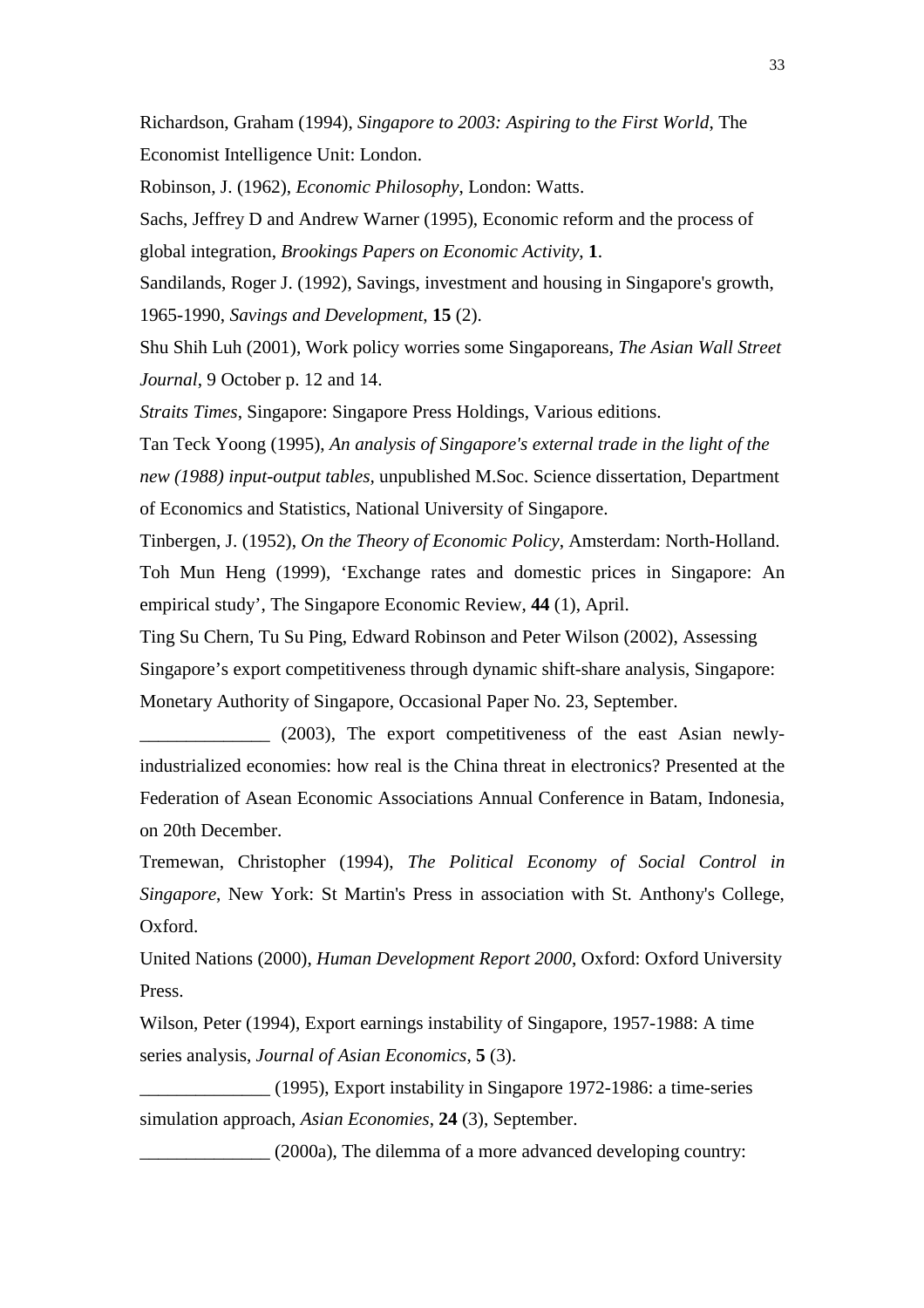Conflicting view on the development strategy of Singapore, *The Developing Economies*, **38** (1), March.

\_\_\_\_\_\_\_\_\_\_\_\_\_\_(2000b), The export competitiveness of dynamic Asian economies 1983-95: a dynamic shift-share approach, *Journal of Economic Studies,* **27** (6).

\_\_\_\_\_\_\_\_\_\_\_\_\_\_(2005), Prospects for Asian exchange rate cooperation: why an ERM solution might be the most palatable, *Journal of the Asia Pacific Economy*, **10**(2). World Bank (2000), *World Development Report 2000*, Washington: The World Bank. *World Competitiveness Yearbook* (2001), Institute of Management Development, http://www02.imd.ch

*Yearbook of Statistics Singapore, Singapore*: Department of Statistics, various years.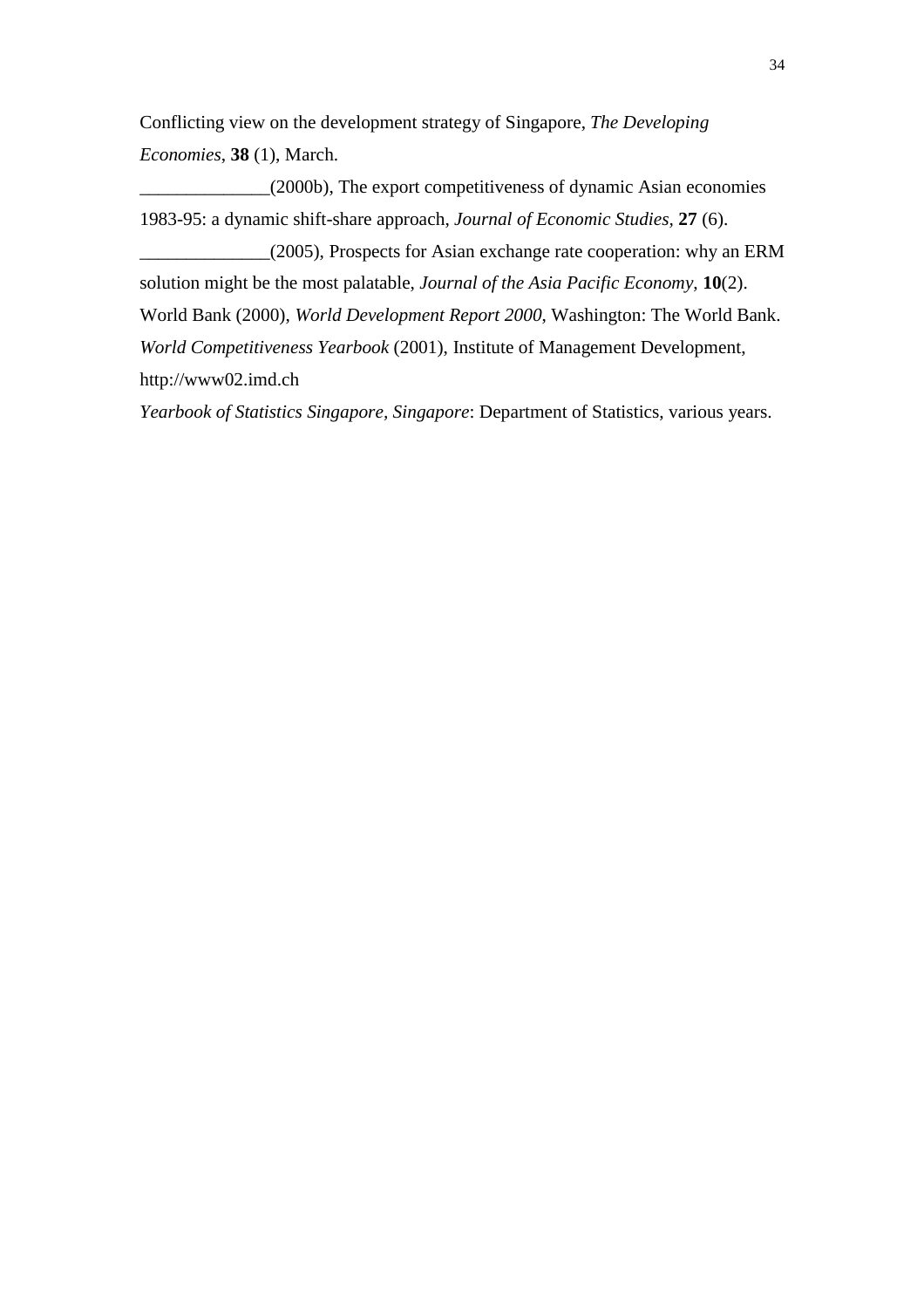|          | Trade Domestic Oil |                |         | NODX Entrepot | Total   | Value- |                 |
|----------|--------------------|----------------|---------|---------------|---------|--------|-----------------|
| added    |                    | <b>Exports</b> | exports |               | exports |        | exports exports |
| % of GDP |                    |                |         |               |         |        |                 |
| 1970     | 212                | 32             | 19      | 13            | 50      | 82     | 11              |
| 1975     | 364                | 56             | 19      | 37            | 39      | 95     | 16              |
| 1980     | 370                | 107            | 59      | 48            | 64      | 171    | 27              |
| 1985     | 277                | 84             | 42      | 42            | 45      | 129    | 23              |
| 1990     | 302                | 93             | 26      | 67            | 48      | 141    | 32              |
| 1995     | 290                | 83             | 12      | 71            | 58      | 141    |                 |
| 2000     | 296                | 85             | 14      | 71            | 64      | 149    |                 |

\_\_\_\_\_\_\_\_\_\_\_\_\_\_\_\_\_\_\_\_\_\_\_\_\_\_\_\_\_\_\_\_\_\_\_\_\_\_\_\_\_\_\_\_\_\_\_\_\_\_\_\_\_\_\_\_\_\_\_\_\_\_\_\_\_\_\_\_\_

## **Table 1 Singapore's dependence on trade 1970 to 2000**

 $\overline{\phantom{a}}$ 

Notes: Trade comprises merchandise exports plus merchandise imports; domestic exports are merchandise exports less officially defined re-exports; NODX are domestic exports less oil exports; Value-added exports are total exports less reexports and imported intermediate inputs based on Lloyd and Sandilands (1986) and Tan (1995).

Source: *Yearbook of Statistics, Singapore,* various years*; Economic and Social Statistics, Singapore, 1960-82*.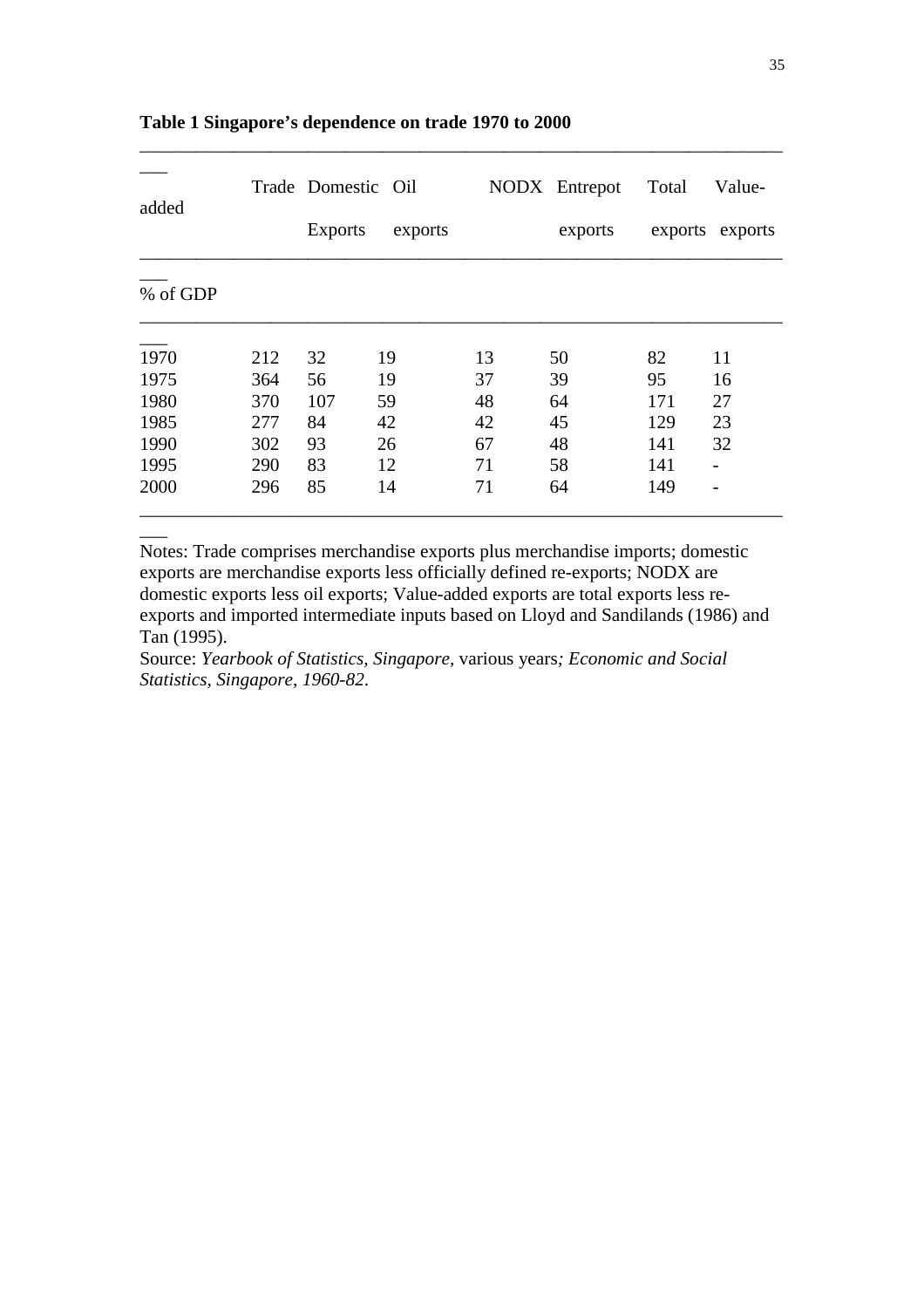|                  | Real GDP    |             |            |              |  |
|------------------|-------------|-------------|------------|--------------|--|
|                  | growth      |             |            |              |  |
| 1960-69          | 8.7         |             |            |              |  |
| 1970-79          | 9.4         |             |            |              |  |
| 1980-89          | 7.4         |             |            |              |  |
| 1990-99          | 7.6         |             |            |              |  |
| 1970-2000        | 8.0         |             |            |              |  |
| % of GDP         | Private     | Government  | Investment | <b>Net</b>   |  |
|                  | consumption | consumption |            | exports      |  |
| 1960-69          | 74          | 10          | 29         | $-6$         |  |
| 1970-79          | 59          | 12          | 42         | -9           |  |
| 1980-89          | 48          | 11          | 42         | $\mathbf{1}$ |  |
| 1990-99          | 43          | 10          | 37         | 11           |  |
|                  |             |             |            |              |  |
| % of GDP         | 1970        | 1980        | 1990       | 2000         |  |
| Agriculture and  | 1.9         | 1.0         | 0.2        | 0.1          |  |
| fishing          |             |             |            |              |  |
| Manufacturing    | 25.0        | 29.7        | 28.6       | 26.8         |  |
| <b>Utilities</b> | 1.7         | 1.8         | 1.8        | 1.6          |  |
| Construction     | 10.0        | 7.5         | 5.5        | 6.2          |  |
| Commerce         | 23.4        | 20.1        | 18.8       | 17.5         |  |
| Transport &      | 6.7         | 11.0        | 12.8       | 11.1         |  |
| communications   |             |             |            |              |  |
| Financial &      | 16.9        | 20.5        | 26.3       | 25.6         |  |
| business         |             |             |            |              |  |
| services         |             |             |            |              |  |
| Other services   | 14.4        | 11.4        | 10.8       | 11.1         |  |

**Table 2 Economic indicators for Singapore since 1960** 

*Economic Survey of Singapore, various years and Yearbook of Statistics Singapore*, various issues.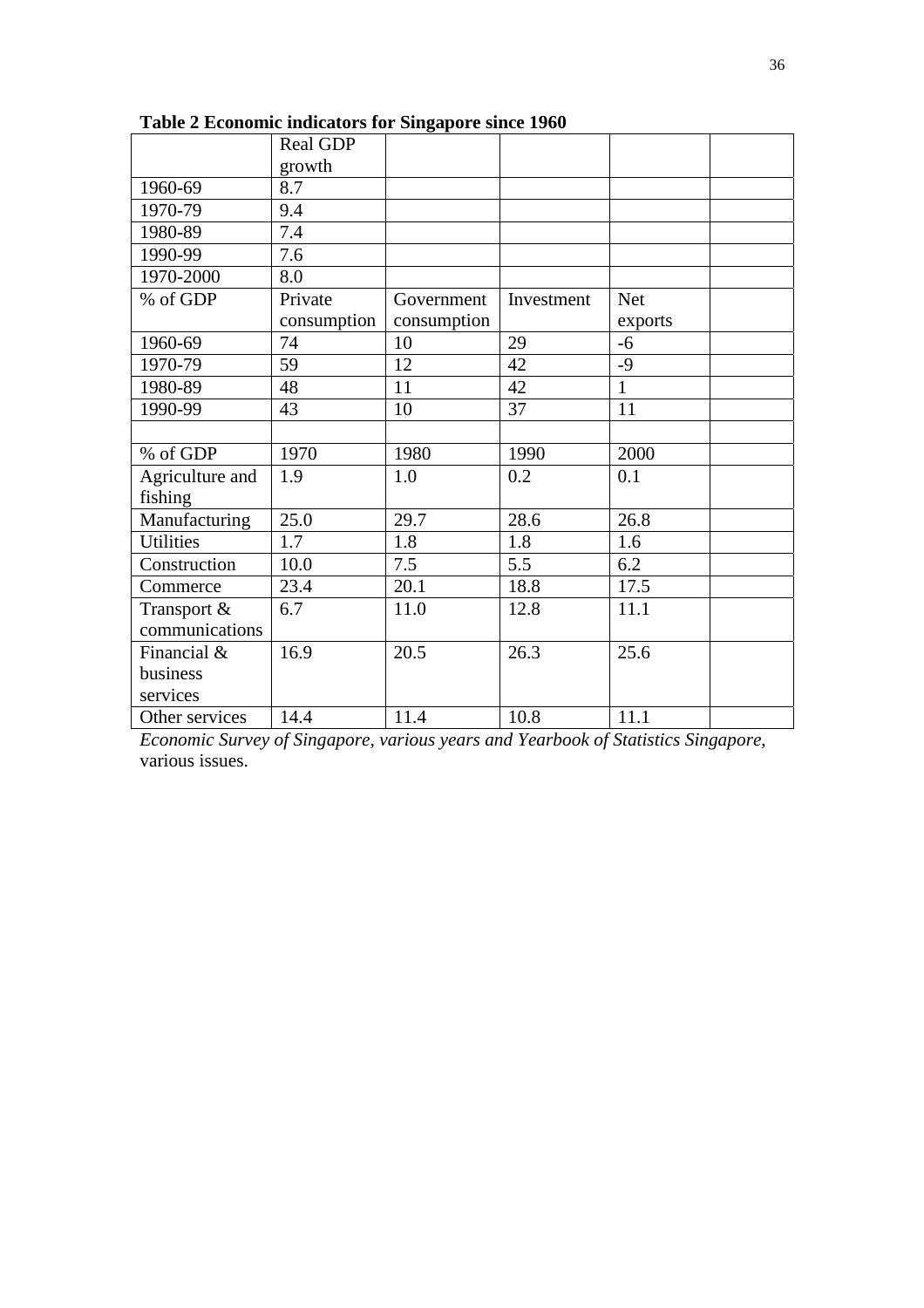|                               | 1960-69 1970-79 1980-85 1986-89 1990-96 1997-2000<br>Annual average S\$ billion |         |         |         |         |          |  |
|-------------------------------|---------------------------------------------------------------------------------|---------|---------|---------|---------|----------|--|
|                               |                                                                                 |         |         |         |         |          |  |
| Goods balance                 | $-0.80$                                                                         | -4.57   | $-9.62$ | $-4.01$ | $-1.16$ | 16.24    |  |
| % GNP                         | $-24.5$                                                                         | $-36.6$ | $-28.6$ | $-8.3$  | $-1.2$  | 10.5     |  |
| Services balance              | 0.52                                                                            | 3.19    | 8.35    | 6.11    | 12.77   | 9.48     |  |
| % GNP                         | 17.8                                                                            | 24.9    | 24.1    | 14.5    | 13.3    | 6.2      |  |
| Goods and services (net)      | $-0.28$                                                                         | $-1.38$ | $-1.27$ | 2.10    | 11.61   | 25.72    |  |
| % GNP                         | $-6.7$                                                                          | $-11.7$ | $-4.6$  | 6.3     | 11.9    | 16.9     |  |
| Income balance                | 0.06                                                                            | $-0.08$ | $-0.22$ | 0.92    | 1.96    | 10.02    |  |
| % GNP                         | 1.8                                                                             | $-0.6$  | $-0.6$  | 1.9     | 2.0     | 6.5      |  |
| Current transfers (net)       | $-0.04$                                                                         | $-0.06$ | $-0.38$ | $-0.55$ | $-1.20$ | $-1.97$  |  |
| % GNP                         | $-1.2$                                                                          | $-0.4$  | $-1.1$  | $-1.1$  | $-1.2$  | $-1.3$   |  |
| Current account               | $-0.26$                                                                         | $-1.52$ | $-1.87$ | 2.47    | 12.37   | 33.77    |  |
| % GNP                         | $-8.0$                                                                          | $-12.2$ | $-5.6$  | 5.1     | 12.7    | 21.9     |  |
| Capital and financial account | 0.10                                                                            | 1.49    | 3.82    | 0.73    | $-2.21$ | $-26.16$ |  |
| % GNP                         | 3.1                                                                             | 11.9    | 11.4    | 1.5     | $-2.3$  | $-17.0$  |  |
| Net errors and omissions      | 0.34                                                                            | 0.96    | 0.43    | $-0.14$ | $-0.28$ | 1.39     |  |
| % GNP                         | 10.4                                                                            | 7.7     | 1.3     | $-0.3$  | $-0.3$  | 0.9      |  |
| Overall balance               | 0.18                                                                            | 0.93    | 2.38    | 3.06    | 9.88    | 9.00     |  |
| % GNP                         | 5.5                                                                             | 7.4     | 7.1     | 6.3     | 10.1    | 5.8      |  |
| Official reserves (net)       | $-0.18$                                                                         | $-0.93$ | $-2.38$ | $-3.06$ | $-9.88$ | $-9.00$  |  |

**Table 3 Trends in Singapore's balance of payments, 1960 to 2000** 

Notes: This Table follows the latest (revised) format for the Singapore balance of payments. The figures prior to 1990 for the income balance refer to investment income and the capital and financial account was previously the capital account. The trade balance is now the goods balance and unrequited transfers are renamed current transfers.

Sources: *Economic and Social Statistics, Singapore 1960-82*, Table 4.10; *Yearbook of Statistics Singapore*, various issues.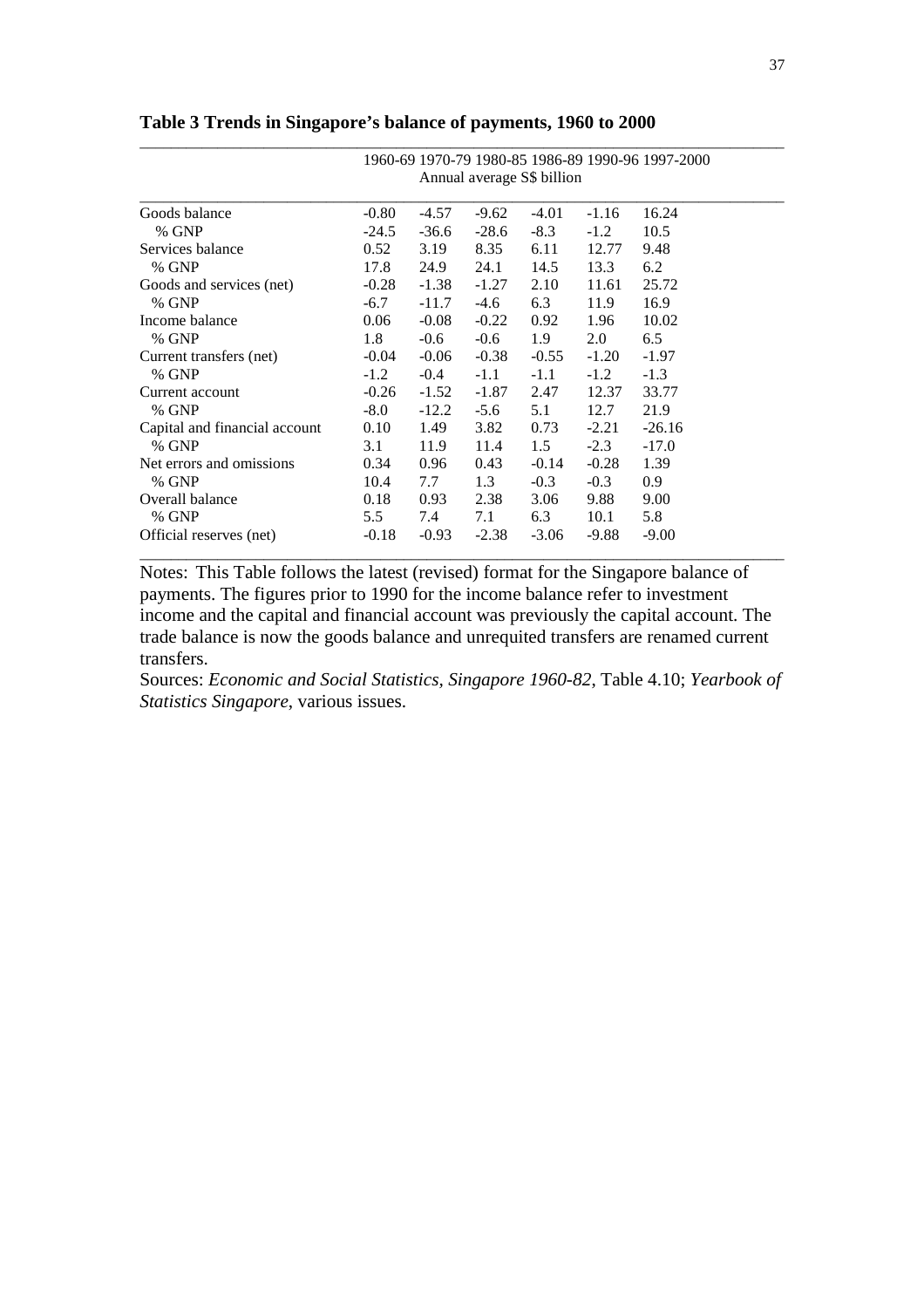| Percentage change over previous year | 1996 | 1997 | 1998   | 1999   | 2000 |
|--------------------------------------|------|------|--------|--------|------|
| <b>Compensation of Employees</b>     | 10.0 | 9.2  | 4.1    | $-3.0$ | 9.6  |
| <b>Gross Operating Surplus</b>       | 7.8  | 8.5  | $-6.4$ | 11.3   | 11.9 |
| of Financial Corporations            | 1.7  | 28.5 | $-6.1$ | 26.3   | 3.3  |
| of Non-Financial Corporations        | 9.0  | 5.2  | $-5.9$ | 9.9    | 14.4 |
| Others                               | 9.4  | 11.6 | $-1.8$ | 4.5    | 3.5  |
| Per cent of GDP                      | 1996 | 1997 | 1998   | 1999   | 2000 |
| <b>Compensation of Employees</b>     | 43.3 | 43.2 | 45.9   | 43.1   | 42.2 |
| <b>Gross Operating Surplus</b>       | 46.6 | 46.2 | 44.1   | 47.5   | 47.5 |
| of Financial Corporations            | 6.4  | 7.5  | 7.2    | 8.7    | 8.1  |
| Others                               | 9.9  | 10.0 | 10.0   | 10.1   | 9.4  |
| of Non-Financial Corporations        | 36.3 | 34.9 | 33.5   | 35.6   | 36.4 |

**Table 4 Change in factor payments and factor shares, 1996-2000** 

\_\_Note: Figures do not add to one hundred as the statistical discrepancy has been omitted.

\_\_\_\_\_\_\_\_\_\_\_\_\_\_\_\_\_\_\_\_\_\_\_\_\_\_\_\_\_\_\_\_\_\_\_\_\_\_\_\_\_\_\_\_\_\_\_\_\_\_\_\_\_\_\_\_\_\_\_\_\_\_\_\_\_\_\_\_\_

Source: Calculated from *Yearbook of Statistics Singapore 2001*, Table 5.9.

## **Table 5 Sources of export growth for Singapore, 1964 to 1992**

|                        | Contribution from expansion in: |                 |        |  |  |  |  |
|------------------------|---------------------------------|-----------------|--------|--|--|--|--|
| substitution           | <b>Exports</b>                  | Domestic demand | Import |  |  |  |  |
| % of manufacturing GDP |                                 |                 |        |  |  |  |  |
| 1964-70                | 24                              | 121             | $-46$  |  |  |  |  |
| 1970-80                | 76                              | 44              | $-20$  |  |  |  |  |
| 1980-92                | 98                              | 44              | $-20$  |  |  |  |  |
| 1964-92                | 89                              | 42              | $-31$  |  |  |  |  |
| % of GDP               |                                 |                 |        |  |  |  |  |
|                        |                                 |                 |        |  |  |  |  |
| 1964-70                | 35                              | 99              | $-35$  |  |  |  |  |
| 1970-80                | 76                              | 50              | $-26$  |  |  |  |  |
| 1980-92                | 58                              | 29              | 12     |  |  |  |  |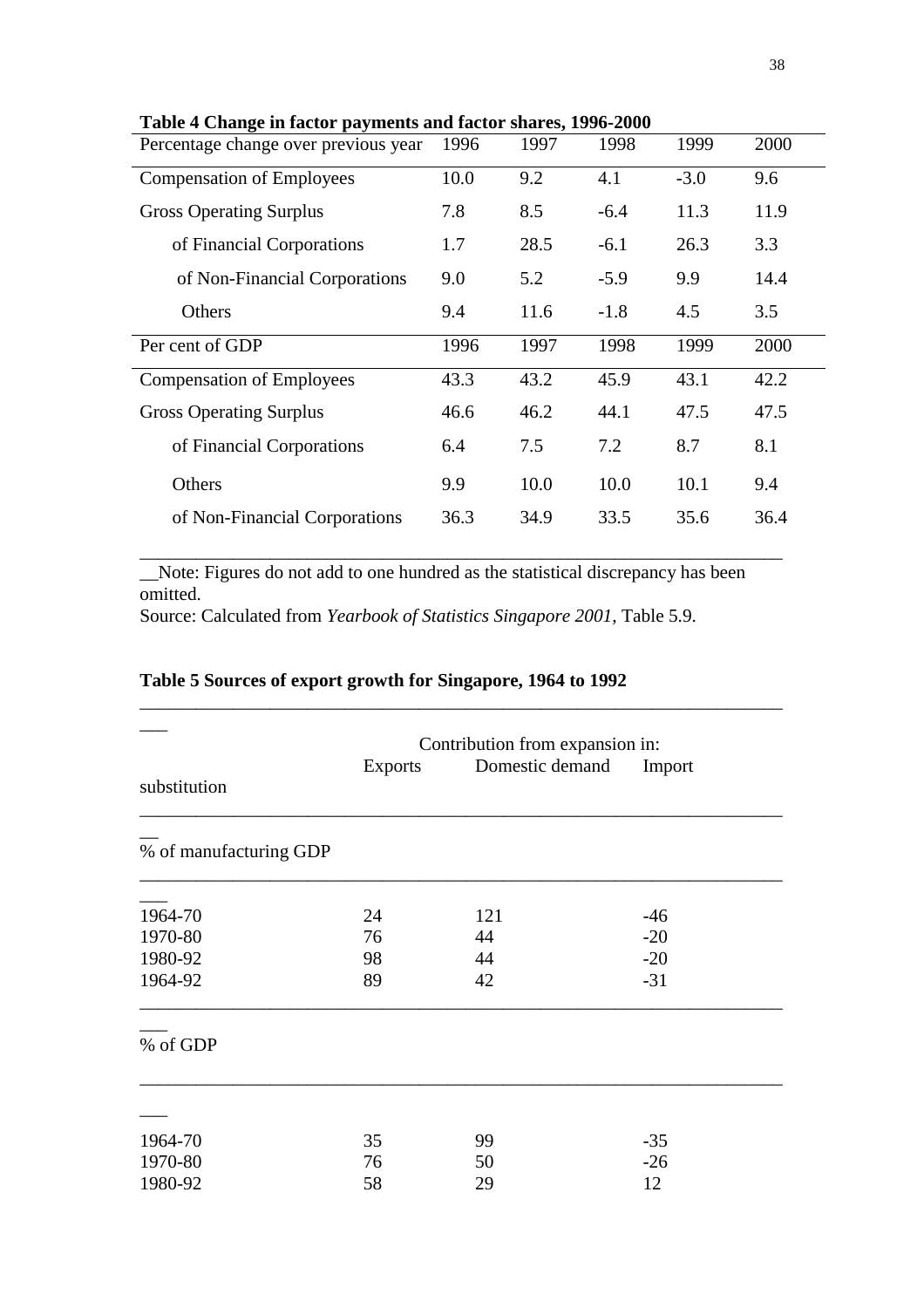$\overline{\phantom{a}}$ 

\_\_\_\_\_\_\_\_\_\_\_\_\_\_\_\_\_\_\_\_\_\_\_\_\_\_\_\_\_\_\_\_\_\_\_\_\_\_\_\_\_\_\_\_\_\_\_\_\_\_\_\_\_\_\_\_\_\_\_\_\_\_\_\_\_\_\_\_\_

Source: Tan (1995, Tables 3.4 and 3.8).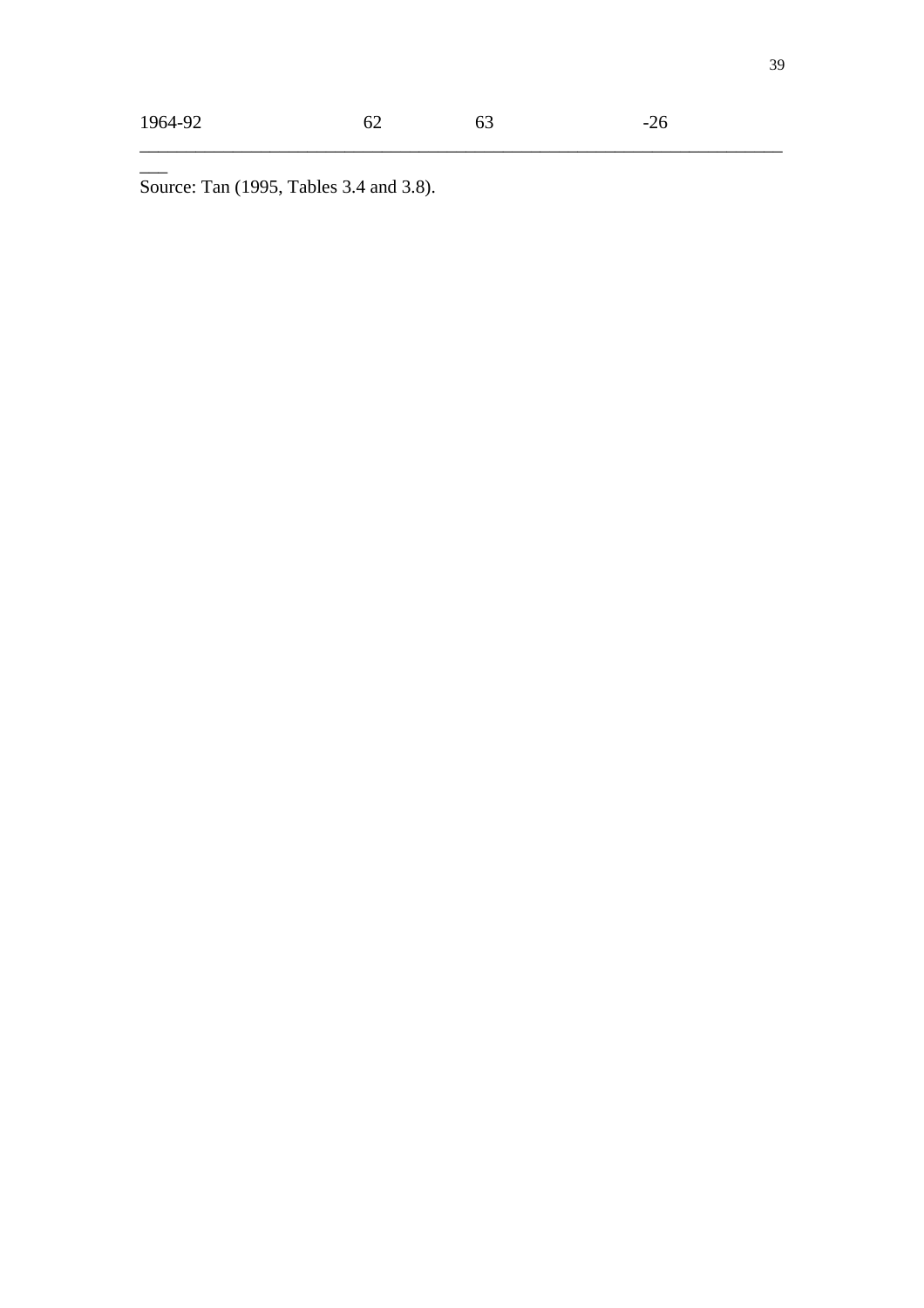|                                 | <b>Exports</b> |      |             |             | Imports |      |      |      |
|---------------------------------|----------------|------|-------------|-------------|---------|------|------|------|
|                                 | 1970           | 1980 | 1990        | 2000        | 1970    | 1980 | 1990 |      |
|                                 | 2000           |      |             |             |         |      |      |      |
| (% of total exports or imports) |                |      |             |             |         |      |      |      |
| <b>USA</b>                      | 11.1           | 12.7 | 21.3(26.6)  | 17.3(24.6)  | 10.8    | 14.1 | 16.0 | 15.0 |
| Japan                           | 7.6            | 8.1  | 8.7(9.9)    | 7.5(7.7)    | 19.4    | 17.8 | 20.2 | 17.2 |
| Australia                       | 3.5            | 4.1  | 2.5(2.6)    | 2.3(2.6)    | 4.5     | 2.3  | 1.9  | 1.7  |
| France                          | 2.0            | 2.2  | 1.6(1.9)    | 1.5(2.0)    | 1.1     | 1.4  | 2.4  | 1.6  |
| Germany                         | 2.9            | 3.0  | 4.0(4.5)    | 3.1(3.3)    | 3.4     | 3.3  | 3.6  | 3.1  |
| Netherlands                     | 1.5            | 1.9  | 2.1(2.1)    | 3.0(4.1)    | 1.2     | 1.0  | 0.9  | 1.0  |
| UK                              | 6.8            | 2.6  | 3.2(3.6)    | 2.6(5.1)    | 7.6     | 3.4  | 3.1  | 2.0  |
| Europe                          | 23.9           | 16.0 | 17.4 (18.4) | 14.6 (19.5) | 18.6    | 13.7 | 15.9 | 14.2 |
| Malaysia                        | 21.9           | 15.0 | 13.1(8.4)   | 18.2(12.1)  | 18.6    | 13.9 | 13.6 | 17.0 |
| Thailand                        | 3.3            | 4.3  | 6.6(7.3)    | 4.3(3.7)    | 2.0     | 2.0  | 2.7  | 4.3  |
| Philippines                     | 0.3            | 1.4  | 1.3(1.1)    | 2.5(1.9)    | 0.4     | 0.3  | 0.5  | 2.5  |
| <b>Brunei</b>                   | 1.6            | 1.4  | 1.0(0.5)    | 0.4(0.2)    | 0.0     | 0.8  | 0.2  | 0.2  |
| Indonesia                       | ÷              | 4.8  | $1.3 -$     | 2.2         |         | 10.4 | 3.1  | 5.7  |
| ASEAN-4                         | 27.1           | 22.1 | 22.0 (17.3) | 25.4 (17.9) | 21.0    | 17.0 | 17.0 | 24.0 |
| Hong Kong                       | 4.1            | 7.7  | 6.5(6.9)    | 7.9(7.6)    | 2.5     | 2.1  | 3.1  | 2.6  |
| Taiwan                          | 0.8            | 1.7  | 3.6(3.7)    | 6.0(4.3)    | 1.7     | 2.4  | 4.3  | 4.4  |
| South Korea                     | 0.7            | 1.5  | 2.2(2.1)    | 3.6(2.5)    | 0.5     | 1.1  | 2.9  | 3.6  |
| China                           | 1.5            | 1.6  | 1.5(1.4)    | 3.9(3.4)    | 5.1     | 2.6  | 3.4  | 5.3  |
| India                           | 0.6            | 2.3  | 2.1(1.3)    | 2.0(1.7)    | 0.9     | 0.5  | 0.6  | 0.8  |
| NEASIA-4                        | 7.1            | 12.5 | 13.8(14.1)  | 21.4 (17.8) | 9.8     | 8.2  | 13.7 | 15.9 |

## **Table 6 Singapore's exports and imports, 1970 to 2000**

Note: Domestic exports in parentheses are for 1999; ASEAN-4 includes Malaysia, Thailand, Philippines, Brunei; NEASIA-4 comprises Hong Kong, Taiwan, South Korea, China; the data for Indonesia are from the *Direction of Trade Statistics*, various years, converted into the Singapore dollar at the prevailing exchange rate. The latest figure is for 1999.

Source: Economic Survey of Singapore, 2000.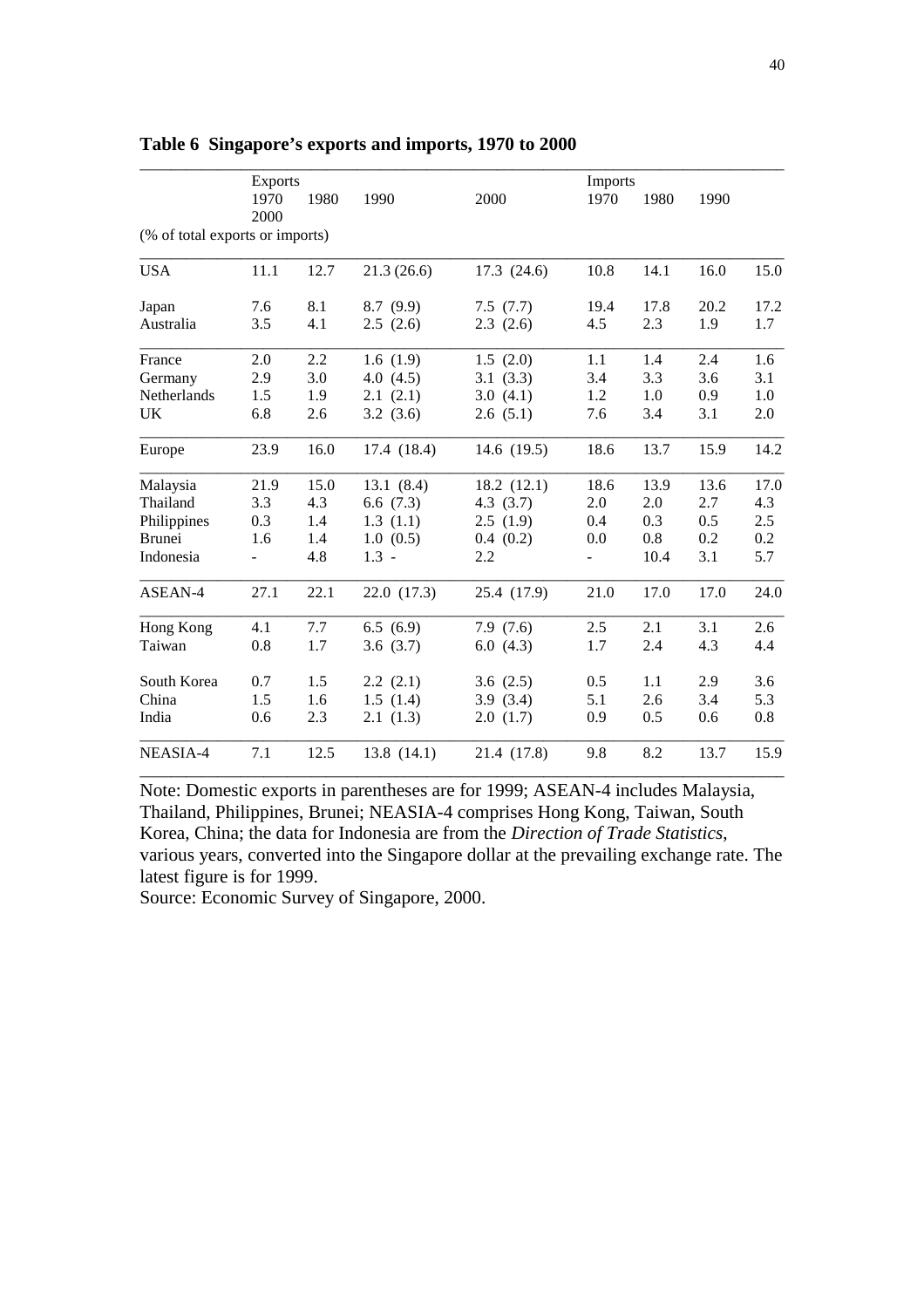|                 | Singapore's<br>Trade intensity<br>average 1992-6<br>Exports Imports |     |    | Singapore's<br>Intra-industry trade<br>% total<br>1992 1996 |  |  |  |
|-----------------|---------------------------------------------------------------------|-----|----|-------------------------------------------------------------|--|--|--|
| With:           |                                                                     |     |    |                                                             |  |  |  |
| ASEAN-3         | 7.0                                                                 | 7.9 | 52 | 65                                                          |  |  |  |
| North-east Asia | 1.3                                                                 | 1.6 | 47 | 55                                                          |  |  |  |
| $EU-13$         | 0.3                                                                 | 0.3 | 32 | 38                                                          |  |  |  |
| North America   | 1.0                                                                 | 1.0 | 38 | 45                                                          |  |  |  |

\_\_\_\_\_\_\_\_\_\_\_\_\_\_\_\_\_\_\_\_\_\_\_\_\_\_\_\_\_\_\_\_\_\_\_\_\_\_\_\_\_\_\_\_\_\_\_\_\_\_\_\_\_\_\_\_\_\_\_\_\_\_\_\_\_\_\_\_\_

## **Table 7 Singapore's trade linkages**

Notes: Trade intensity indices measure bilateral or regional trade flows relative to the partner's share of trade with the rest of the world. Intra-industry trade is measured by the Grubel-Lloyd index; ASEAN-3 is Malaysia, Thailand and the Philippines; Northeast Asia includes Japan, China, South Korea and Hong Kong; EU-13 refers to 13 members of the European Union.

\_\_\_\_\_\_\_\_\_\_\_\_\_\_\_\_\_\_\_\_\_\_\_\_\_\_\_\_\_\_\_\_\_\_\_\_\_\_\_\_\_\_\_\_\_\_\_\_\_\_\_\_\_\_\_\_\_\_\_\_\_\_\_\_\_\_\_\_\_

Source Monetary Authority of Singapore (1998b).

 $\overline{\phantom{a}}$ 

## **Table 8 The composition of Singapore's exports, 1970 to 2000**

|                                         | 1970         | 1980         | 1990         | 2000        |
|-----------------------------------------|--------------|--------------|--------------|-------------|
| (% of total exports)                    |              |              |              |             |
| Oil exports<br>Non-oil domestic exports | 17.3<br>21.9 | 35.1<br>28.0 | 18.2<br>47.9 | 9.6<br>47.5 |
| (% of non-oil domestic exports)         |              |              |              |             |
| Crude materials                         | 2.9          | 1.3          | 1.0          | 0.6         |
| Chemicals                               | 4.7          | 4.9          | 7.9          | 9.5         |
| Manufactured goods                      | 30.2         | 27.6         | 15.3         | 11.6        |
| Machinery and equipment:                | 19.0         | 56.5         | 70.9         | 75.9        |
| Office machines                         | 3.3          | 2.3          | 31.8         | 34.0        |
| Electronics components and parts -      |              | 18.9         | 11.3         | 24.7        |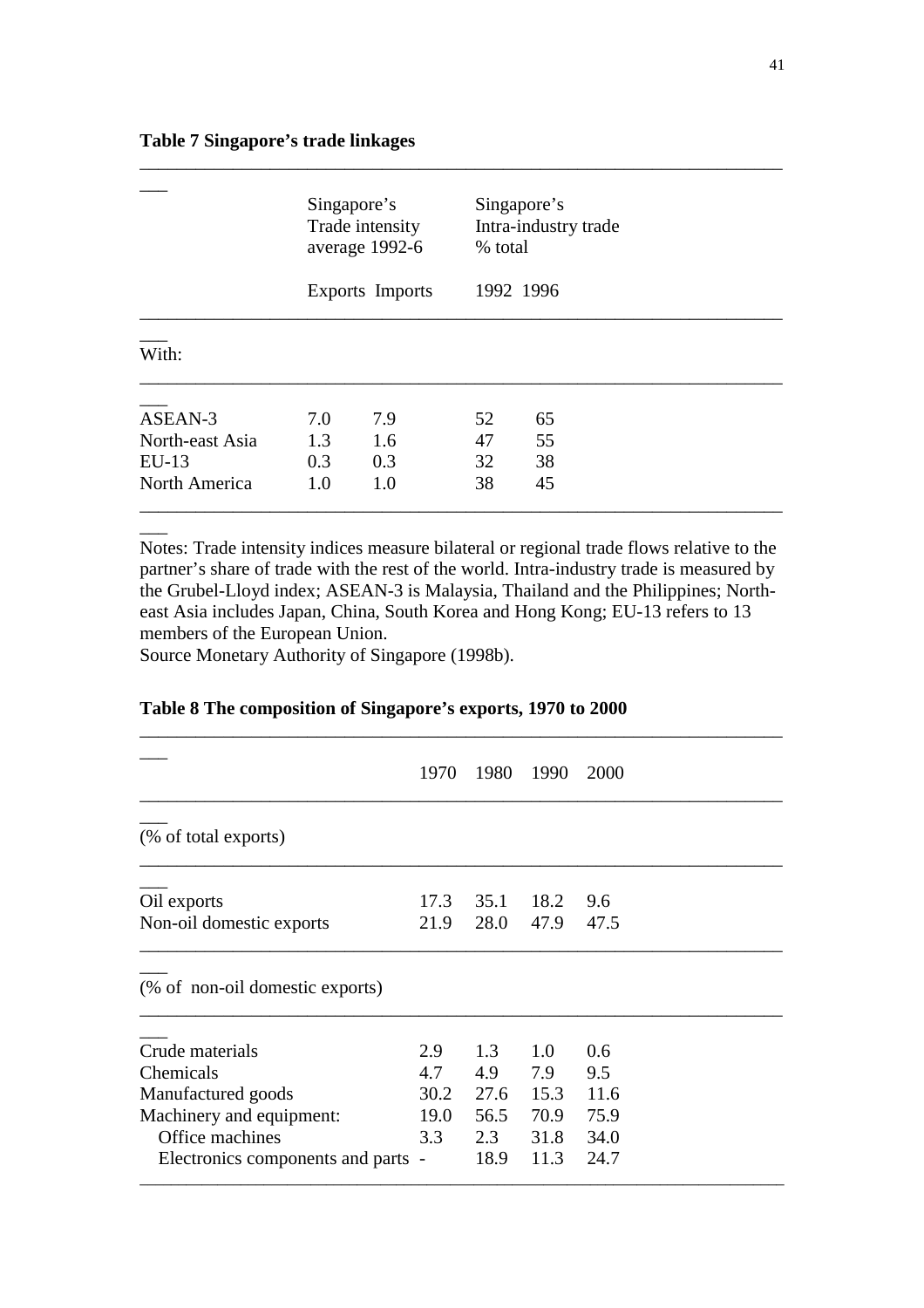## **Table 9 Estimates of contributions to GDP growth stressing foreign labour 1986 to 2000**

| Period  | <b>GDP</b><br>growth | Capital<br><b>Stock</b> | Local<br>labour | Foreign<br>workers<br>with<br>employment<br>passes | Foreign<br>workers<br>with<br>work<br>permits | <b>Total Factor</b><br>Productivity |
|---------|----------------------|-------------------------|-----------------|----------------------------------------------------|-----------------------------------------------|-------------------------------------|
| 1991Q1- | 7.79                 | 2.06                    | 1.10            | 2.87                                               | 0.30                                          | 1.47                                |
| 2000Q4  | 100)                 | (26.4)                  | 14.1)           | (36.8)                                             | (3.9)                                         | (18.9)                              |
|         |                      |                         |                 |                                                    |                                               |                                     |

Source: Estimates by the Ministry of Trade and Industry, Singapore, cited from *The Straits Times*, 1 November 2001, p. S12.

Contribution to Real GDP growth

## **Table 10 Factor input contributions to real GDP growth rate 1973-1996**

|           | (in percent of the growth rate) of |              |            |                                                        |
|-----------|------------------------------------|--------------|------------|--------------------------------------------------------|
| Period    | Capital Input                      | Labour Input | <b>MFP</b> | MFP contribution in percentage<br>points of GDP growth |
| 1973-1996 | 66.5                               | 20.0         | 13.5       | 1.0                                                    |
| 1973-1980 | 85.3                               | 22.2         | $-7.4$     | $-0.5$                                                 |
| 1980-1985 | 98.6                               | 11.8         | $-10.3$    | $-0.6$                                                 |
| 1985-1990 | 37.3                               | 16.2         | 46.5       | 3.8                                                    |
| 1990-1996 | 51.1                               | 26.1         | 22.8       | 1.8                                                    |

Source: 'Multifactor Productivity Growth in Singapore: Concepts Methodology and Trends', Department of Statistics (1997, Table 1 and Appendix 2), cited with permission.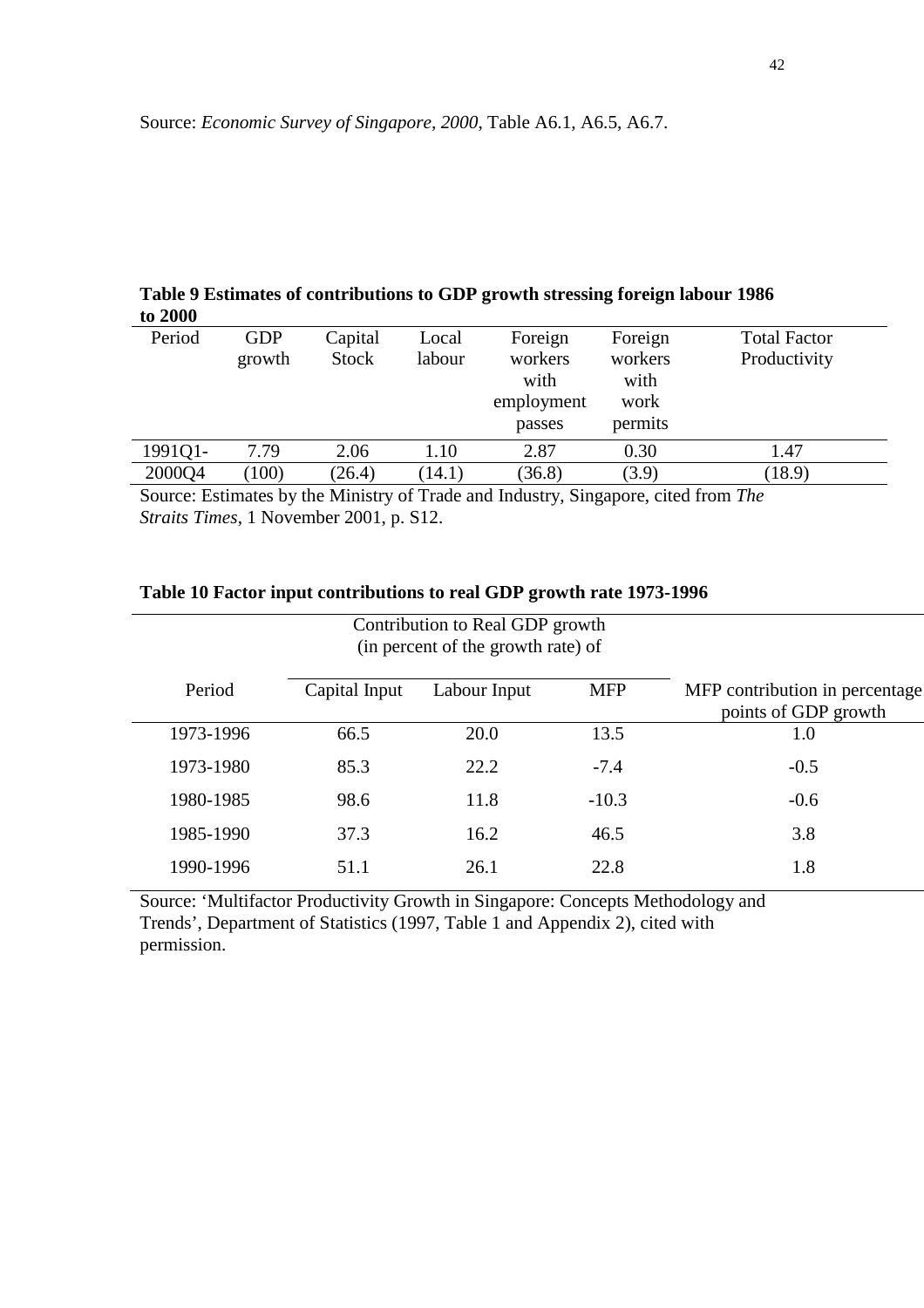

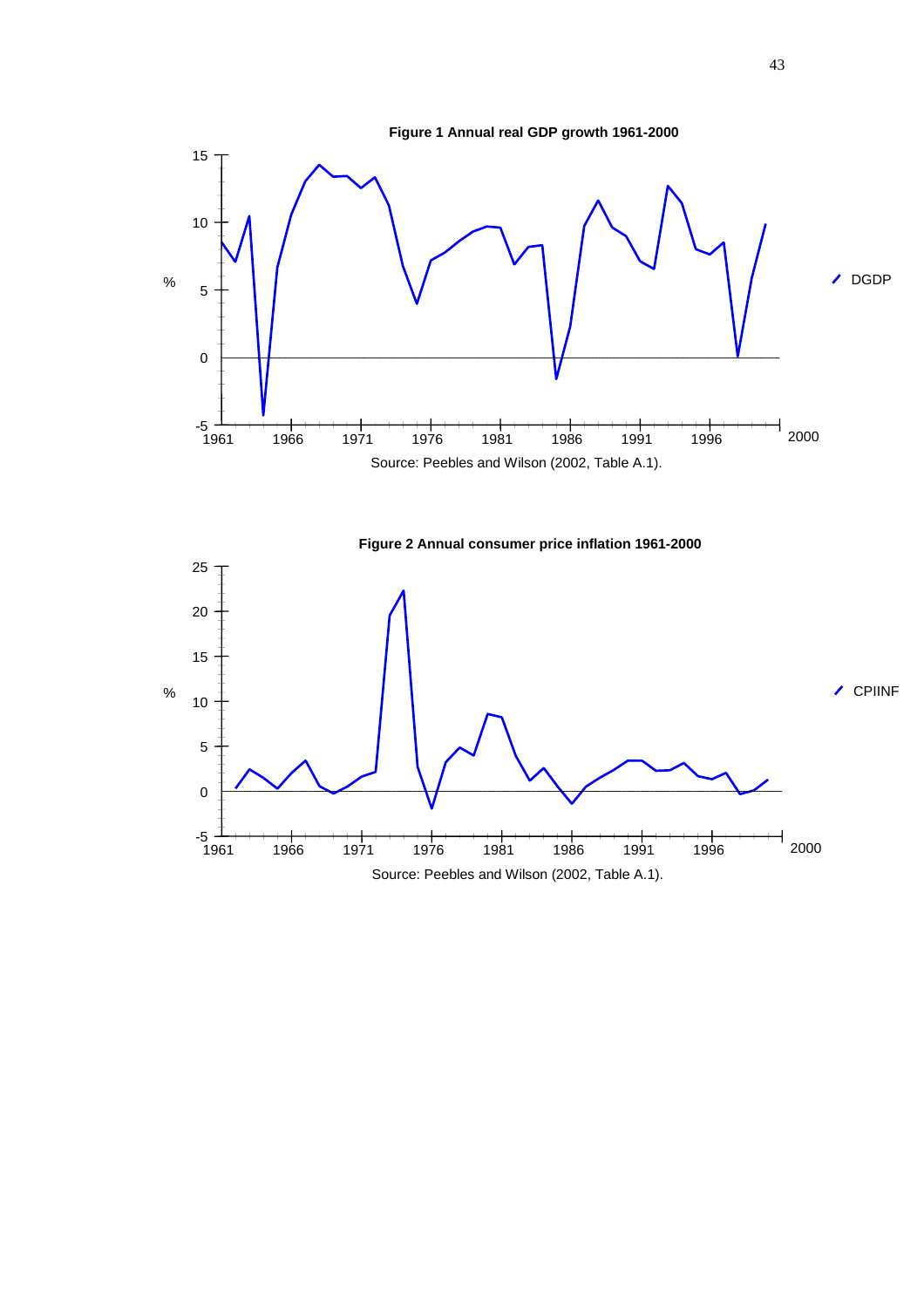



Source: Abeysinghe and Wilson (2001b).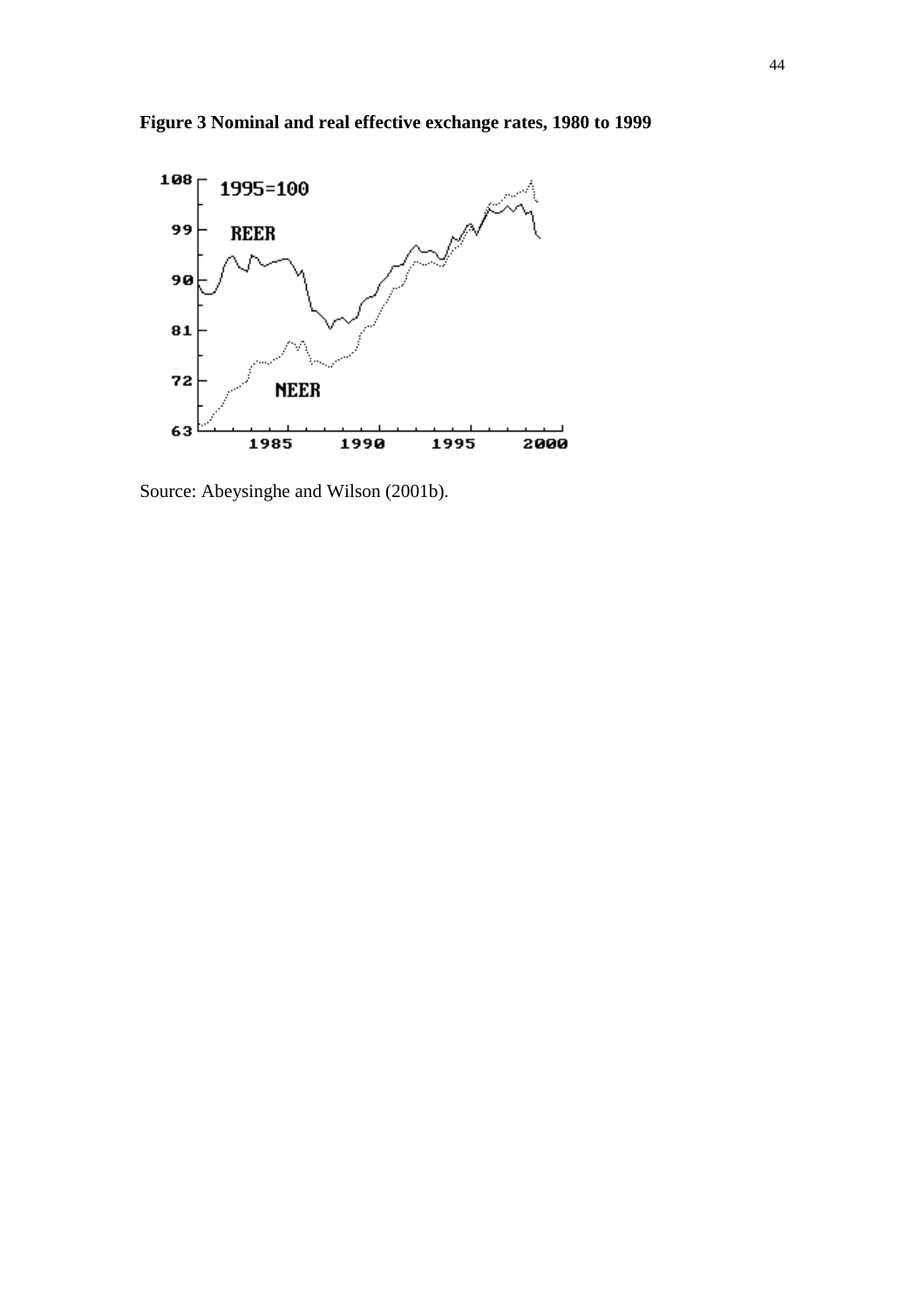

**Figure 5 Export growth and real GDP growth 1979-2000 / DGDP** EXPGROWTH % Source: Peebles and Wilson (2002, Table A.1). ــــك 10-<br>1979 0 10 20 30 40 1979 1981 1983 1985 1987 1989 1991 1993 1995 1997 1999 2000